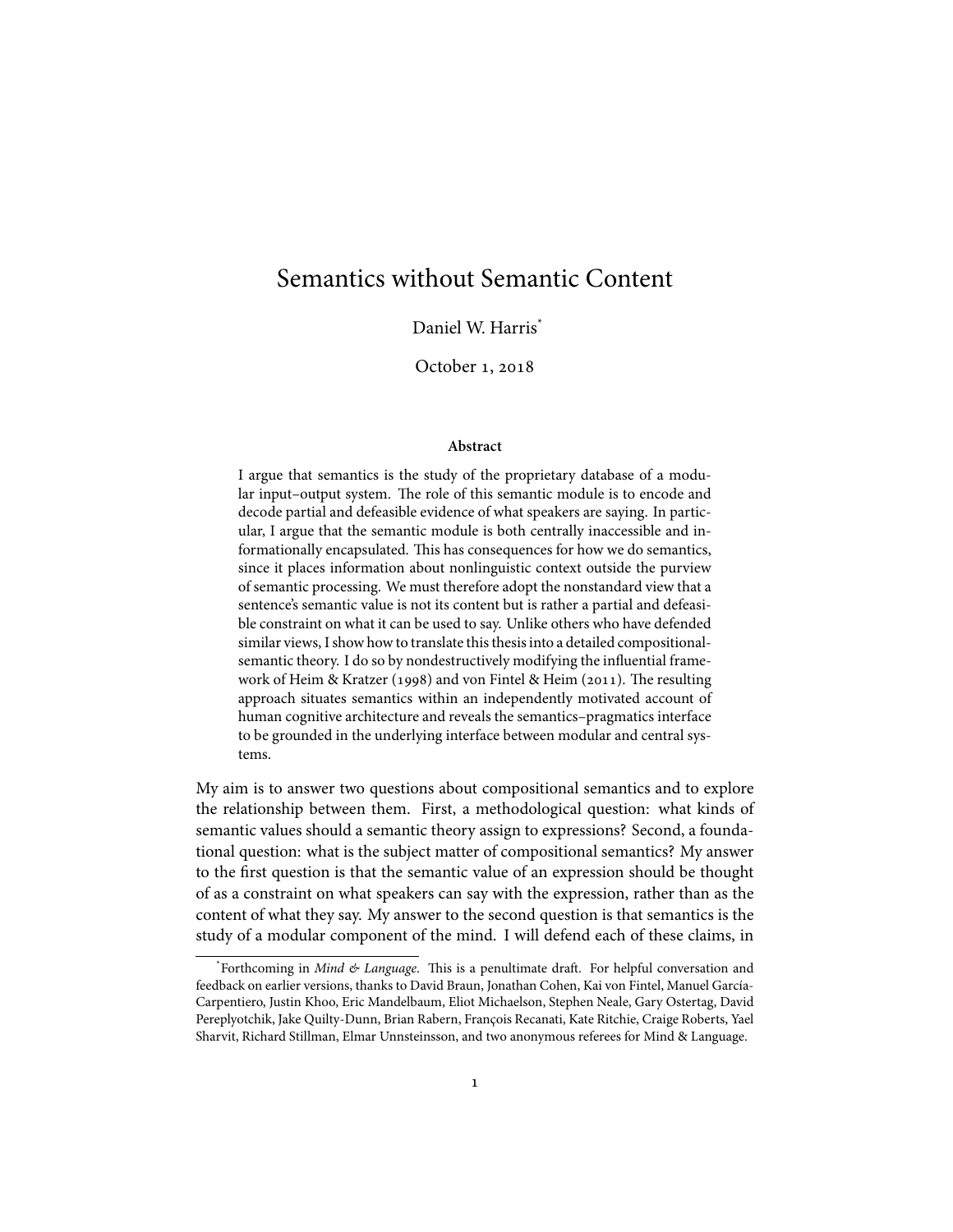part by defending the latter view and showing that it entails the former  $(\$2)$ , and then by showing how to modify a standard compositional-semantic framework to make it fit with both ideas (§3).

### **Two Conceptions of Semantic Values**

My first order of business is to distinguish two theories of the nature of semantic values, which I will call *content semantics* and *constraint semantics*.

### **. Semantic Values as Contents**

Content semantics is the standard view, on which an expression's semantic value is its content, and this content may vary in a way that depends on extralinguistic context. This idea is implemented in different ways by different theories, in part because of disagreement about what contents are. However, the most influential compositional-semantic framework identifies the semantic value of an expression *φ*, indexed to a world *w*, assignment *g*, and context *c*, with an extension  $[\![\varphi]\!]^{w,g,c}$  (or, by *λ*-abstracting over the world parameter, with an intension  $[\![\varphi]\!]^{g,c}$ ).<sup>1</sup> Idealizing away from tense, aspect, clause-type, and some other complications, the semantic value of 'Ann smokes' can be specified in either of the following ways, for example.

- (1)  $[\text{Ann smokes}]^{w,g,c} = 1 \text{ iff Ann smokes at } w$
- (2)  $[\![\text{Ann smokes}]\!]^{g,c} = \lambda w$ . Ann smokes at *w*

The sentence's semantic content—the proposition that is true at all and only worlds where Ann smokes—is given by  $(2)$ . Sentential semantic values like these can be derived by positing contents for lexical items—e.g., a referent for 'Ann' as in  $(3)$  and the property of being a smoker to 'smokes' as in  $(4)$ —and formulating principles of content composition, such as (5).

- $(\text{3})$   $[\text{Ann}]^{w,g,c} = \text{Ann}$
- (4)  $[\text{smokes}]^{w,g,c} = \lambda x_e \cdot x \text{ smokes at } w$

<sup>&</sup>lt;sup>1</sup>Throughout this essay, I will treat the framework codified by Heim & Kratzer (1998) and von Fintel & Heim  $(2011)$  as my principle foil, sometimes referring to it as 'the standard framework', using its claims and notation (or slightly simplified versions) as my starting point. There are, of course, alternative approaches that have matured enough to have their own textbooks—to name just three: Davidsonian truth-theoretic semantics (Larson and Segal, 1995; Lepore and Ludwig, 2007), variablefree semantics (Jacobson, 2014), and discourse representation theory (Kamp and Reyle, 1993). There are interesting questions about how the morals of the present essay would apply to these other frameworks, but I don't have space to explore these questions here.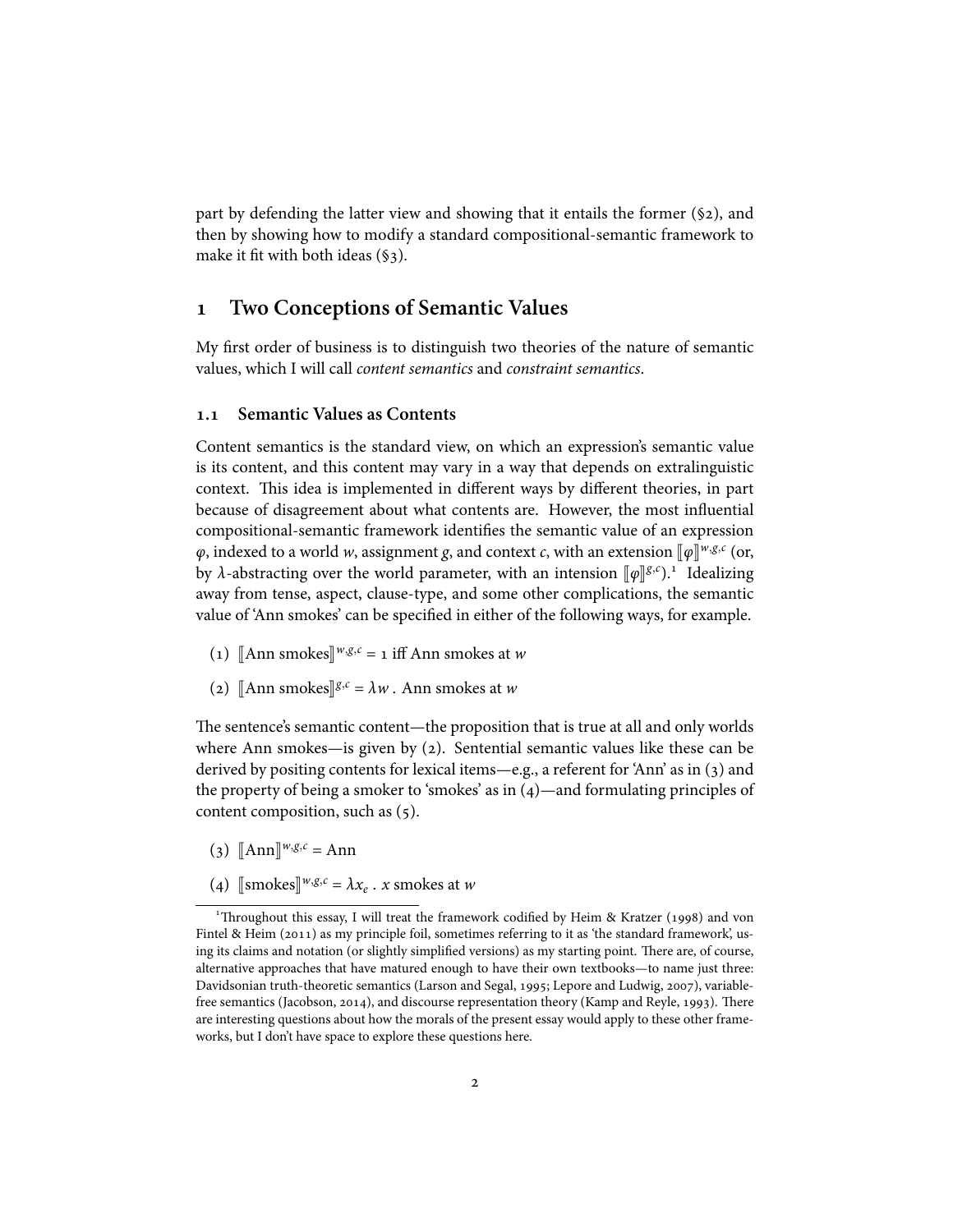(5) FUNCTIONAL APPLICATION

If *α* is a branching node and  $\{\beta, \gamma\}$  the set of its daughters, then, for any assignment *g*, *α* is in the domain of  $\llbracket \cdot \rrbracket^{w,g,c}$  if both  $\beta$  and  $\gamma$  are, and  $\llbracket \beta \rrbracket^{w,g,c}$  is a function whose domain contains  $[\![\gamma]\!]^{w,g,c}$ . In this case,  $[\![\alpha]\!]^{w,g,c} = [\![\beta]\!]^{w,g,c}([\![\gamma]\!]^{w,g,c})$ .

The overarching idea of clauses like  $(1)$ – $(5)$  is that the semantic value of a declarative sentence is a propositional content, here understood as a function from worlds to truth values, and that propositions can be computed by positing contents for subsentential expressions along with principles of content composition.

The assignment parameter *g* and context parameter *c* come into play because many natural-language expressions are *semantically underspecified*. Each of the following sentences can't have any single proposition as its semantic value, for example, because it expresses (or is used to express) different propositions on different occasions.

- $(6)$  I smoke.
- $(7)$  The man smokes.
- (8) He smokes.

The standard solution is to assume that the assignment and context parameters do some of the work in determining these sentences' contents. For any context *c*, there will be a speaker<sub>c</sub> who is the semantic value of 'I' relative to  $c$ , for example (Kaplan, 1989b). This yields the following value for  $(6)$ .

(9)  $\left[ \text{I smoke} \right]$ <sup>*g*,*c*</sup> =  $\lambda w$ . speaker<sub>*c*</sub> smokes at *w* 

This strategy has been extended in various ways to handle other expressions. It is common to posit a hidden, context-sensitive domain restrictor in the LF of every DP, so that  $(10)$  is understood to have an LF of the following form, for example (Stanley, 2000; Stanley and Szabó, 2000; Westerståhl, 1984).

() [DP The man *dom*] smokes.

On this simplified version of the proposal, *dom* functions as an unpronounced restrictive relative clause that somehow gets its value from context. Just how contexts supply semantic values is usually left unclear, though it is widely agreed that most context-dependent expressions depend in some way on facts about the mental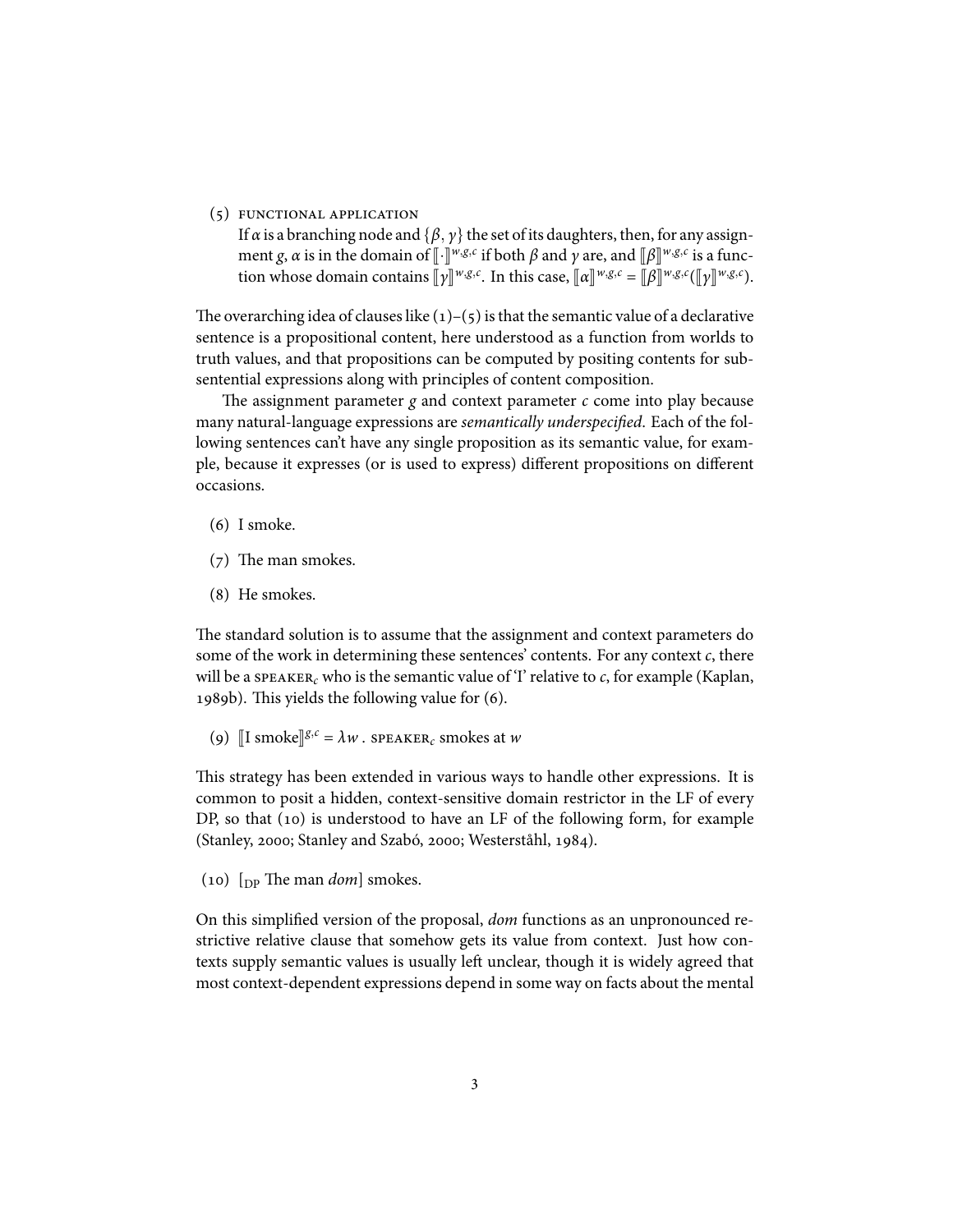states of whoever is involved in the conversation. One popular view is that contextsensitive expressions' semantic values are fixed by speakers' referential intentions.

Finally, deictic pronouns, such as the occurrence of 'he' in (8), are standardly taken to be sensitive to the assignment parameter. It is assumed that each pronoun is subscripted with a numerical index, and that assignments are mappings from indices to semantic values. The semantic value of a pronoun *x<sup>i</sup>* , relative to an assignment *g*, is  $g(i)$ , subject to presuppositional constraints imposed by *x*'s  $\varphi$ -features. This gives rise to assignment-dependent sentential semantic values, such as  $(12)$ .

```
(11) \left[\text{He}_1 \text{ smokes}\right] g,c = \lambda w \cdot g(1) \text{ smokes at } wif g(1) is male; else undefined.
```
The assignment relative to which an expression's content is fixed is itself, according to the standard account, given by context. So, although context and assignment are often treated as distinct parameters of the interpretation function, we can follow Heim & Kratzer in assuming that each context, *c*, somehow determines an assignment, *g<sup>c</sup>* , thereby collapsing the two parameters, and allowing us to represent the semantic value of 'He smokes' as follows.

(12)  $\left[\text{He}_1 \text{ smokes}\right] = \lambda w \cdot g_c(1) \text{ smokes at } w$ *if*  $g_c(1)$  *is male; else undefined.* 

What facts about a context determine which assignment is operative? (An answer to this question is sometimes described as a theory of the *metasemantics* of variables.) Heim & Kratzer say only that "the physical and psychological circumstances that prevail when an LF is processed will (if the utterance is felicitous) determine an assignment to all the free variables occurring in this  $LF''(1998, 243)$ . In a later work, Heim instead says that "the relevant assignment is given by the utterance context and represents the speaker's referential intentions" (2008). Although the details of such an account would have to be spelled out, the idea that a deictic pronoun's referent is somehow determined by the intentions with which it is uttered is an intuitive and popular view. $3$  Even those who eschew intentions substitute other facts about interlocutors' propositional attitudes as the determinants of pronominal reference. Some have taken contexts to be bodies of information that are intersubjectively constructed from the beliefs or belief-like states of the participants in a conversation,

 $E^2$ E.g. Heim (2008); Kaplan (1989a); King (2013, 2014); Perry (2009). This view should be distinguished from the view that although the semantic value of a semantically underspecified expression *φ* is not itself a content, the content of what speakers say by uttering *φ* is a matter of their intentions. The latter view, which is compatible with the nonexistence of semantic content, and which I think is roughly correct, has been defended by Bach (1987, 1992); Neale (2004, 2005, 2016); Schiffer (1994,  $2003$ ).

<sup>&</sup>lt;sup>3</sup> See, e.g., King (2013, 2014).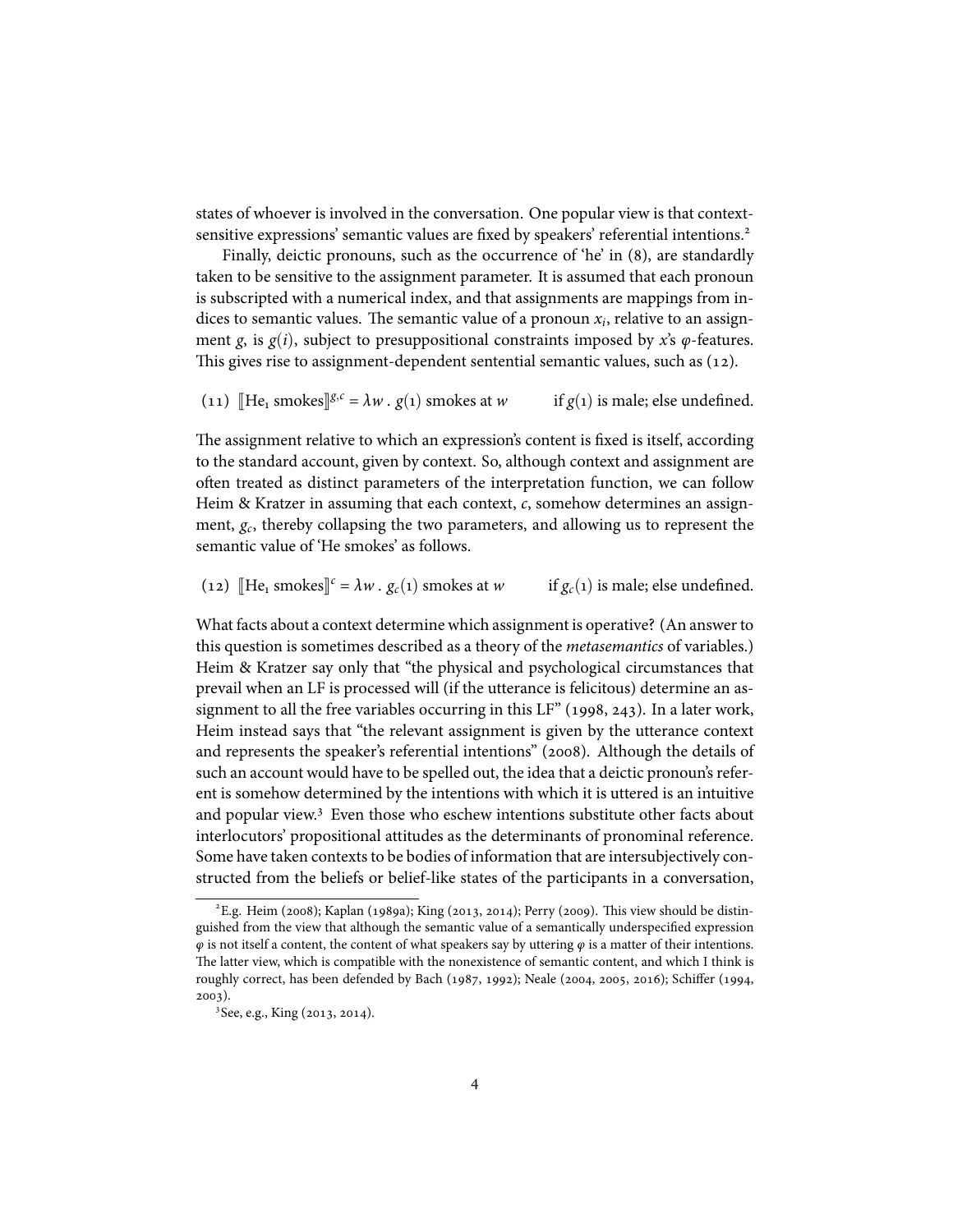for example, and so have held that it is these states that ultimately determine a pronoun's semantic value.

Why divide off a subcategory of expressions that are indirectly sensitive to context by being sensitive to assignments? The reason is that pronouns can also have bound occurrences. For example,  $(8)$  can occur embedded in  $(13)$ .

(13) [Every doctor]<sub>1</sub> denies that he<sub>1</sub> smokes.

In the standard framework, binding is understood in terms of compositional operations that abstract over the assignment-sensitive components of an expression, turning them into argument places in a complex predicate that can compose with the binding expression. As Heim & Kratzer put it, "roughly, what is meant by 'variable binding' is any semantic operation which removes (or reduces) assignment dependency"  $(1998, 116)$ . A treatment on which pronouns depend on contexts by depending on assignments is thus necessary for a unified treatment of their bound and deictic (i.e. free) occurrences. Assignment-dependent expressions are therefore *variables*, unlike directly context-dependent expressions. Just where to draw the line between variables and directly context-dependent expressions is not always clear, though the crucial issue is whether they can be bound. For example, Stanley and Szabó (2000) argue that the unpronounced context-dependent expressions involved in domain restriction are (or include) variables on the ground that they admit of bound readings. I stress this distinction because it will become important again later: one quirk of the semantic framework I'll build in §3 is that it classifies more expressions as variables than is sometimes assumed.

### **. Semantic Values as Constraints**

Constraint semantics, as I understand it, is the view that an expression's semantic value is not its context-relative content, but rather something context-neutral and therefore less informative. Roughly, the semantic value of an expression  $\varphi$  is just what a competent speaker can know about what someone would be saying in uttering *φ*, assuming they were speaking literally, but without any knowledge about the context or the speaker's intentions. For an expression to be semantically underspecified is for there to be slack in the constraint that its semantic value places on what it can be used to say. The semantic value of 'he' tells a hearer that the speaker is referring to a male (if they are speaking literally), but not *which* male, for example. If a view like this is correct, there may no need for compositional semantics to traffic in a theoretical notion of context at all.

<sup>&</sup>lt;sup>4</sup>E.g. Clark and Marshall (1992); Heim (1982, 1983); Roberts (2002, 2003); Stalnaker (1978, 2014). Note that constraint semantics, as I conceive it, does *not* give up the idea that propositions are the things we assert, say, or mean. For some recent defenses of the distinction between semantic values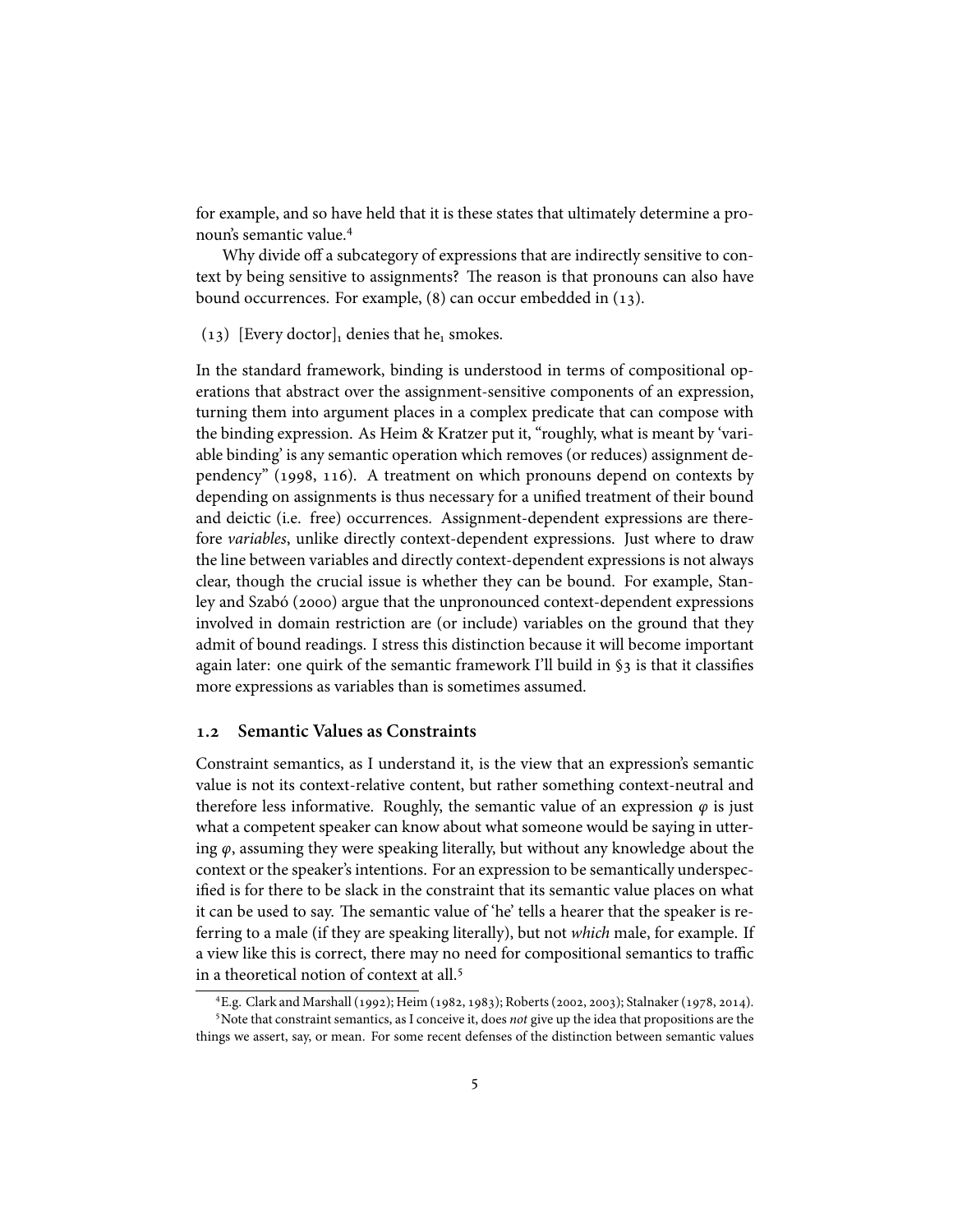I am not the first to advocate a version of constraint semantics. For example, Sperber & Wilson (1995, 175) say that a sentence's "semantic representation is a schema, which must be completed and integrated into an assumption about the speaker's informative intention". Carston  $(2006, 633)$  argues that a sentence's semantic representation "is typically not fully propositional, so does not have a determinate truth condition, but consists of an incomplete conceptual representation which functions as a schema or template for the pragmatic construction of propositional forms". According to Pietroski (Pietroski, 2006, 34), the meanings of declarative sentences "constrain without determining truth/reference/satisfaction conditions". Bach  $(1987, 5)$  argues that "...the semantics of an expression gives the information that a competent speaker can glean from it independently of any context of utterance". Bach has sometimes fleshed out this idea by referring to the semantic value of a semantically underspecified sentence as a "propositional radical", which he describes as a structured proposition that "lacks at least one constituent needed for it to be true or false and to be the content of a thought or a statement" (Bach, 2006, 437). Neale (2005, 189) argues that "a semantic theory for a language *L* will provide, for each sentence *X* of *L*, a *blueprint* for…what someone will be taken to be saying when using  $X$  to say something". Schiffer (2003, 112) argues that the semantic value of a sentence (which he calls a 'character\*') is "an ordered pair  $\langle A, P \rangle$ , where A is the kind of speech act that must be performed in a literal utterance of the sentence, and P is the kind of propositional content that speech act must have". As Schiffer makes clear, both the force and content of a speech act will normally be underspecified by the character\* of the sentence with which it is performed, so that, for example, P in the above formula needn't stand in for any particular proposition, but only a rough-grained property of one (Schiffer, 2003,  $\S$ 3.4).<sup>6,7</sup>

and the contents of speech acts—albeit, for reasons rather different than my own—see Ninan (2010); Rabern (2012); Stanley (1997); Yalcin (2007).

 $6$ See also Garía-Carpintero (2006) for a further defense of a Schiffer-influenced view against objections by King and Stanley (2005) and Recanati (2004).

<sup>&</sup>lt;sup>7</sup>Some have defended views that are similar to constraint semantics, but which include commitments that I do not wish to incur.

One is that semantics should compute *both* context-relativized contents and context-neutral, constraint-like semantic values. For example, Kaplan (1989b, 507) suggests that semantics should include a compositional theory of characters as well as a compositional theory of contents, though he only spells out the latter. Similarly, Perry (2001) posits context-neutral "reflexive contents" in addition to context-specific "referntial contents", and Stalnaker (1978) posits context-neutral "propositional concepts" in addition to semantic contents. In §2, I will argue that semantics should deal *only* in context-neutral semantic values.

Gross (2005) argues that at least some context-sensitive expressions should be handled by translating them directly into context-sensitive expressions in the metalanguage. However, a problem with this view that Gross acknowledges is that some expressions will have to be translated in a way that accounts for the language user's perspective. Whether 'you' is translated as 'I', 'you', or 'they', for ex-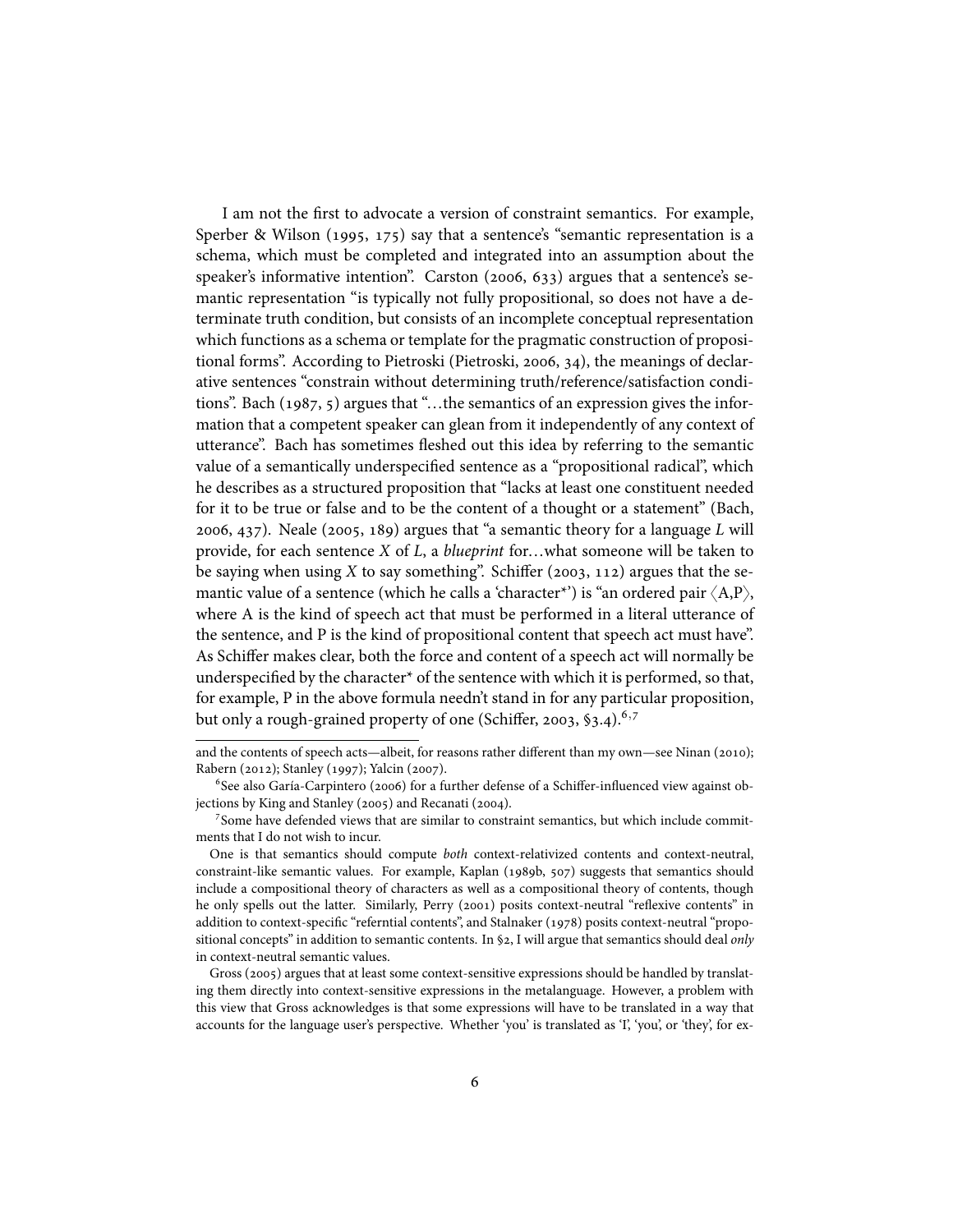Many of the proposals I've just mentioned have been motivated by foundational considerations that go roughly as follows. There is a deep distinction between the kinds of psychological faculties underlying semantics and pragmatics. Pragmatics is the study of an application of the human capacity for mindreading: to communicate is to have one's communicative intention recognized by the intended addressee. Semantics, by contrast, is the study of a psychological mechanism that encodes and decodes partial and defeasible evidence of speakers' communicative intentions. Since working out what a speaker says with a semantically underspecified expression typically involves mindreading—and therefore pragmatic reasoning—semantics can be in the business of specifying only constraints, rather than contents. My aim in § will be to argue that this line of thought identifies a real joint in nature that is robust enough to ground the semantics–pragmatics distinction.

A significant weakness of nearly all prior defenses of constraint semantics is that their foundational claims have not been accompanied by compositional-semantic implementation details.<sup>8</sup> Nearly all of the authors mentioned above have eschewed the task of constructing a detailed compositional-semantic theory that outputs constraints rather than context-relativized contents. I will therefore demonstrate one way of tackling this problem in §3.

ample, will have to depend on whether the translator resides in the mind of the addressee, the speaker, or a third party. In §2, I argue that semantics lacks access to this kind of information.

Some other authors who have defended the view that semantics (sometimes) delivers something less specific than propositional contents include Alonso-Ovalle (2006); Barwise and Perry (1983); Ciardelli et al. (2013, 2017); von Fintel and Gillies (2008); Kratzer and Shimoyama (2002); Swanson  $(2016)$ , though each of these views is quite different in its motivations and implementation from the theory I defend here.

 ${}^{8}$ An important exception is Pietroski, who has fleshed out the formal-semantic details of his foundational vision—most fully in a recent monograph (Pietroski, 2018). Some of Pietroski's foundational motivations parallel those that I will raise in §2, and I am sympathetic to many aspects of his view. However, Pietroski departs from orthodoxy much more than I will here. For example, Pietroski commits himself to internalism about semantic representations, and uses that position as a premise in arguments for his conception of semantics (e.g., 2005; 2006; 2018; 2008), whereas none of my arguments for constraint semantics require me to take a stand on that issue. Pietroski also argues that we must abandon many of the compositional details of the standard framework (2018), but I will argue that constraint semantics needn't force us to abandon the usual compositional principles, only augment them. Ultimately, Pietroski's more radical position may be justified, but my defense and implementation of constraint semantics needn't push us that far.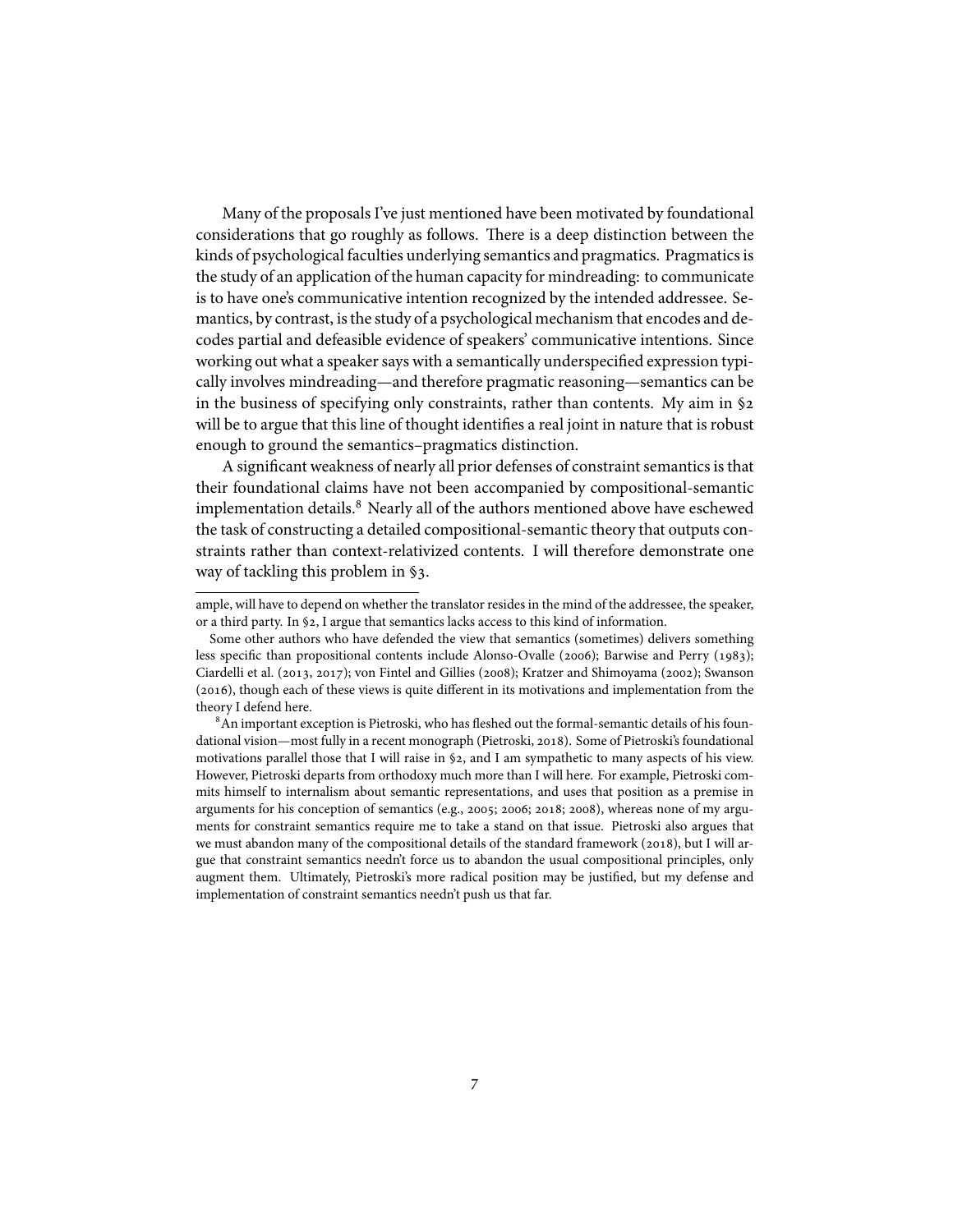### **Semantics and Cognitive Architecture**

### **. The Modularity of Semantics**

One could take the content–constraint issue to be an idle one. This is the position of David Lewis (1980), who shows how to distinguish a kind of thin, context-neutral meanings from the usual context-dependent intensions, but argues that the question of which should be counted as semantic values is uninteresting: both "equally well deserve the name of semantic values because they equally well do the jobs of semantic values"  $(1980, 92)$ . What, then, is the job of semantic values? Lewis assumes that semantic values are whatever it is that a good grammar assigns to expressions, and "a good grammar is one suited to play a certain role in a systematic restatement of our common knowledge about language" (Lewis, 1980, 81).

My aim in this section is to argue that Lewis was wrong to think that the content– constraint debate is idle, and that we have good reason to prefer constraint semantics. My argument rests on the claim that whereas pragmatics is (or at least includes) the study of how language use depends on central-cognitive inferential capacities, including mindreading, semantics is by contrast the study of a modular input-output system in Fodor's  $(1983)$  sense. Although this system outputs representations to central cognition in language perception and takes inputs from central cognition in language production, it draws only on a proprietary database of information in carrying out its computations. I will refer to the system in question as the "semantic module", to the task it performs in speech perception—computing sentential semantic values from LFs—as "semantic composition", and to its proprietary database as "semantic competence". On the view I wish to defend, the aim of compositional semantics is to reverse-engineer language-users' semantic competence, in part by isolating it from the information available to their central-cognitive system(s), such as their beliefs and memories.

Such a picture gives us a good reason to reject Lewis's assumption that a good grammar models speakers' "common knowledge about language", since this assumption wrongly lumps together at least two functionally distinct bodies of information that play different roles in language use. On one hand, there is semantic competence, which informs the operations of the semantic module. On the other

I am *not* advocating a massively modular approach to cognitive architecture, on which even what Fodor labels 'central cognition' is divided into unencapsulated subsystems with distinct evolutionary origins and that are, in some senses, domain specific (Carruthers, 2006; Cosmides and Tooby, 1992; Pinker, 1997; Sperber and Wilson, 2002). My argument is compatible with this possibility, but does not depend on it.

<sup>&</sup>lt;sup>10</sup>Note that understanding the actual process that I call 'semantic composition' is a further task for psycholinguistics, and that I am not assuming that semantic composition closely resembles the derivations of sentential semantic values that are given by semanticists.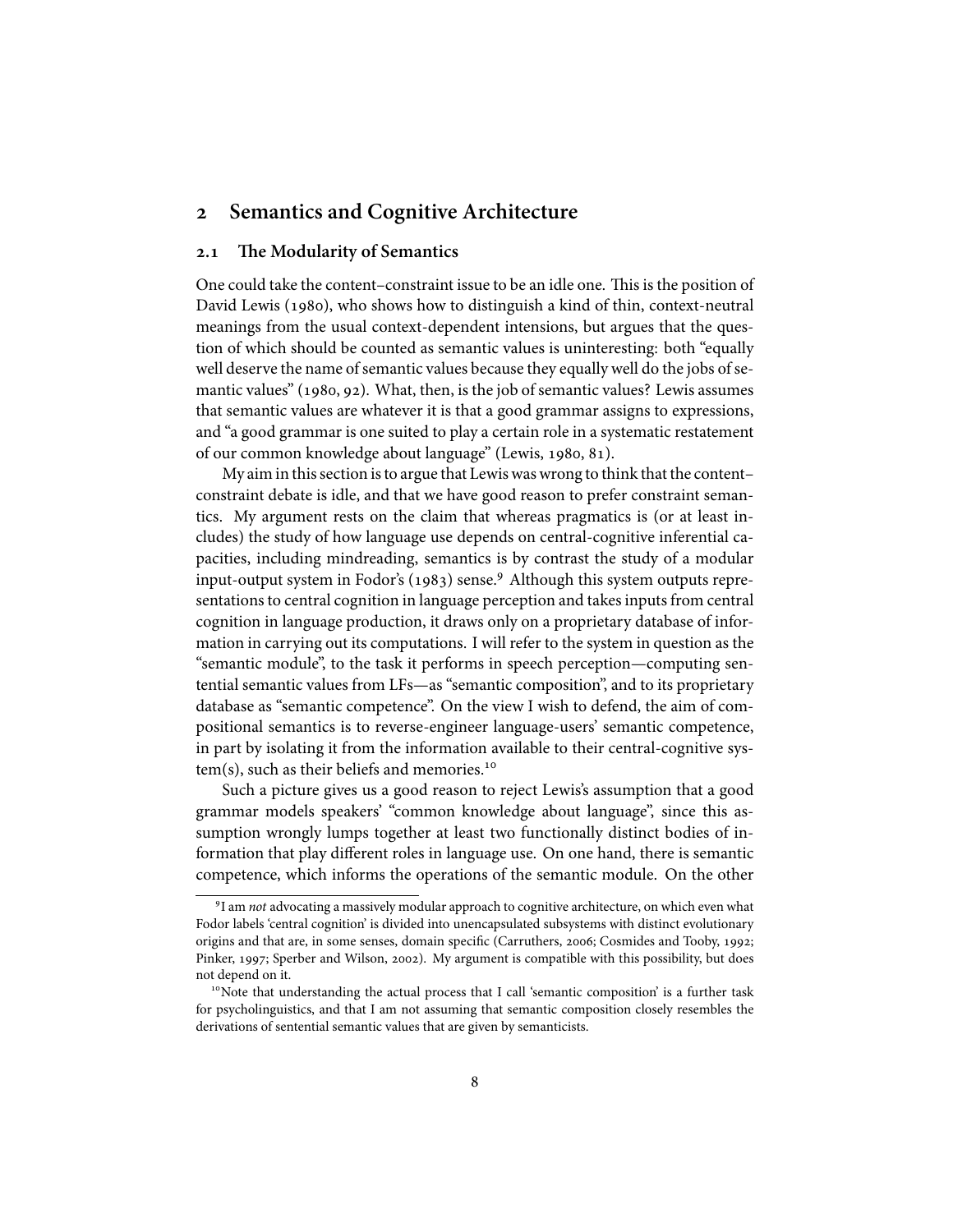hand, there are our beliefs and other intentional mental states, which are drawn upon in pragmatic reasoning, but to which the semantic module lacks access. My point in this section is that an empirically adequate account of the psychology underlying language use mustn't conflate these two bodies of information.*,*

If contemporary semantic theories are on the right track, then semantic composition draws on at least two kinds of information—lexical semantic values and composition principles—in order to perform this task. Why should we think that semantic composition is a modular process whose proprietary database includes information of these kinds?<sup>13</sup>

As a preliminary matter, we can note that semantic composition has many of what Fodor  $(1983)$  takes to be the stereotypical features of modular processes. It is fast. It is mandatory, in that we cannot voluntarily choose not to perceive linguistic utterances as meaningful. Although semantic composition is not domain-specific in the sense of being driven by the outputs of a proprietary sensory transducer, it is domain-specific in the sense that it can act only on a specific kind of inputs (LFs). As semanticists have shown us, semantic composition resembles typical modular processes in that it is amenable to computational modeling. And by contrast with many central-cognitive processes, semantic composition is not amenable to folkpsychological explanation.

Most importantly, semantic compositon is performed by a system that is, in large part, informationally isolated from central cognition. The semantic module sends sentential semantic values as outputs to central cognition as one step in language comprehension, and takes instructions from central cognition as one step in language production, but there are good reasons to think that the semantic module and central cognition lack access to one another's inner workings and proprietary databases.

One half of this informational isolation is that the operations and database of the semantic module are *centrally inaccessible*. Language users are never consciously

<sup>&</sup>lt;sup>11</sup>To be fair to Lewis, he anticipated that "a grammar that assigns one sort of semantic value could fit better into future psycholinguistics than one that assigns another sort" (Lewis, 1980, 83), but claimed that it would be speculative to draw any such conclusion at the time. My point in this section is that this is not a speculative project at present: contemporary cognitive science gives us good reasons to prefer constraints over contents.

 $12$ Some have argued that semantics should not be understood as the study of any aspect of human psychology, but has some other subject matter—e.g. Devitt (2006); Devitt and Sterelny (1999); Katz  $(1981)$ ; Montague  $(1970)$ ; Soames  $(1984, 1985)$ . I will bracket these views for lack of space, and take it for granted that semantics is the study of a body of mentally represented information that plays a causal role in the perception and production of linguistic utterances.

 $13$  For some previous defenses of the modularity of semantics, see Borg (2004, ch.3) and Sperber and Wilson (1995, ch.4). I will discuss Borg's view later in §2.2. I agree, in essence, with Sperber and Wilson's view, but my arguments differ from theirs in appealing to specific features of contemporary semantic theory.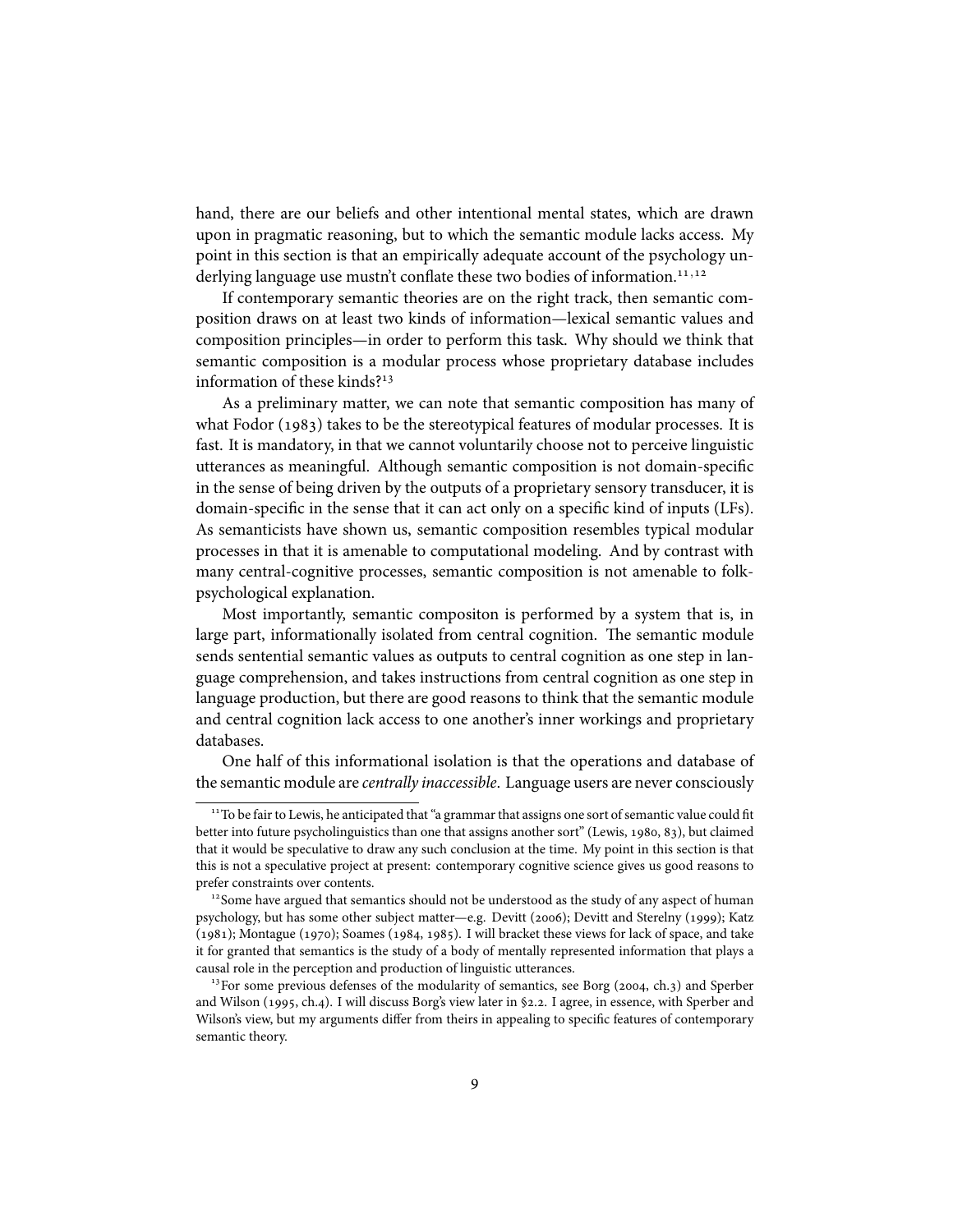aware of any aspect of the process of semantic composition, and are unable to report facts about the intermediate stages of the process or the database on which it draws. Theorists have, at various times, disagreed about nearly every detail of the principles underlying semantic composition, and none of these debates have ever been resolved by direct access to the semantic module. Instead, the inner workings and informational resources of the semantic module must be inferred via a painstaking process of reverse engineering. These points are particularly clear if we focus on the aspects of semantic theories on which research in semantics is focused. For example: Are the semantic-type mismatches created by object-position DPs resolved through quantifier raising (e.g. May 1985; Heim and Kratzer 1998), in-situ type-shifting (e.g. Szabolcsi 1987; Jacobson 2014), or by some other mechanism? Are proper names devices of direct reference (Kaplan, 1989b), variables (Cumming, 2008; Schoubye, 2016), predicates (Fara, 2015), quantifiers (Montague, 1973), or type-flexible (Partee, 1986)? Questions like these are the bread and butter of contemporary semantics, and yet we utterly lack the ability to answer them by introspecting or otherwise directly accessing the semantic principles or processes that allow us to use the expressions concerned.

Indeed, most language users lack the conceptual resources to even consider questions like these. If contemporary semanticists are on the right track, then speakers' semantic modules routinely deal in representations that are framed in terms of concepts that are sequestered from central cognition—concepts such as semantic type and numerical index. I will say that these are 'centrally inaccessible concepts'. Although different semantic frameworks posit semantic representations involving different centrally inaccessible concepts, every framework posits some such concepts. For example, variable-free semantics eschews numerical indices but posits copious type-shifting operations that are sensitive to semantic values' semantic types (Jacobson, 2014). But it is deeply implausible that ordinary language-users have the capacity to have beliefs, intentions, or other central-cognitive representations about things like numerical indices or semantic types—at least not without training in semantics.

The second half of the language module's isolation is its *informational encapsulation*. Semantic composition is insensitive to language-users' beliefs, intentions, and other central-cognitive states and information. The main reason for thinking so is that hearers sometimes have beliefs and other states that would be relevant to semantic processing, but that have no effect on it.

Pettit (2002; 2005) has illustrated this point with respect to hearers' beliefs about word meanings. In the case he imagines, a group of devious neuroscientists have convinced a subject to falsely believe that his "brain has been altered so as to produce an aphasia the effect of which is that all of the mass nouns in [his] vocabulary will seem to [him] to mean something they do not in fact mean" (Pettit, 2002, 544). The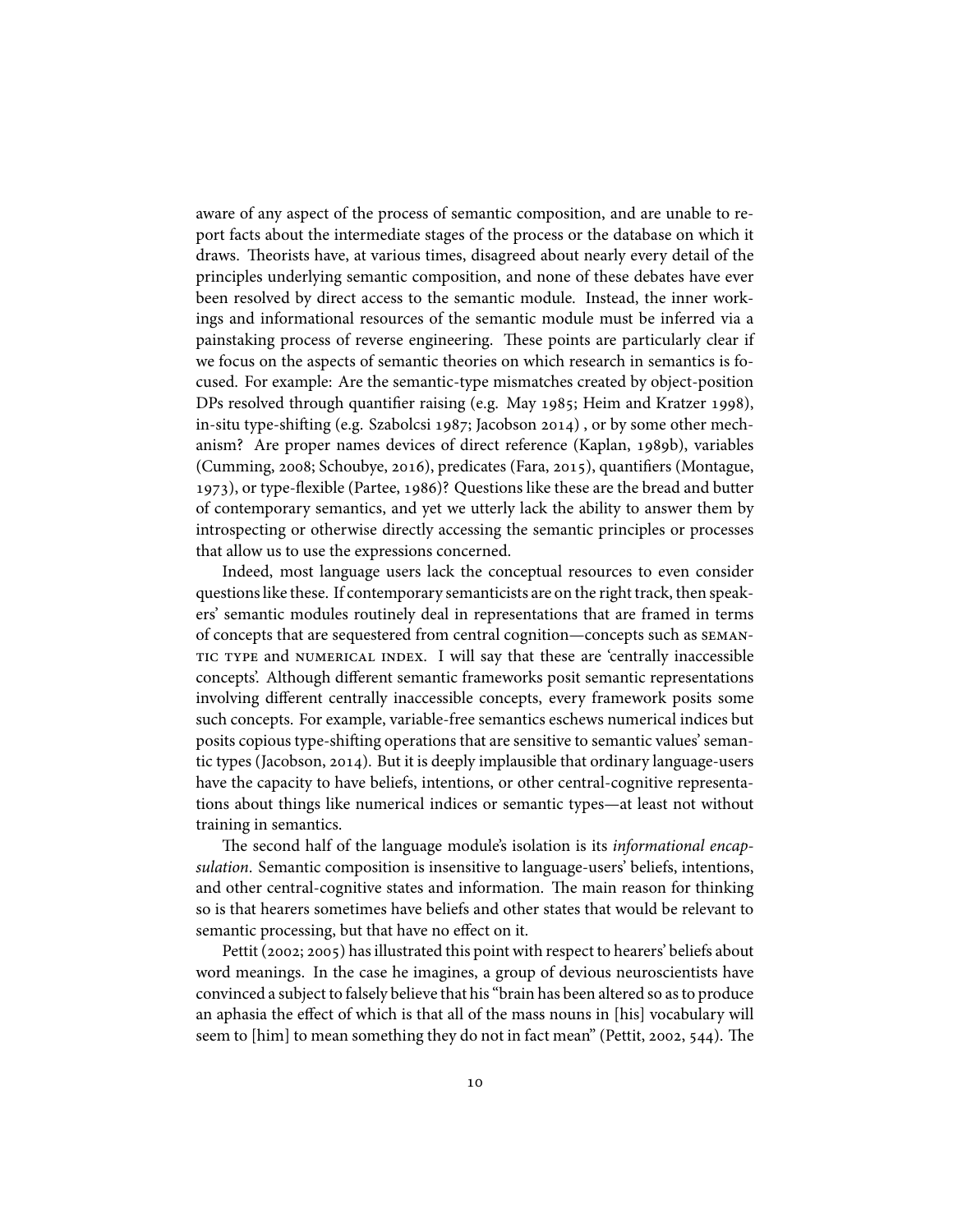subject is then presented with example sentences such as  $(14)$ .

 $(14)$  Let's have mud for lunch.

Although the subject falsely believes, both before and after encountering this sentence, that 'mud' does not mean what it in fact does, Pettit argues that these beliefs do not interfere with the subject's ability to understand utterances of sentences like  $(14)$ . According to Pettit, this can be seen from the fact that an utterance of () will still *seem* to the subject to have the correct meaning, even if the subject treats this impression as unreliable evidence about what the speaker is saying with it on this occasion. This case is analogous to illusions that have driven some of the most influential arguments for the modularity of visual perception. What makes the Müller-Lyer illusion such a striking illustration of informational encapsulation, for example, is that its two central lines continue to *seem* to have different lengths, no matter how strongly one believes that they are the same length.<sup>14</sup>

Here is a potential objection to the foregoing argument. If I tell you that I will use 'dog' to mean what people normally mean by 'cat' for the rest of the present conversation, you will be able to understand me on these terms. Doesn't this show that your beliefs about the meaning of 'dog' can play a role in how you will understand utterances of that word? The problem with this objection is that it equivocates two senses in which one can 'understand' an utterance. The kind of understanding that is relevant to my argument in this section is successful semantic composition i.e., the successful computation of a sentential semantic value. The second kind of understanding is understanding a speaker, which entails forming a veridical representation (perhaps a true belief) about what they said or meant by their utterance. On the view I wish to defend here, what a speaker says or means is never identical to the semantic value of the sentence they utter, and so central-cognitive work is needed to bridge the gap between these two forms of understanding. This is to say that a sentence's semantic value gives a hearer only *partial* evidence of what the speaker means. I also maintain that the output of semantic composition gives a hearer only *defeasible* evidence of what a speaker says or means. Consider a case in which a hearer understands a speaker in spite of the fact that the speaker has uttered a malapropism. Hearing Yogi Berra utter the sentence, 'Texas has a lot of electrical votes,' a hearer may come to recognize that Berra meant that Texas has a lot of electoral votes. On the modularist view I am here defending, this process will

 $14$ The point about the Müller-Lyer illusion is originally due to (Fodor, 1983, 66). For a recent defense of the modularity of visual perception that emphasizes this and similar data for informational encapsulation, see Firestone and Scholl (2015). Although Pettit (2002) does not present this case as an argument for modularity, he briefly makes that implication explicit and mentions the analogy to visual-illusion cases in a later follow-up article (Pettit, 2005, 74).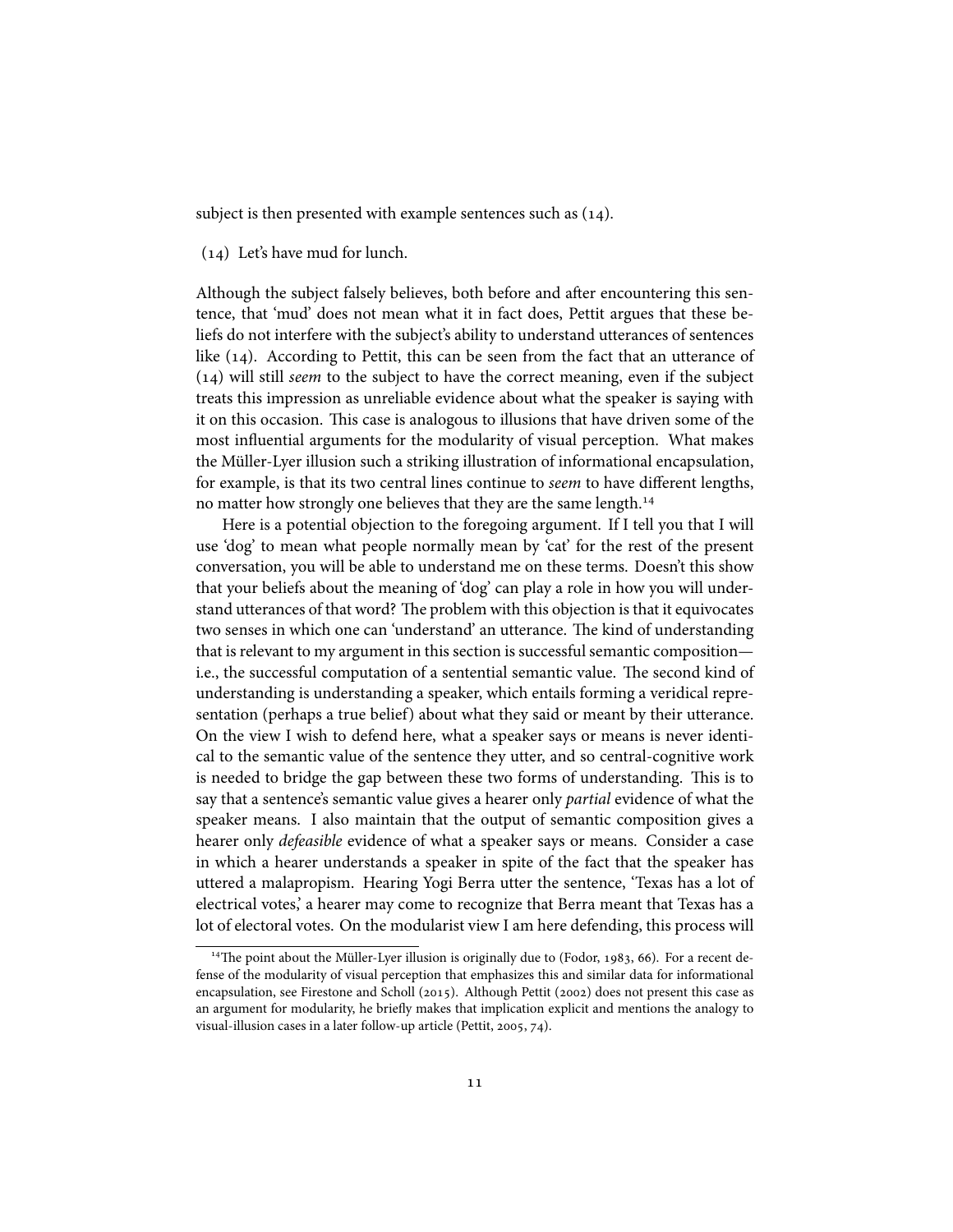go roughly as follows: the hearer's semantic module outputs a representation that gives the hearer evidence that Berra said, of something called 'Texas', that it has a lot of electrical votes. Bringing to bear the resources of central cognition, the hearer infers that this evidence mustn't be accurate and, noting the similarity of 'electrical' and 'electoral', concludes that Berra meant (and perhaps *said*<sup>15</sup>) that Texas has a lot of electoral votes.<sup>16,</sup> Similarly, in my 'dog'/'cat' scenario, the prediction of my view is that when I utter 'dog' it will initially seem to my hearer that I am saying something about dogs, since this is what their semantic module indicates, but that they will be capable of correcting for this misleading evidence with a little extra cognitive work. We might expect this extra work to manifest itself as extra time or cognitive load spent on understanding utterances in which words are being used with known but nonstandard meanings.

My Pettit-inspired argument focuses on the impenetrability of semantic composition by our beliefs about the most vague and general semantic features of words, such as the belief that the word 'mud' refers mud rather than something else. These are semantic features that are rough and obvious enough to be tracked into ordinary speakers' folk theories. Matters are much more cut and dried when it comes to the semantic properties of expressions that determine how they compose—i.e., the properties about which theorists tend to debate.

Suppose, for example, that two semanticists—call them 'Robert' and 'Pauline' are having a conversation. Robert obstinately believes that object-position DPs are raised at LF and interpreted via a predicate-abstraction principle. On the other hand, Pauline vehemently denies the existence of raising, and believes that objectposition DPs are interpreted in situ with the help of type-shifting operations. At least one of our two semanticists must be wrong, which is to say that their belief is inconsistent with the actual compositional principles that guide the processes that allows them to produce and perceive language. If semantic composition were not an informationally encapsulated process—that is, if it were sensitive to agents' beliefs then we should expect strongly avowed false beliefs about semantic matters to have a deleterious effect on an agent's ability to create and understand meaningful utterances. But there is no evidence for top-down effects of this kind. Indeed, it would be

<sup>&</sup>lt;sup>15</sup>See Unnsteinsson (2016) for a defense of the claim that what a speaker says with a malapropism needn't match the usual meaning of the word they utter, and may instead be their intended meaning.

 $16$ Now would be a good time to emphasize that central-cognitive processes needn't always be either slow, conscious, or reportable. We have plenty of unconscious beliefs and we draw plenty of unconscious inferences, for example, and these are among the denizens of central cognition. The fact that hearers wouldn't necessarily report themselves as going through inferential steps like those described here is therefore not on its own a good reason to think that they don't do so. Nonetheless, as I will emphasize below, the workings of central cognition are somewhat mysterious, and so I don't wish to present my rough story as anything more than a loose conjecture about how the inferences in question transpire.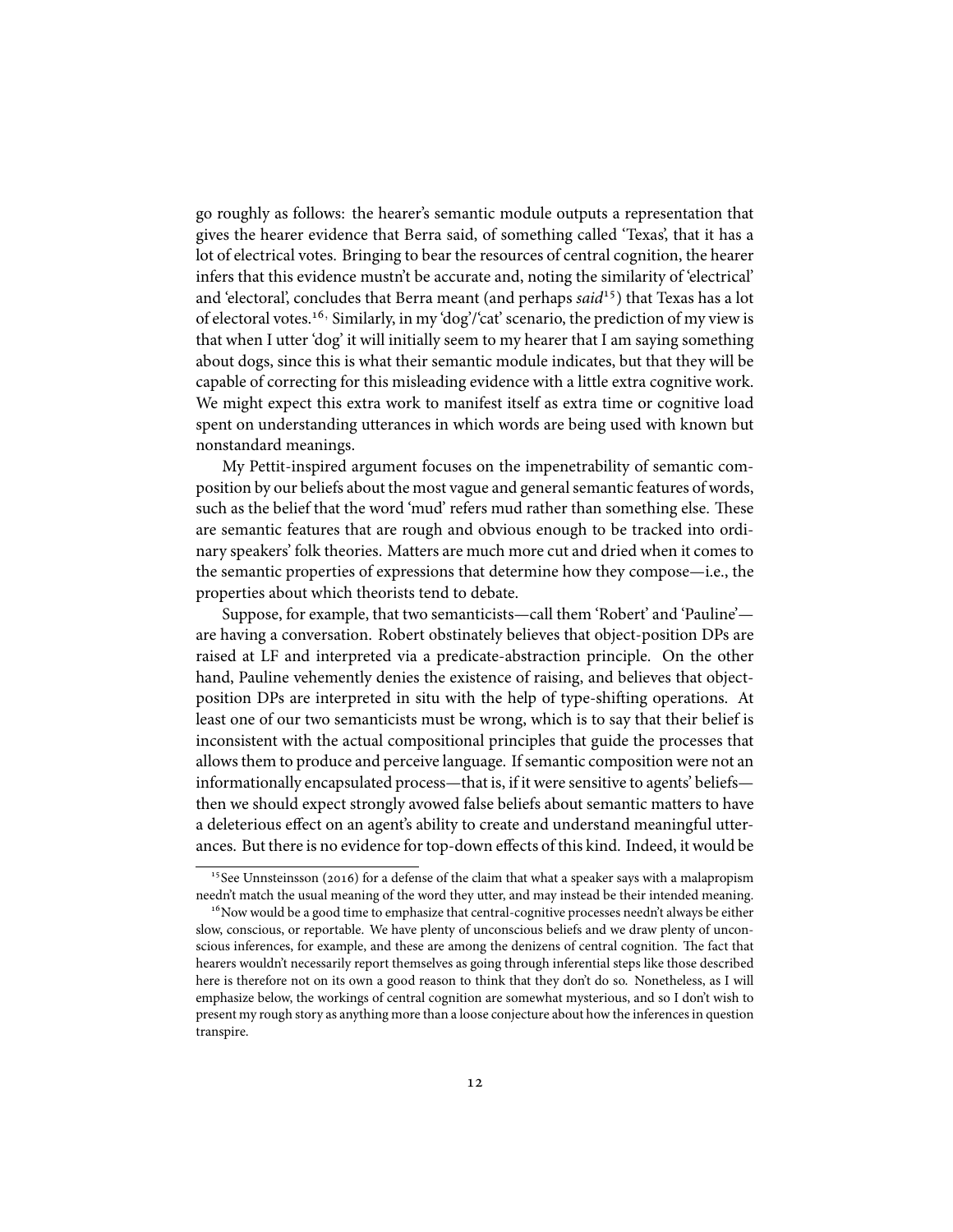truly shocking if we were to find evidence that believing certain semantic theories either enhanced or detracted from one's linguistic capacities, even a little bit. The explanation for this fact is that our beliefs and other central-cognitive representations about compositional-semantic matters have no impact on the activities of the semantic module. This is a powerful reason to think that the grammatical principles that guide semantic composition inhabit the proprietary database of a cognitively impenetrable system, and aren't central-cognitive representations.

One complication for the idea that semantics is the study of a modular system arises from the fact that this system must presumably play a role in language production as well as comprehension. This means that the system must be capable of taking input from central cognition in the course of speech production. Nonetheless, I see no reason to think that this fact undermines the informational encapsulation of the language module in its role as an input system. Moreover, there is a clear sense in which the semantic module *qua* output system is informationally encapsulated as well. The representations at intermediate stages of semantic processing and many of the concepts in terms of which these representations are framed are just as centrally inaccessible on the way out as they are on the way in. Speakers don't recognize themselves as designing particular semantic representations in the course of producing an utterance, and they can't, in part because their central system(s) lack some of the concepts that would be needed in order to do so. Speakers thus aren't in a position to interfere with semantic processing at these stages, or to otherwise integrate central information with intermediate semantic representations in language production. A speaker simply can't choose whether to represent proper names as type-*e* terms or as type-*et* predicates, for example. Likewise, our disagreeing semanticists, Robert and Pauline, can't bring their theoretical beliefs to bear on whether to represent the meanings of object-position DPs by means of quantifier raising or type shifting. And so, although my focus here is on language perception, in part because it is less clear how the cognition–semantics interface might work in production, there are some preliminary reasons to adopt a modular account of that process as well.

A second complication with the idea of semantics as the study of a modular system is that the semantic module needs to acquire (and then maintain and update) some of the information in its proprietary database. We aren't born representing the semantic value of 'dog'. How do we get it? I won't pretend to have an answer to this question; the study of semantic acquisition is nascent compared to the study of, e.g., syntactic acquisition. However, there are good reasons to expect that any plausible explanation of semantic acquisition will take the form of a computational theory of the kind offered by psycholinguists working within the framework of gen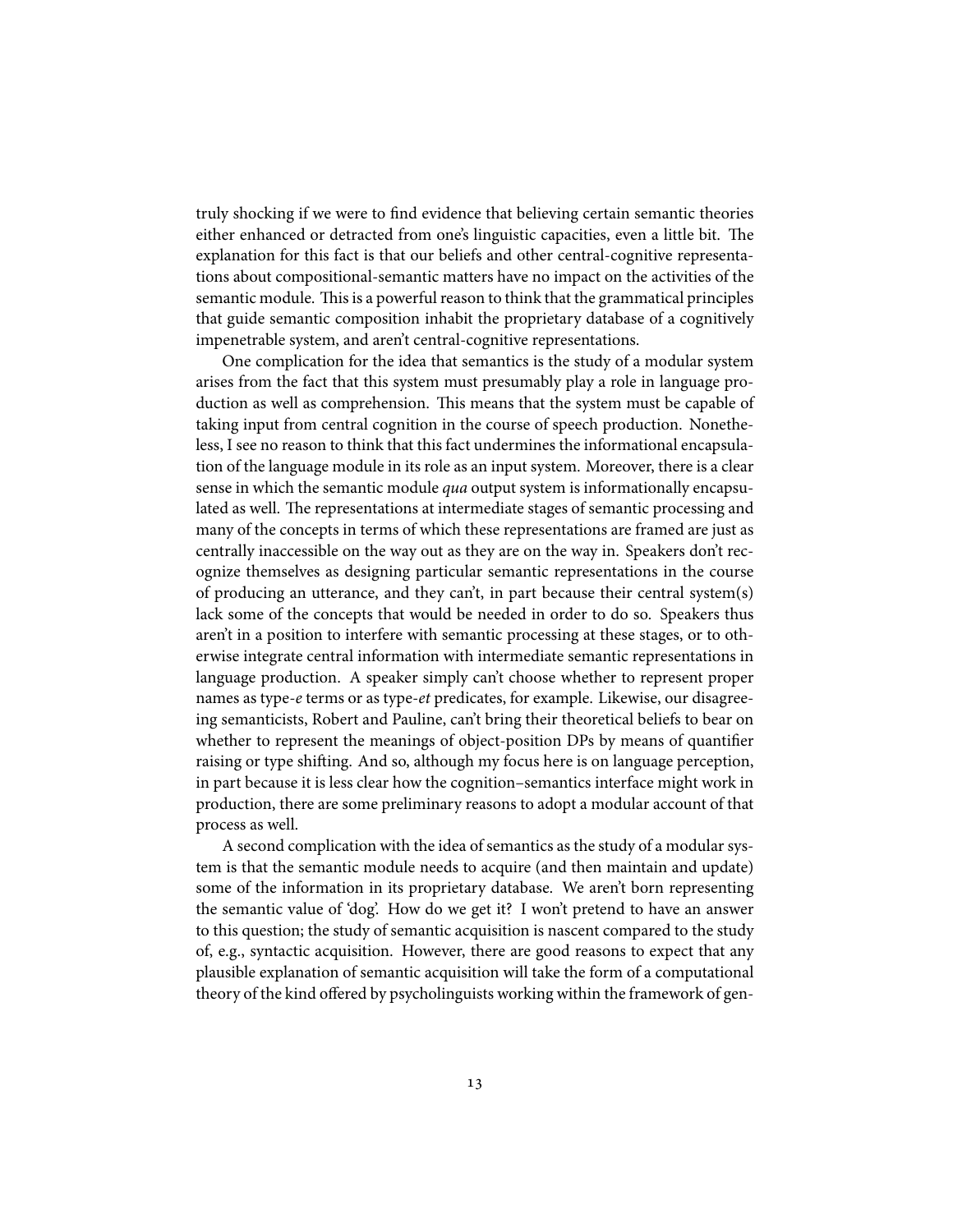erative grammar.<sup>17</sup> Theories in this tradition typically posit domain-specific learning mechanisms that are, to a significant extent, dissociated from the operations of central systems (Newport, 1990). One reason to anticipate that such an explanation will be required is that acquiring semantic competence with any vocabulary item requires coming to represent it in terms of centrally inaccessible concepts. In order to acquire the verb 'to run', one must discern not only that it is used to talk about running; one must also represent its argument structure, its semantic type, etc. (Pinker and Jackendoff, 2005,  $\S$ 2.1). Since these are centrally inaccessible concepts, semantic acquisition cannot be a simple transfer of information from central cognition to the semantic module's database. Still, it seems likely that there is *some* such transfer during acquisition.<sup>18</sup> However, from the fact that information flows from central cognition into the semantic module via the acquisition mechanism, it does not follow that this information can affect real-time processing by the semantic module in its role as an input system, and my arguments in this section suggest that it does not.

#### **. Modularity and Constraint Semantics**

What does the modularity of semantics have to do with the content–constraint debate that I outlined in §1? My argument, in brief, goes as follows. Content semantics presupposes that all of the information needed to identify the content of a sentence in a context of utterance is available to semantic composition. It is the contents of 'he' and 'smokes' that must be composed in order to deliver the content of 'he smokes', for example. And so semantic composition must have access to whatever information is needed in order to identify these expressions' contents. However, if semantic composition is a modular process—in particular, if it is an informationally encapsulated process—then it does not have access to all of the information that it would need in order to identify lexical expressions' contents. The reason is that identifying the contents of semantically underspecified expressions—a process that I will call 'content resolution'—is not the sort of thing that a cognitively impenetrable input system can accomplish for us, since any system that can accomplish it would need to draw on all manner of beliefs, memories, and other information that is proprietary to central cognition. If I am right that semantic composition is a modular process, and that content resolution is a central-cognitive process, then semantics can only deliver constraints, not contents.

Why think that content resolution depends on information that is proprietary to central cognition? In short, the reason is that understanding what someone has

 $17$  For a current survey of the kind of work I have in mind, see Guasti (2017).

 $18$ Bloom (2000, ch.3) and Hacquard and Lidz (2018) both present evidence that the semantic acquisition process recruits mindreading, for example.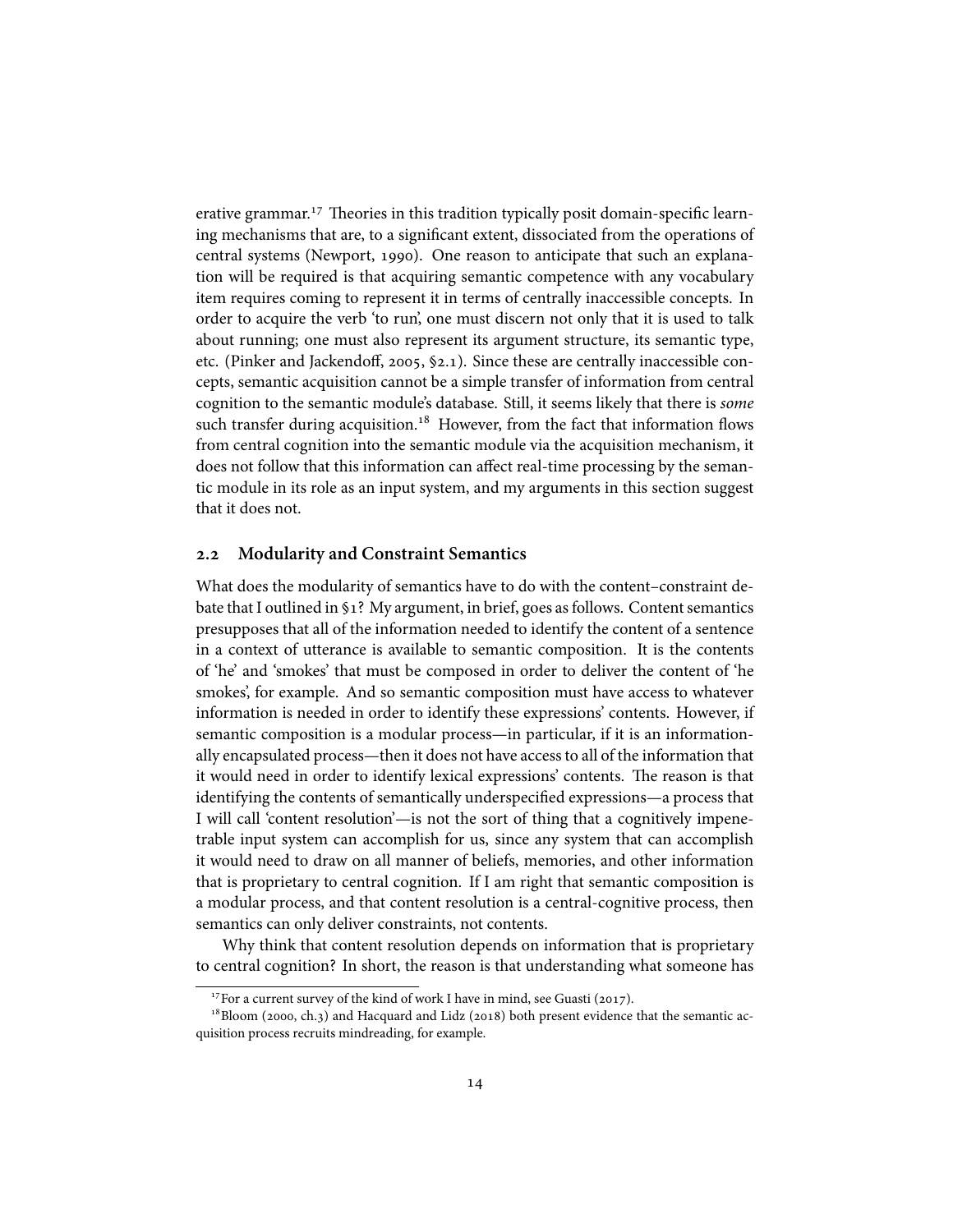said with a semantically underspecified expression—what they have referred to with a deictic use of a pronoun, or whether they are using 'may' in a deontic or epistemic sense, for example—requires integrating grammatically encoded information with information from the extralinguistic context, including information about other agents' mental states. This kind of information is outside the purview of a modular input system and may need to be derived on the fly by means of complex, informationally unencapsulated inferences.

The claim that content resolution depends on a wide range of information and inference, and so can't be done by an encapsulated system, is well rehearsed in the literature, and so I won't belabor it here.<sup>19</sup> Still, several points bear emphasis. First, notice that the claim applies even to the most straightforward indexical expressions, such as 'I' and 'today'. In order to identify the content conveyed by an anonymous letter that reads, 'today, I love you', I would need to somehow infer the identity of the sender and the day on which it was sent, for example. Second, the claim does not depend on any particular view of what content resolution consists in. Some have argued that recognizing what a speaker says with semantically underspecified expressions is a matter of recognizing the speaker's communicative or referential intentions.<sup>20</sup> Others have emphasized the importance of integrating grammatical information with the information that is shared by the interlocutors, such as the set of propositions that they commonly know or commonly accept for the purposes of the conversation.<sup>21</sup> Either way, content resolution is a process that relies heavily on mindreading, which is a paradigmatic example of an unencapsulated, centralcognitive task.

I am not the first to argue that semantics is the study of a modular system, and that this has important implications for the nature of semantic values. One previ-

<sup>&</sup>lt;sup>19</sup> See, for example, Bach (1987); Borg (2004, 2012); Carston (2002, 2012); Fodor (1983, 2002); Grice (1975); Neale (2004, 2005, 2007); Recanati (2004, 2010); Sperber and Wilson (1995).

<sup>&</sup>lt;sup>20</sup>Bach (1987, 1992); Heim (2008); Kaplan (1989a); King (2013, 2014, 2017); Michaelson (2013); Neale (2004, 2005, 2007).

 $^{21}$ See, e.g., Clark (1996); Clark and Brennan (1991); Clark and Marshall (1992); Heim (1982, 1983); Hunter (2013); King (2013, 2014, 2017); Lepore and Stone (2015); Lewis (1979); Roberts (2002, 2003, 2005, 2012); Stalnaker (1973, 1978, 2014); Stojnić et al. (2017); Thomason (1990).

 $22$ The alternative is to think that content resolution relies on information from a discourse context that is fully under grammatical control—see, e.g., Lepore and Stone (2015); Stojnić et al. (2017). This opens up the possibility that content resolution relies only on information available to a semantic module. But the cost of this grammaticalization is the proliferation of ambiguities whenever the prior discourse does not fully determine a discourse context that in turn determines a unique content for each semantically underspecified expression. In effect, advocates of this view treat semantic underspecification as ambiguity at the discourse level (thus proliferating ambiguities). Disambiguation is itself a central-cognitive task that typically involves mindreading—a point that these authors grant (Lepore and Stone,  $2015$ , ch.13). Drawing out the lessons for these views of my arguments in this paper would take considerable space, and so I will bracket the issue for now.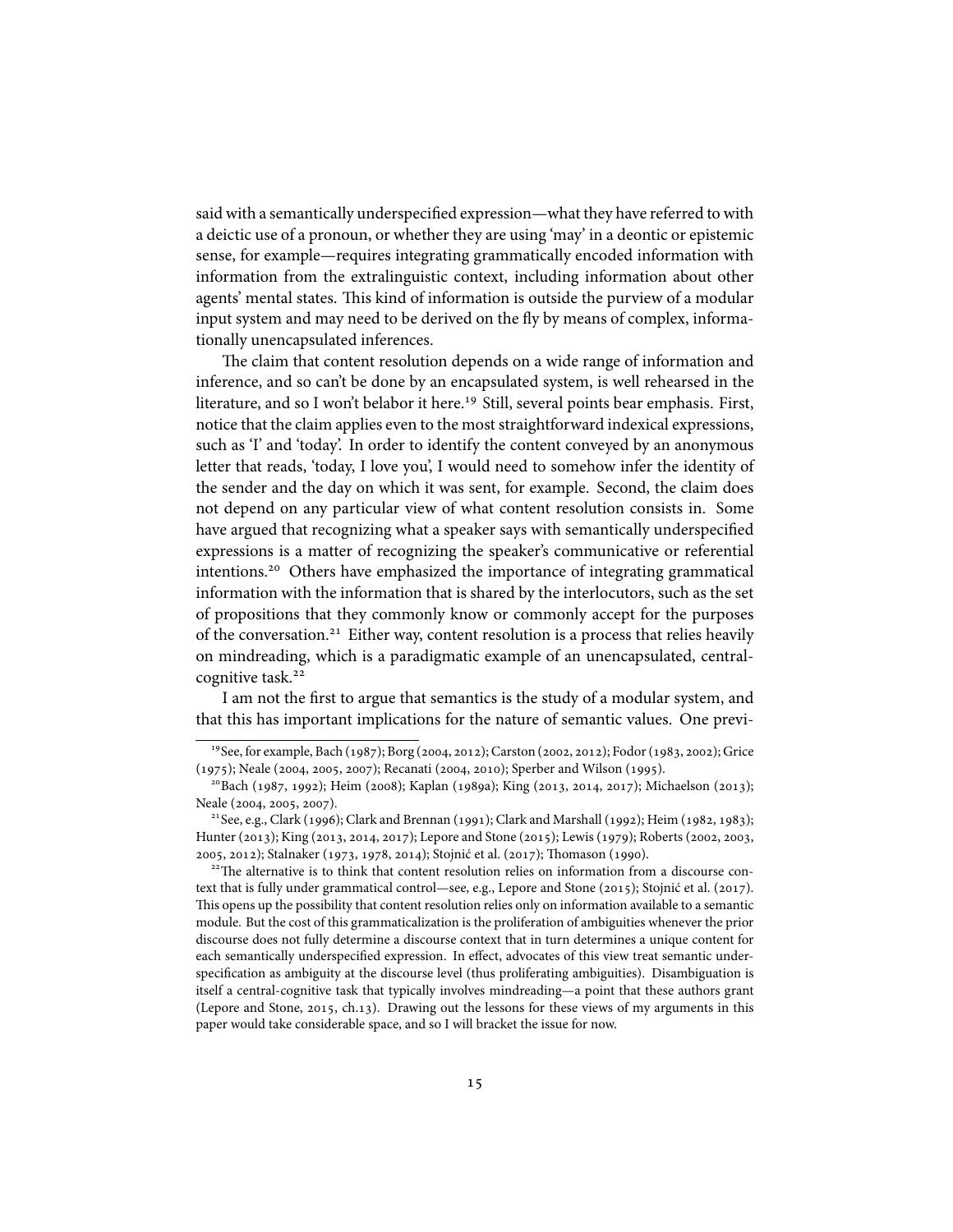ous attempt at this line of thought is due to Emma Borg (2004; 2012), who uses it to defend her version of semantic minimalism. Borg characterizes minimalism as the view that the semantic value of a sentence is a minimal proposition—a proposition derived with input from context only when that input is required by syntactically overt, context-sensitive elements. On her view, then, the semantic module is subject to roughly the same constraints that I have outlined here, and yet it invariably outputs a proposition when given the LF of a declarative sentence as an input.

The challenge for a view like Borg's is to explain how the semantic module can identify the contents of semantically underspecified expressions. Borg has defended a controversial answer to this challenge. As a case study, she considers a situation in which a speaker utters  $(15)$ , thereby thereby saying that A is red.

 $(15)$  That is red.

According to Borg, demonstratives are directly referential singular terms whose referents are determined by speakers' intentions. A hearer's semantic module therefore lacks the resources to identify A as the referent of 'that' in a "substantive, nonlinguistic sense" (Borg, 2012, xviii). Still, Borg thinks that the semantic module has a metalinguistically mediated way of identifying the propositional content of  $(15)$ .

I claim that the semantic content a hearer is required to entertain when faced with an utterance of a sentence like 'That is red' in a given context*c*, will contain a singular concept in subject-position, the content of which is exhausted by the object to which the speaker refers. However I also allow that all that is required, from the perspective of linguistic understanding, is that the hearer be able to think about that object under the token-reflexive description (which gives the character of the concept) 'the actual object referred to by the speaker with this token of "that". (Borg, 2012, xviii)

So, the semantic module identifies the content of 'that' by grasping a coreferential singular concept *C*, and the hearer grasps *C* by formulating a rigidified metalinguistic description of *C*'s referent. Since this description will be the same for every occurrence of 'that', Borg thinks of it as the character of *C*—a piece of information that can be combined with information about extralinguistic context to determine *C*'s referent.

Here is a response to this view that I find tempting. Despite Borg's insistence that sentential semantic values are propositions, the theory she actually articulates sounds much more like constraint semantics than content semantics, as I sketched those views in  $\S_1$ . After all, on her view, what the semantic module delivers when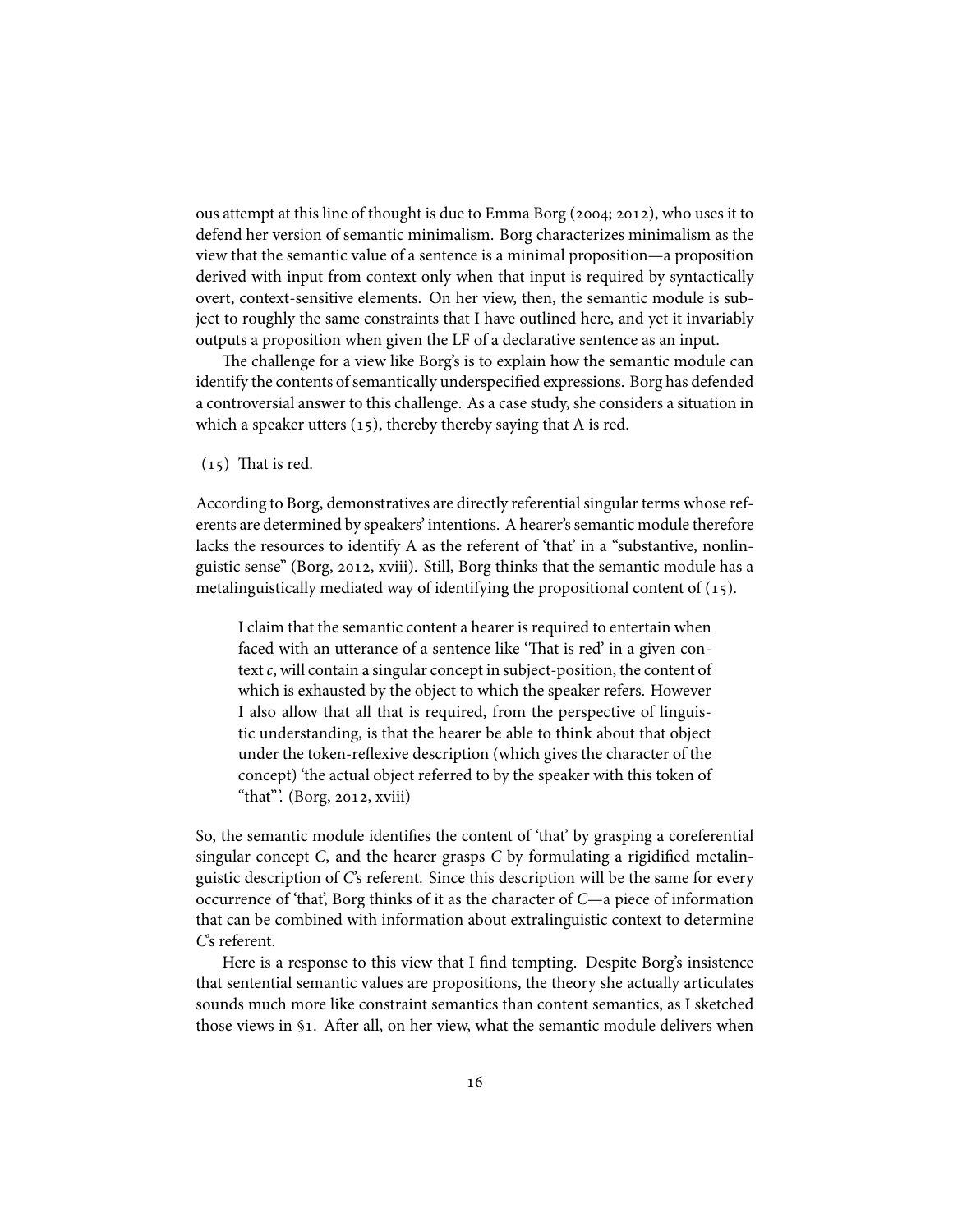given  $(15)$  as an input is a piece of context-neutral information about what the speaker has said, rather than the context-specific content of what they said. Indeed, on Borg's view, the information delivered by a hearer's semantic module when given  $(15)$  as input will be the same on every occasion, and will be the same whether the hearer is the well-informed addressee or an eavesdropper who is completely uninformed about the speaker's intentions and the extralinguistic context. A speaker who has this information still needs to integrate it with information from the context in order to identify  $(15)$ 's content "in a substantive sense". As Borg (2012, 135) puts it, "that A is the referent of this utterance is settled by features beyond the reach of semantics and, furthermore, to put this semantic content to use (i.e. to use it to inform one's dealings with the world) the hearer normally needs to go on to nonlinguistically identify A". Still, she maintains that "as far as linguistic meaning or semantic content is concerned such issues of substantive object-identification are irrelevant".

To put things a different way, grasping Borg's minimal content for  $(15)$  does not give one enough information to determine its context-specific intension. An agent who grasps  $(15)$ 's minimal content needn't thereby possess enough information to determine, for a world *w*, whether  $(15)$ 's intension maps *w* to truth or falsity. For example, suppose that two candidate referents for 'that' in  $(15)$  are the hearer's nose and the painting on the wall, and that  $w_1$  is a world where the nose is red but the painting isn't, whereas  $w_2$  is a world at which the reverse is true. Now, imagine a hearer who is omniscient with respect to  $w_1$  and  $w_2$ . Still, grasping (15)'s minimal content would not give the hearer enough information to decide which of  $w_1$  or  $w_2$ is mapped to truth by  $(15)$ 's intension, since grasping the minimal content does not allow the hearer to determine whether their nose, the painting, or neither is the referent of 'that' on this occasion.<sup>23</sup>

I suspect that Borg would reject this interpretation of her view. In explaining minimal semantics, she repeatedly stresses that the semantic value of a sentence is its propositional content, and not merely a partial characterization of that content (e.g., Borg 2012,  $4-5$ ). It is difficult to decide this issue concretely, since Borg does not tell us how to implement her view in a compositional-semantic framework of the kind I introduced in  $\S$ 1. The only implementation suggestion that she does tentatively endorse is that a semantic theory should pair sentences with conditional truth conditions, such as the following:

 $^{23}$ Garía-Carpintero (2013) likewise argues that the motivations and some details of Borg's view are in tension with her insistence that sentential semantic values are propositions.

<sup>&</sup>lt;sup>24</sup>Borg (2012, 135) takes (16) from Higginbotham (1994, 92-3). Conditional truth-condition views have also been endorsed by Burge (1974); Gross (2005); Heck (2014); Higginbotham (1988, 2002); Larson and Segal  $(1995)$ .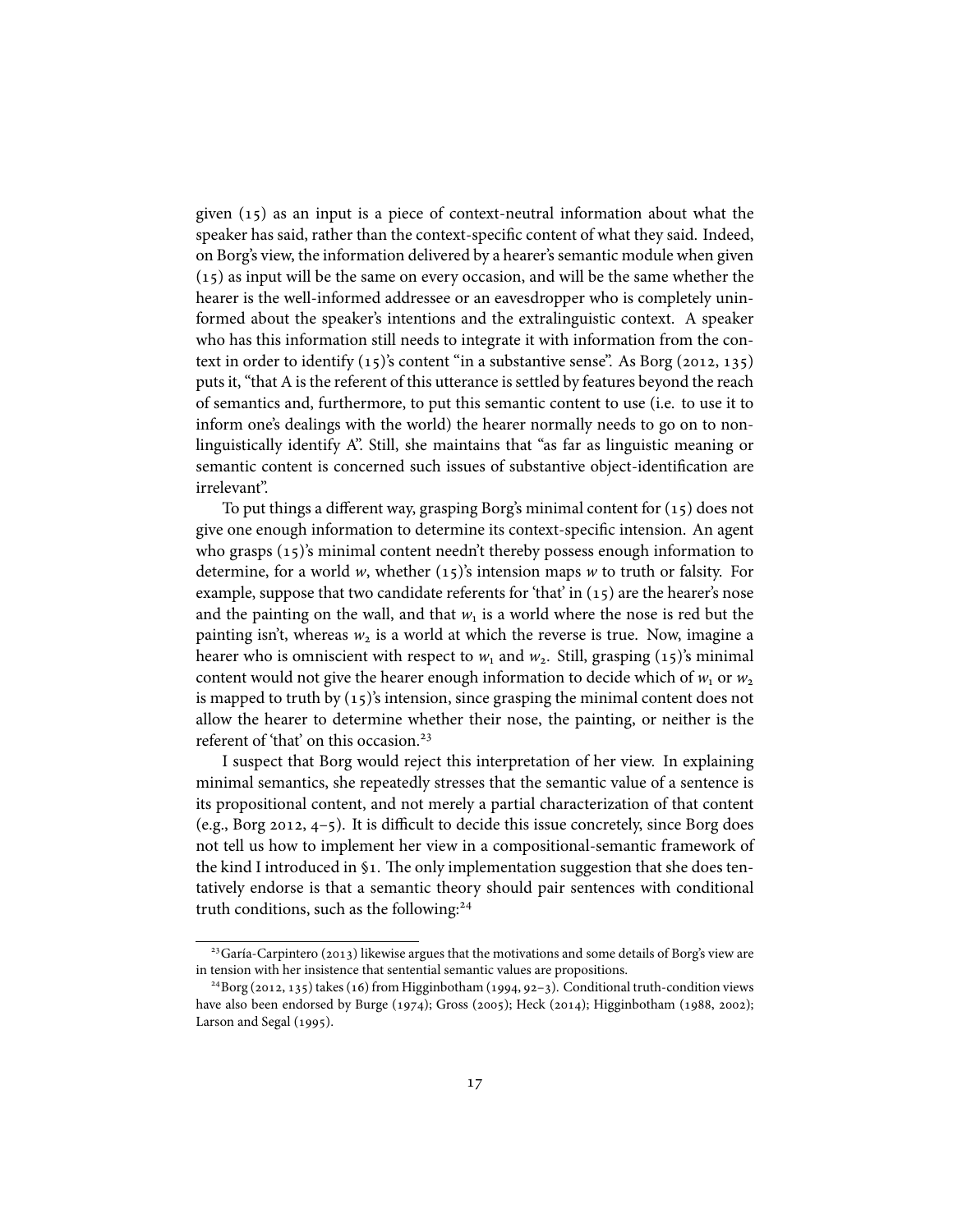() If the speaker of 'this is red' refers with the utterance of 'this' therein to *x* and to nothing else, then this sentence, as uttered in this context, is true if and only if *x* is red.

But again, it seems to me that a theory that pairs sentences with outputs like  $(16)$ would be better described as a constraint semantics than a content semantics. After all,  $(16)$  is something that I currently know about every utterance of 'this is red' that has ever been produced, without knowing anything about those utterances' extralinguistic contexts, and  $(16)$  certainly does not itself determine an intension for any particular utterance of 'this is red'.

There are also some problems with the view that the semantic module outputs conditional truth conditions like  $(16)$ . One is that it is not clear how to give a fully compositional theory that delivers conditional truth conditions—an issue that Borg does not address. Another arises from the fact that conditional truth conditions like  $(16)$  are formulated so as to mention each of the semantically underspecified expressions that they contain. But most semanticists think that at least some sentences contain semantically underspecified expressions (or other contextual parameters) that are not visible in sentences' surface structure, and that ordinary speakers therefore aren't aware of. Many of these semantically underspecified expressions can occur bound or unbound, and in their unbound occurrences can be used deictically. But since ordinary speakers are unaware of the existence of such expressions, their central cognitive system(s) can't be expected to deal in representations of them as in (16). Moreover, there is no evidence that denying the existence of unpronounced expressions impairs one's ability to speak—a fact best explained by saying that our representations of unpronounced expressions all occur within an encapsulated module.

Borg responds to such worries in two ways. The first is to deny the existence of many unpronounced expressions. The second is to argue that the unpronounced elements that she does posit always occur bound by a silent existential quantifier. For example, she argues that the LF of 'Rob is ready' is, roughly,  $(\exists x)(Rob$  is ready to do *x*), and that its semantic value is the proposition that Rob is ready for something  $(2012, 205-6)$ . It would be an understatement to say that each of these views puts Borg at odds with mainstream syntax and semantics, which has found reams of evidence for unpronounced context-sensitive elements in myriad constructions. To take just one example, null-subject languages make it possible to leave the subjects of many clauses unpronounced, but there is excellent evidence that such unpronounced subjects enter into a wide range of syntactic relations and can have both bound and deictic occurrences, much like overt pronouns.<sup>25</sup> But if the semantic orthodoxy is correct that some unpronounced elements have deictic occurrences,

<sup>&</sup>lt;sup>25</sup> For a recent overview of the evidence for null subjects and their syntactic and semantic properties,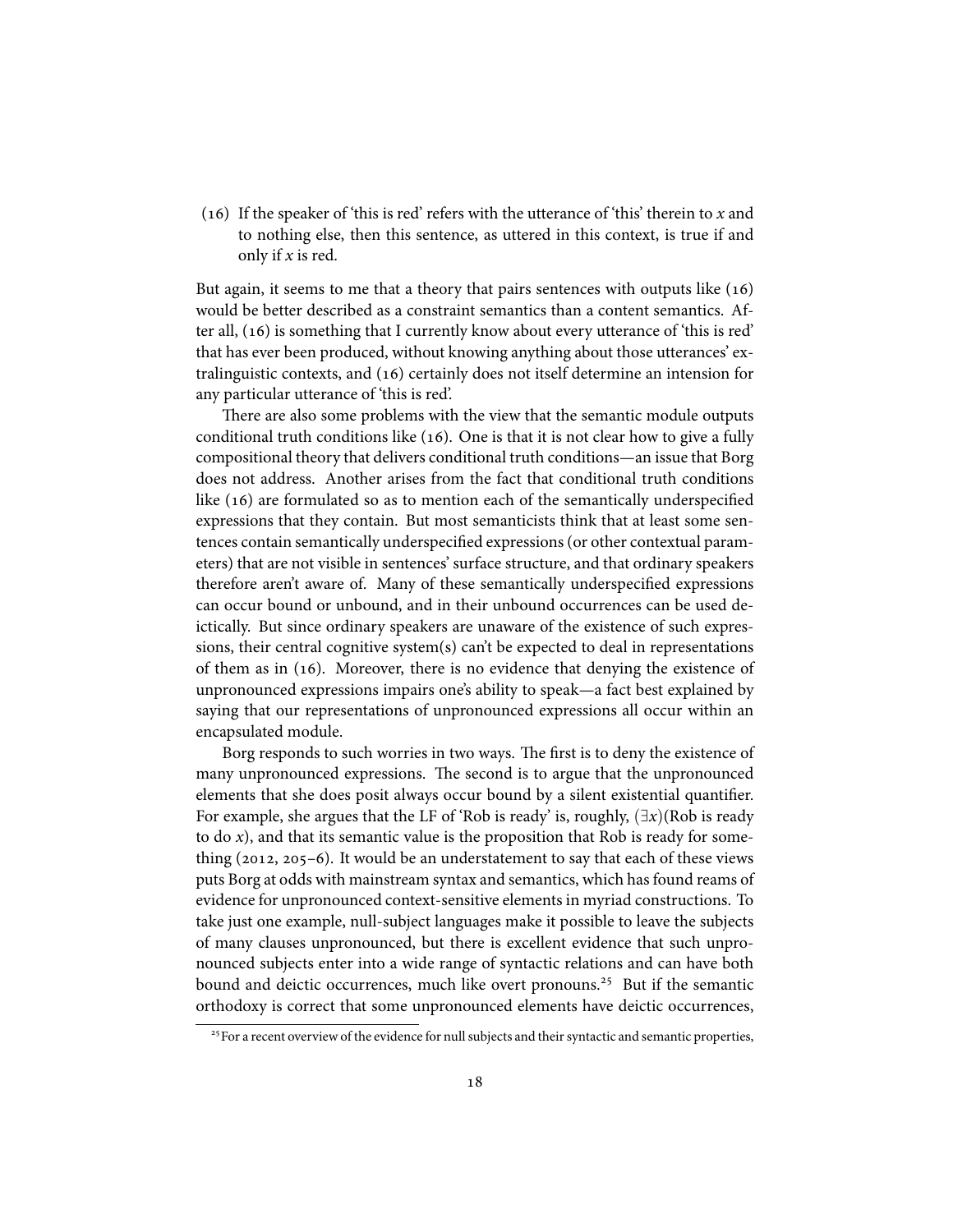then Borg's account implausibly requires speakers to represent these expressions in central cognition.

As I see it, Borg would be better off to give up her basic assumption that "every well-formed sentence, perhaps relativized to a context of utterance, is capable of expressing a proposition" (Borg, 2012, xiv). Although Borg defends propositionalism against various attacks (none of which I have discussed here), she offers few positive motivations for the view. One is that propositionalism has been presupposed by traditional work in formal semantics (Borg, 2012,  $6-7$ ).<sup>26</sup> My response to this argument will come in §3, where I show that it is relatively simple to modify the standard framework to output constraints rather than contents. Borg's second motivation for propositionalism is that "it is natural" to think of sentences as conveying information, referring to contents when embedded in attitude constructions, standing in logical relations, and conveying reasons for belief (Borg, 2012,  $7-8$ ). But of course, it is equally natural to say that *speakers use sentences* to convey information, to refer to propositions when uttered in embedded contexts, to express contents that stand in logical relations, and to convey reasons for belief, and the latter description is compatible with my view here.<sup>27</sup>

The failure to question content semantics has led others who are sensitive to

DAD: Is Simon ready for his final exams? john: Simon is ready.

John is clearly lying, but Borg's view does not predict this. In at least some cases, the content of a lie is not one of Borg's minimal propositions.

see Camacho (2013). For a helpful discussion of the evidence for other implicit contextual parameters that needn't occur bound, see Glanzberg (2016).

 $26$  Borg does not mention the well-established traditions in formal semantics, such as dynamic semantics, discourse representation theory, and variable-free semantics, that reject propositionalism for reasons unrelated to my arguments or position here.

<sup>&</sup>lt;sup>27</sup> More recently, Borg (2017) has argued that minimal content is needed to explain the truth-value judgments that we make when speaker's strict commitments are at issue. She argues, for example, that lying entails failing to believe the minimal content of one's utterance, and that semantic content "must be truth-evaluable (rather than a mere propositional radical or incomplete logical form)" because holding speakers accountable for lying involves judgments about "speakers holding minimal contents true or false" (Borg, 2017, 24n26). But it would be straightforward for a constraint semanticist to mimic Borg's predictions. I could maintain that when we utter a sentence whose semantic value is a constraint, we are held strictly responsible for having said at least one proposition that meets this constraint. For example, Borg's view predicts that I will be held culpable for lying if I utter 'Simon is ready' but fail to believe that there is something for which Simon is ready. My alternative proposal predicts that I will be held culpable for lying if there is no proposition *p* such that: for some eventuality *φ*, Simon is ready for *φ*, and I believes *p*. (This is only a slightly stronger prediction than Borg's.)

So I *could* mimic Borg's prediction. But I don't think I *should*, because I think Borg gets our judgments about lying wrong. Imagine a case in which John believes that his brother, Simon is ready for something (say, playing video games), but knows that Simon is not ready for his final exams. The following exchange between John and their father takes place: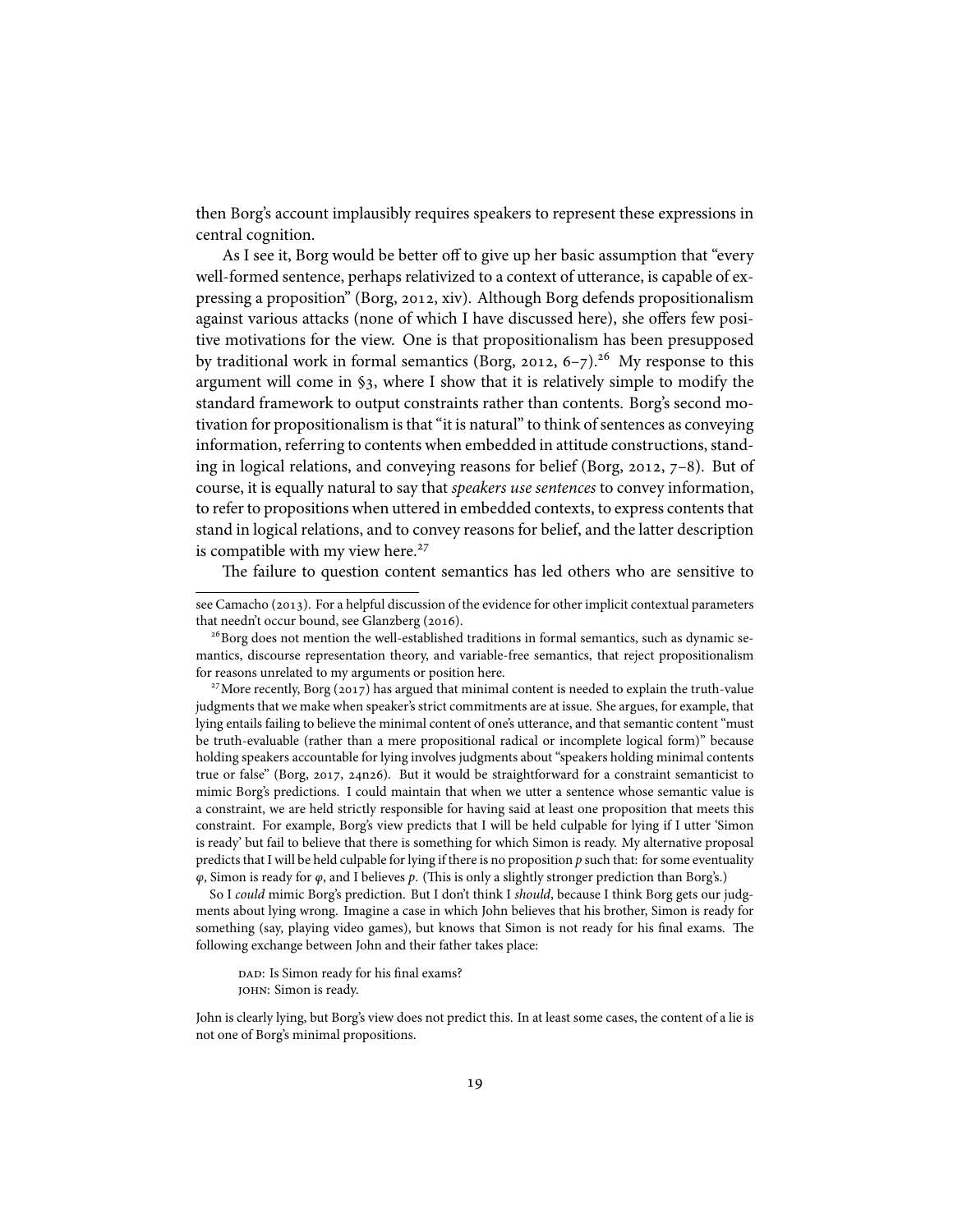considerations about mental architecture either to conclude that compositional semantics, as usually conceived, is impossible (e.g. Fodor 1989; 1998; 2002), or to give up on the modularity of semantics and conclude that the composition of expressions' contents is actually a messy, *pragmatic* process that is performed by central cognition (Recanati, 2010). But again, each of these views is rooted in the erroneous assumption that semantic composition must deal in contents rather than constraints.

I wish to conclude, instead, that semantics should deliver constraints. One advantage of this view is that, unlike its competitors, it allows for a precise semantics– pragmatics interface that is grounded in underlying facts about human cognitive architecture. The semantics–pragmatics interface turns out to be an instance of the interface between central cognition and its peripheral input–output systems. If this is also where we locate the perception–cognition interface—an admittedly controversial view<sup>28</sup>—then the semantics–pragmatics interface also turns out to be coincident with the interface between language perception and general-purpose cognition.

### **Constraint Semantics**

My goal in this remaining section is to develop a constraint semantics minimally adjusting the standard framework, but without giving up on what makes this framework so successful.<sup>29</sup> I will proceed in stages, first showing how to give a compositional semantics of the overall kind I am after, then showing how to refine this theory to handle a wide range of semantically underspecified expressions.

Before I begin, a pair of methodological points:

First, my strategy is to show how to arrive at a constraint semantics by conservatively modifying the most well-known semantic framework available. This is almost certainly not the most elegant way to develop a compositional theory of constraints. It seems quite likely that heterodox frameworks could be made to deliver the semantic values I seek in more principled and less roundabout ways.<sup>30</sup> However, the point

<sup>&</sup>lt;sup>28</sup> For influential defenses of the claim that visual perception (and perhaps perception more broadly) is informationally encapsulated, see Firestone and Scholl (2015); Fodor (1983); Pylyshyn (1984, 1999). For criticisms of this view, see Churchland (1988); Collins and Olsen (2014); Dunning and Balcetis  $(2013)$ ; Hohwy (2013); Prinz (2006); Vetter and Newen (2014).

<sup>&</sup>lt;sup>29</sup>The theory presented here also inherits some limitations in its explanatory scope from the standard framework as regards, e.g., presupposition projection and discourse anaphora. There isn't space for adequate engagement with these phenomena here. I hope to address them in future work.

<sup>&</sup>lt;sup>30</sup> For example, alternative semantics provides us with tools that could be used to directly compose underspecified subsentential semantic values (Ciardelli et al., 2017; Kratzer and Shimoyama, 2002); variable-free semantics provides us with methods of delivering underspecified sentential semantic values without proliferating variables (Jacobson, 1999, 2014); and Pietroski (2005; 2018; 2008) has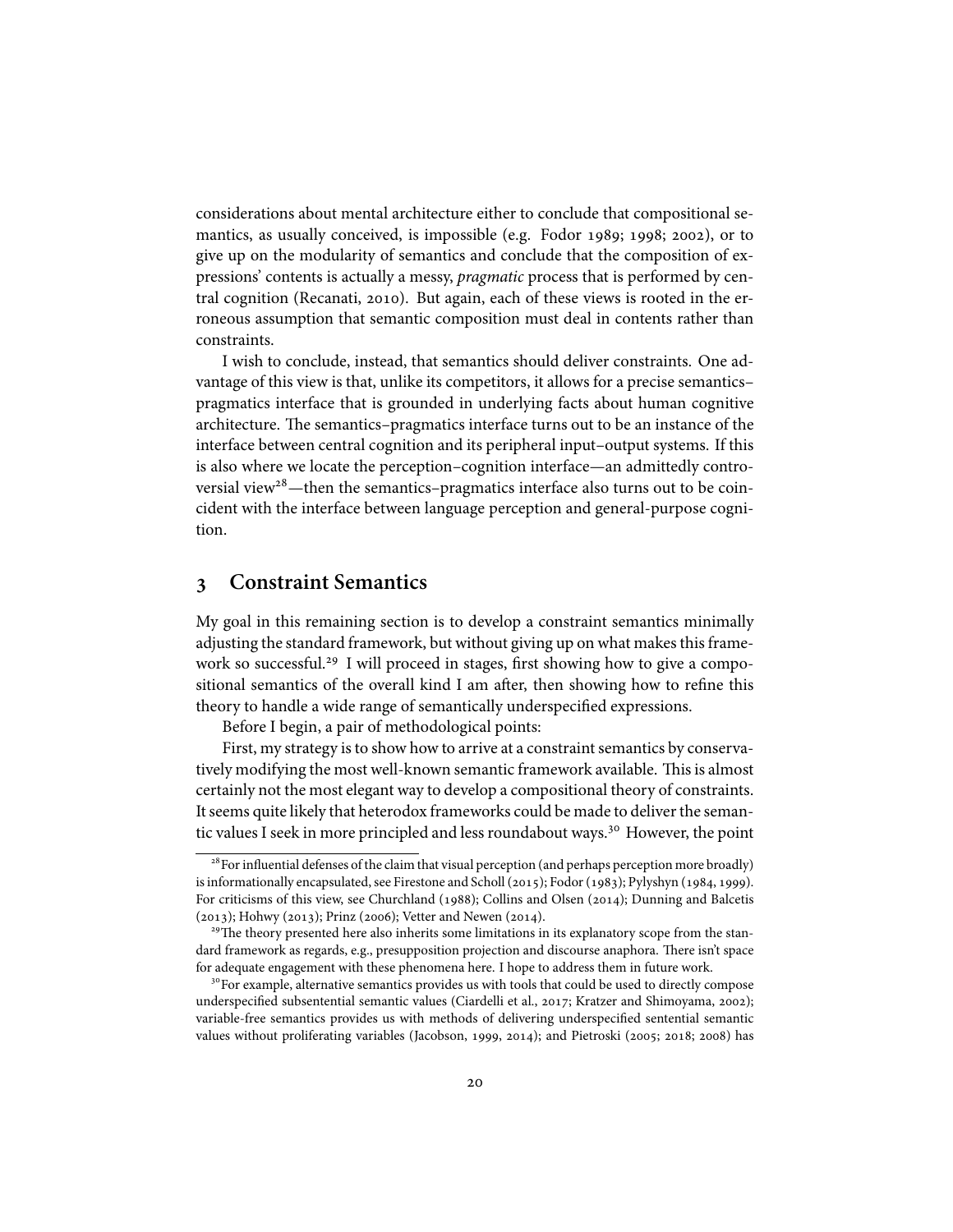of my approach is to demonstrate that radical departures from semantic orthodoxy aren't necessary in order to achieve a result that is consistent with the foundational lessons I have drawn.

Second, the standard way of arguing that we should revise our theory of the semantic values of a given kind of expression is to show that this would best explain our truth-value judgments about sentences that embed expressions of this kind. For example, I will be arguing that declarative sentences are type- $\langle st, t \rangle$  properties of propositions rather than the standard type-*st* propositions. The usual strategy would be to show that this view is needed to make sense of sentences containing embedded declaratives. This will not be my strategy here, although I agree that it is worth exploring in connection to my position. Some readers might therefore be tempted to complain that I have not provided adequate evidence for my position. To these readers I reply that they are missing the overarching point of this essay, which is that integrating semantics into broader cognitive science means finding new sources of evidence to constrain semantic theorizing. It should not be surprising, then, that my reasoning falls outside the usual practices of semanticists.

### **. Semantic Values as Characters?**

I have been arguing that the semantic value of a sentence is not its context-relativized content, but is something context-neutral that specifies the range of contents that can be said by using the sentence literally. How should a semantic value of this kind be represented?

One obvious possible answer to this question is that semantic values are Kaplanian characters—functions from contexts to contents. Instead of the usual contextparameterized content,  $(17)$ , for example, the semantic value of 'it stinks' could be given as  $(18)$ .

- $(17)$  [it<sub>1</sub> stinks]<sup>c</sup> =  $\lambda w \cdot g_c(1)$  stinks at *w*
- (18)  $\left[\exists t_1 \text{ stinks}\right] = \lambda c \cdot \lambda w \cdot g_c(1) \text{ stinks at } w$

Here is a simple way of achieving this result.<sup>31</sup> We leave the compositional machin-

 $[(FA^*) \ \llbracket \alpha \beta \rrbracket = \lambda c.\lambda w. [\llbracket \alpha \rrbracket(c)(w)(\llbracket \beta \rrbracket(c)(w))]$  or  $\lambda c.\lambda w. [\llbracket \beta \rrbracket(c)(w)(\llbracket \alpha \rrbracket(c)(w))]$ 

developed a compositional-semantic framework that eschews contents as semantic values (along with many other standard orthodoxies) for cognitive-scientific reasons that complement those I have presented here. In future work I hope to explore how tools from these alternative approaches may better realize the foundational vision I have in mind.

 $31$  Another option would be to assign characters as lexical semantic values and reformulate our composition principles to act directly on characters themselves. We could reformulate Functional Application as follows, for example (cf. Charlow  $(2017)$ ):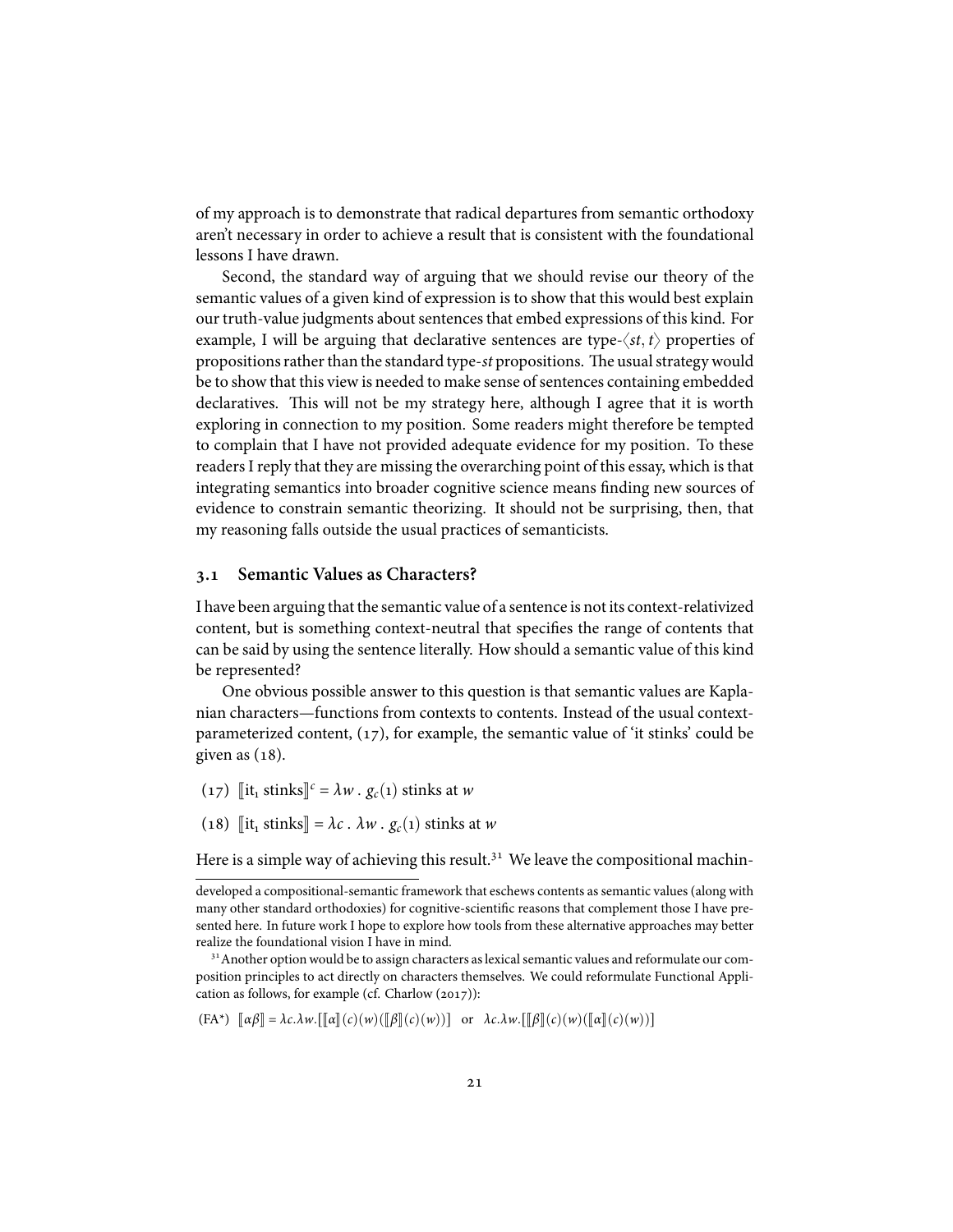ery of content semantics in place, but posit a single extra step at the end of every compositional derivation. This extra step would be an operation that simply abstracts over the context parameter, thus transforming  $(17)$  into  $(18)$ , for example.

On this view, the semantic module's output, given a sentence's LF as input, is the sentence's character. Having received a sentence's character from the semantic module, central cognition must identify the context in which it was uttered and apply the character to it in order to identify the utterance content. Content resolution is just the process of identifying the right context and plugging it into a sentence's character in this way—a central-cognitive task that happens after the semantic module has done its work. The semantic module still has to work with representations of contexts at intermediate stages of its derivation, up until the point at which they are abstracted away. But these can be mere placeholders with dummy values, and so needn't incorporate any information to which the module lacks access.

This is a simple and attractive picture, and my positive proposal will resemble it in some ways. However, I don't think that it can be correct. My reason is that this proposal requires language users' central-cognitive systems to be capable of working with representations that are framed in terms of centrally inaccessible concepts, such as assignment functions and numerical indices. For example, if my central system is given  $(18)$ , and if contexts of utterance are the sorts of things that can be mapped to propositions by  $(18)$ , then identifying a context of utterance for 'it stinks' and deriving a proposition from it will require me to have beliefs (or other propositional attitudes) about the assignment function *g* that is determined by that context and to work out what *g* assigns to the numerical index 1. But this is a bad consequence for two reasons. First, it is implausible on its face that being a competent language user requires having beliefs or other attitudes about assignment functions and the indices in their domain. Second, and more importantly, the idea that human language processing traffics in assignments is at best a working hypothesis of contemporary linguistics—one that resulted from the sort of reverse engineering that is characteristic of black-box investigations, and one that is denied by proponents of competing views (e.g., Jacobson 2014). Assuming that representations of variable assignments play a role in semantic processing, then, we should conclude that they feature only in centrally inaccessible intermediate stages of representation within the language module.

It might be protested at this point that I am taking the appearance of assignment functions in semantic values like (18) too literally. After all: Heim says that the assignment relative to which a sentence's content is determined "*represents* the speaker's referential intentions", not that speakers have intentions *about* either assignment functions or numerical indices (2008, emphasis added). Perhaps we should read the instance of  $g(1)$  in (18) not as 'the value of the assignment function *g* for 1', but as a kind of shorthand for a description of the speaker's referential intentions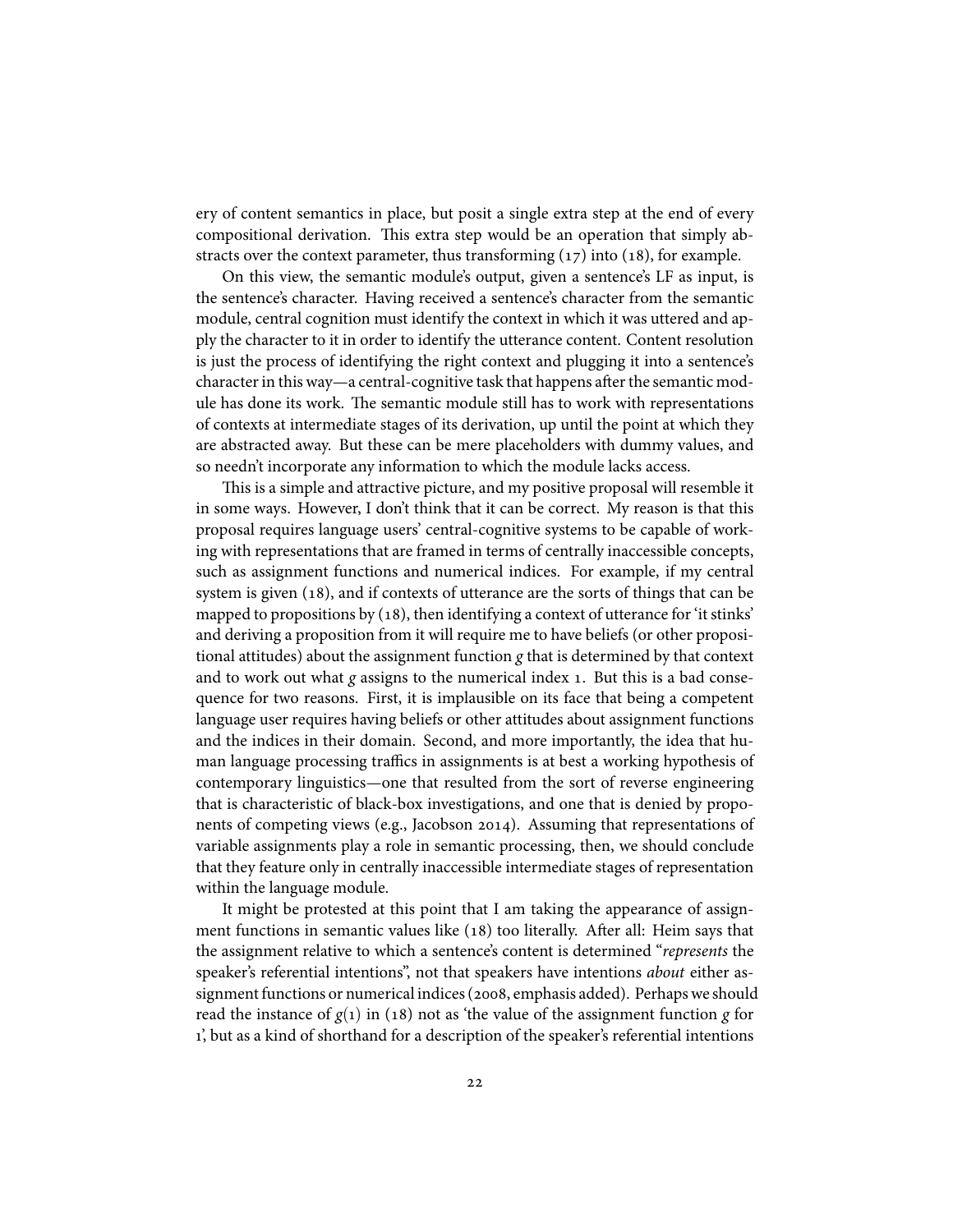with respect to the relevant occurrence of 'it'. We could say, for example, that resolving the referent of an occurrence of 'it' requires only that the hearer recognize that the speaker intended this occurrence of 'it' to refer to a particular referent *x* (cf. King  $2013$ ;  $2014$ ). Assignment functions are formal stand-ins for facts about the speakers' referential intentions, on this view, and numerical indices are formal stand-ins for facts about speakers' intentions about which expressions are anaphorically connected.

I am not optimistic about this view. The precise mathematical structures of variable assignments are crucial to the semantic roles they play. It is implausible that our central-cognitive conceptions of speakers' referential intentions are so well behaved as to be modeled by such precise mathematical objects. At the very least, articulating this view adequately would require saying considerably more than I have said here. But perhaps that could be done.

Still, I think this view would raise a new and closely related problem, because it would require language users to have beliefs and intentions about every unbound variable in every sentence they use. But there are good reasons to think that we lack central access to representations of at least some variables. I mentioned null subjects in my criticism of Borg in  $\S$ 2.2, but semanticists have also posited many other unpronounced elements that are sensitive to context. If understanding speech does require representing these null elements, then the representations in question would seem to be centrally inaccessible. We have no ability to introspect these representations, and, if they exist, then even speakers who believe that they don't exist represent sentences as containing them nonetheless. A plausible explanation of this fact is that null expressions are represented only at intermediate stages of processing within the semantic module, and do not feature in the module's outputs. But in that case, our strategy for reinterpreting  $(18)$  in terms of speakers' referential intentions leads us to yet another inadequate mixture of central and modular representations.

### **. First Steps**

My positive proposal is an attempt to capture the virtues of the foregoing account while positing sentential semantic values of a kind that both the semantic module and central cognition has the resources to handle. Specifically, I will assume that the outputs of semantics include representations of individuals, worlds, properties, relations, and propositions, but not of assignment functions, indices, or linguistic expressions themselves.

I will take sentential semantic values to be properties of propositions, which I represent as type- $\langle st, t \rangle$  functions. For example, a rough first shot at the semantic value of 'it stinks' can be given as follows:<sup>32</sup>

<sup>&</sup>lt;sup>32</sup> Among the things that this semantic value abstracts away from are clause-type, tense, aspect, and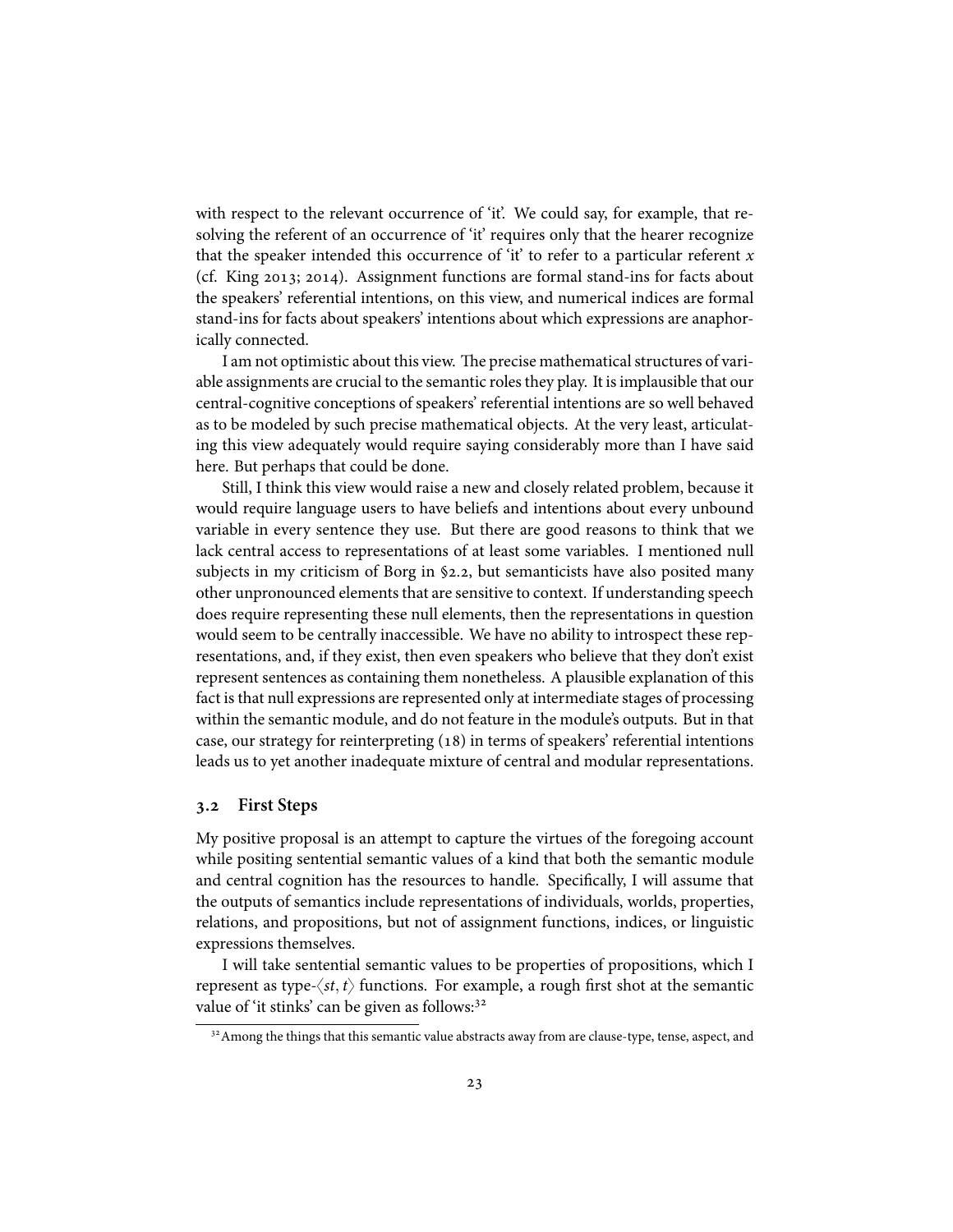(19)  $\lim_{x \to a} \ln \left( \frac{1}{x} \right) = \lambda p_{st}$ .  $(\exists x)(p = \lambda w \cdot x \text{ stinks at } w)$ 

In English: the semantic value of 'it stinks' is a property possessed by any proposition *p* such that, for some *x*, *p* is the proposition that *x* stinks. This is a constraint on what can be said literally with 'it stinks'. If I hear someone utter 'it stinks', and if I assume they're speaking literally but don't know anything about the context or their referential intentions on this occasion, all my semantic module tells me about what they've said is that it has this property. To work out what they've said, I need further, extralinguistic information.

How can semantic values like  $(19)$  be systematically derived? The following method is inelegant but simple. It is also similar to the method I described in  $\S$ 3.1 for computing sentences' characters, in that it piggybacks on the computational mechanisms of the standard framework of content semantics, but then removes the undesirable features of that framework's sentential semantic values at the last moment, via an abstraction operation. So, what's needed is an abstraction operation that takes us from  $(17)$  to  $(19).$ <sup>34</sup>

- $(17)$  [it<sub>1</sub> stinks]<sup>*g*</sup> =  $\lambda w$ . *g*(1) stinks at *w*
- (19)  $\Vert \Vert$ it<sub>1</sub> stinks $\Vert \Vert = \lambda p_{st}$ .  $(\exists x)p = \lambda w$ . *x* stinks at *w*

This operation must remove the assignment dependency of its input while appending what I call a *prenex* to its front.

$$
(20) \underbrace{\lambda p_{st} \cdot (\exists x^{1}) \dots (\exists x^{n}) p = \varphi}_{\text{prenex}}
$$

I'll use the term 'prenex quantifiers' for the existential quantifiers contained within a prenex. Generalizing from this example, what's needed is an abstraction operation that respects the following constraint: for any expression *α*, and for each numerical

the *φ*-features of 'it'. I'll show how to build the *φ*-features back in in §3.3.

Note that I leave the standard notation as it is, and write my preferred kind of semantic values using triple brackets. This notation is borrowed from Charlow  $(2017)$ , who uses it for something else.

<sup>&</sup>lt;sup>33</sup> Some readers may find it more intuitive to think of the semantic value of a sentence as the set of propositions that can be literally expressed with it. The following is equivalent to  $(19)$  for example.

<sup>(19)&</sup>lt;sup> $\prime$ </sup> [[it stinks]] = { $p : (\exists x)(p = \lambda w \cdot x \text{ stinks at } w)$ }

The intuitive idea is that when I hear someone utter 'it stinks', my semantic module tells me that what they said is a proposition in this set, assuming they were speaking literally. I have to pragmatically infer *which* of these propositions is the content of what they said.

 $34$  For now, I ignore the context parameter and indexicals. I will show how to handle indexicals in  $$3.4.$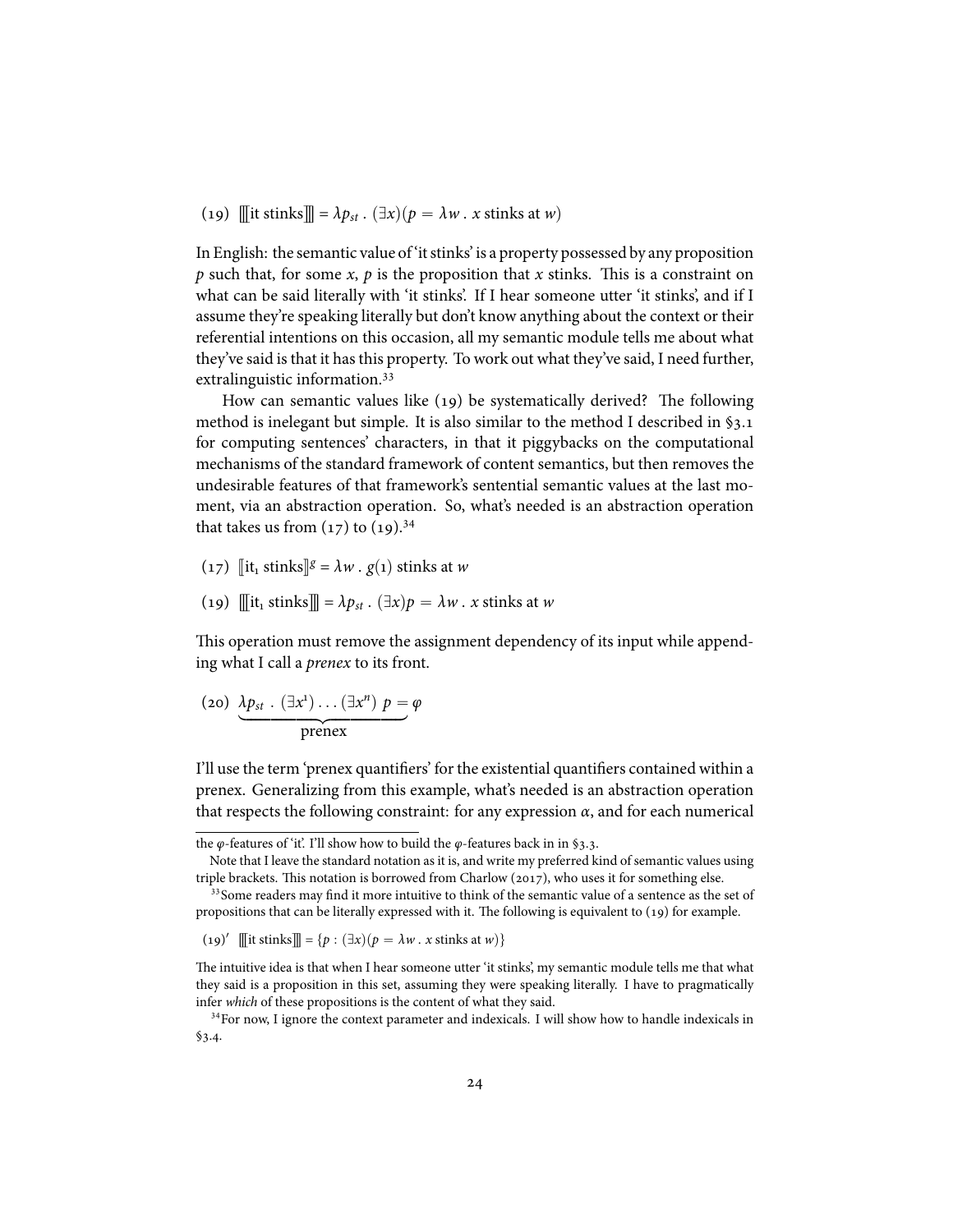index *i* to which at least one free variable in  $\alpha$  is indexed, there will be a quantifier in the prenex of  $\sqrt{\alpha}$  that binds all occurrences of a variable *x*, with one occurrence of *x* in  $\llbracket \alpha \rrbracket$  substituted for each occurrence of *g*(*i*) in  $\llbracket \alpha \rrbracket$ <sup>g</sup>. A preliminary version of the sort of operation we need can be given as follows:<sup>35</sup>

() *Constraint Abstraction* (preliminary version) If *α* dominates unbound variables  $v_i \dots v_n$  and  $[\![ \alpha ] \!]^g \in D_{\tau}$ Then  $\mathbb{I}[a]\mathbb{I} = \lambda p_{\tau}$ .  $(\exists x^{i}) \dots (\exists x^{n}) \cdot p = [\![a]\!]^{g^{i \rightarrow x^{i} \dots n \rightarrow x^{n}}}$ 

Constraint Abstraction is a general tool for converting assignment-relativized intensions into constraints of the kind that I have argued are the outputs of the semantic module. Assignment-relativized intensions of any semantic type can be converted in this way. However, it is sufficient for my purposes to assume that the semantic module applies this operation to the intensions of LFs' root nodes as the last step before sending the result as the module's output to central cognition.

So far I have offered only a sketch of an account, and some bugs remain to be fixed. Nonetheless, it can already be seen that the role of indices and assignment functions has been substantially reduced and demystified as compared to their role in standard content semantics. For one thing, the semantic values I have posited aren't relativized to assignment functions, or contexts, or anything else. Indices and assignments still play a role at intermediate levels of the compositional derivation. But since every variable is eventually bound, either in the usual way or by a prenex quantifier, indices and assignment functions play a mere bookkeeping role, coordinating binding relations until the final semantic value is constructed. In fact, it doesn't matter what is in the range of assignment functions, since they are always eventually discharged. It would be fine, for example, if all unmodified assignments were reflexive, simply mapping numerical indices to themselves. The values they assign are mere placeholders.

### **. The Meanings of Variables**

The semantics I've sketched so far is on the right track, but it is still problematic and underdeveloped. One problem is that my preliminary version of constraint abstraction is not compositional in the strict sense abided by the standard framework. In order to determine an output semantic value  $\llbracket \alpha \rrbracket$ , this principle needs *syntactic* information about which variables are contained within *α*, and not merely *semantic* information about its input semantic value,  $\lbrack \! \lbrack \alpha \rbrack \! \rbrack^g$ . A second problem is that it

<sup>&</sup>lt;sup>35</sup> Notation: subscripts on variables are numerical indices, as usual. Superscripts on variables are merely for disambiguation.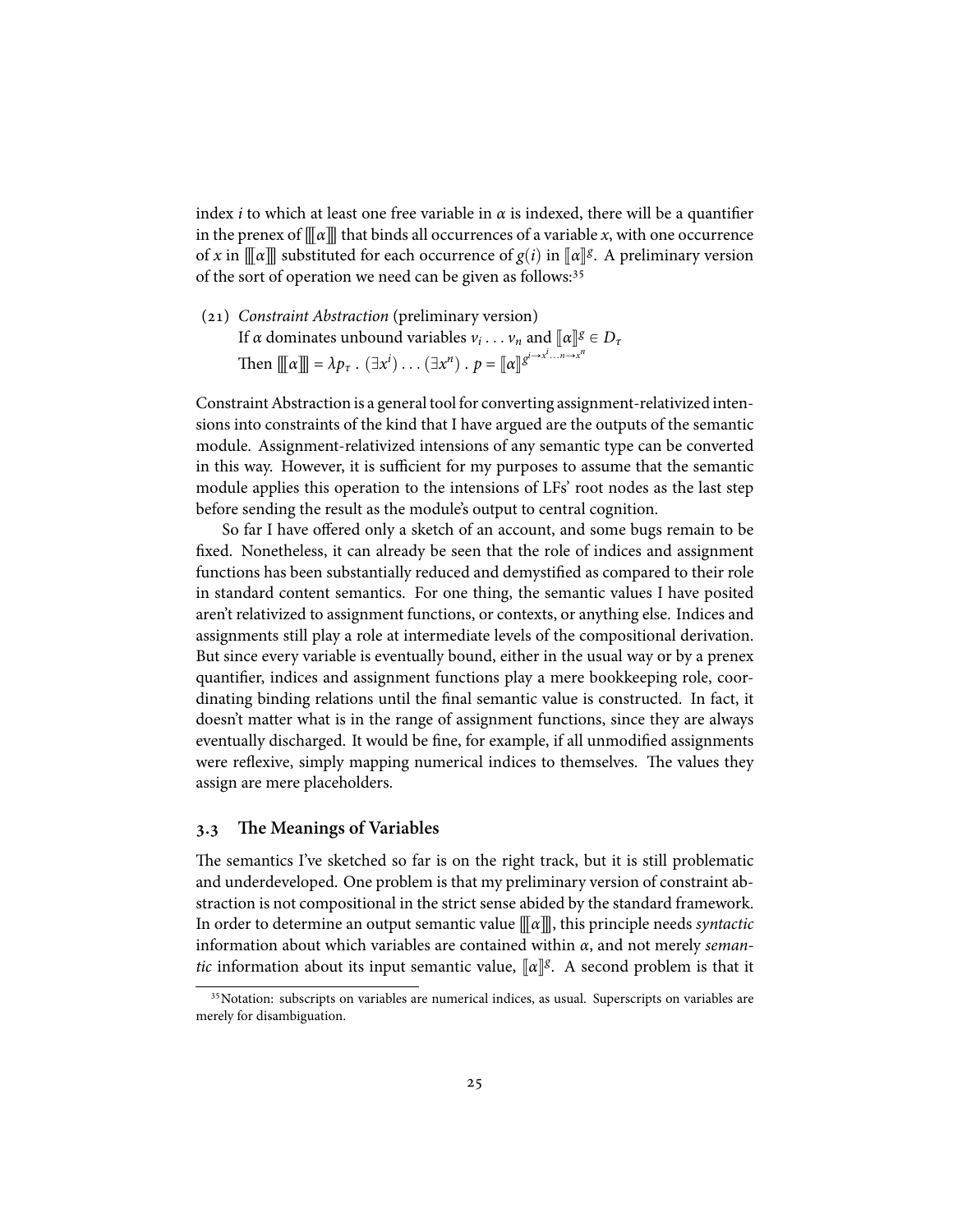remains unclear how to distinguish the semantic contributions of different semantically underspecified expressions. In this section, I'll address these problems.

I begin with the relatively straightforward case study of 'he' and 'she'. As I illustrated in §1, the standard way of capturing the semantic difference between these two expressions is to say that they trigger presuppositions that render their semantic values undefined relative to certain assignments. For any *i* and *g*,  $[\text{he}_i]$ <sup>*g*</sup> is defined only if *g* maps *i* to a male, for example. Nodes inherit the presuppositions of unbound pronouns they dominate. And variable binders come with their own presuppositions that enforce feature agreement with the presuppositions of the variables they bind.<sup>36</sup> However, by binding variables that are free at LF, the prenex quantifiers that I have posited eliminate their assignment sensitivity, thereby nullifying presuppositions triggered by their gender features. So I need a different way of distinguishing the meanings of 'he' and 'she' in their unbound occurrences.

I can give a sense of what is needed by considering what the semantics should say about sentences containing free occurrences of 'he' and 'she'. If all I know about your utterance is that you used 'he smokes' literally, what can I know about what you've said? Roughly, that it is a proposition *p* with the following property: for some male individual *x*, *p* is the proposition that *x* smokes. *Mutatis mutandis* in the case of 'she smokes'. This idea can be captured by assigning the two sentences the following semantic values.

- (22)  $\mathbb{I}$  he smokes $\mathbb{I} = \lambda p_{st}$ .  $(\exists x_e : x \text{ is male})(p = \lambda w \cdot x \text{ smokers at } w)$
- (23)  $[\![\![\text{she smokes}]\!] = \lambda p_{st}$ .  $(\exists x_e : x \text{ is female})(p = \lambda w \cdot x \text{ smokes at } w)$

The trick, then, is to find a way to distinguish the meanings of 'he' and 'she' in a way that allows them to contribute different restrictions to the prenex quantifiers that bind them after constraint abstraction. The prenex quantifier that binds a variable must be restricted by what I will call the variable's *constraint property*—the property that an entity has to have in order for a speaker to use the variable literally to refer to it. The constraint properties of 'he' and 'she' are the properties of being male and female, respectively, for example. A variable's constraint property is what one can know, solely by virtue of semantic competence, about what someone who is speaking literally has used the variable to talk about.

My semantics is designed to formalize these ideas about variables' meanings. I'll say that, for any variable  $\nu$ ,  $\mu(\nu)$  is  $\nu$ 's constraint property. Here are the constraint properties of 'he' and 'she', for example:

(24)  $\mu$ (he) =  $\lambda x_e$ . *x* is male

<sup>&</sup>lt;sup>36</sup>This account comes in several versions, some of which also marshall syntactic resources to explain some cases of agreement. See, e.g., Heim (2008); Sauerland (2008).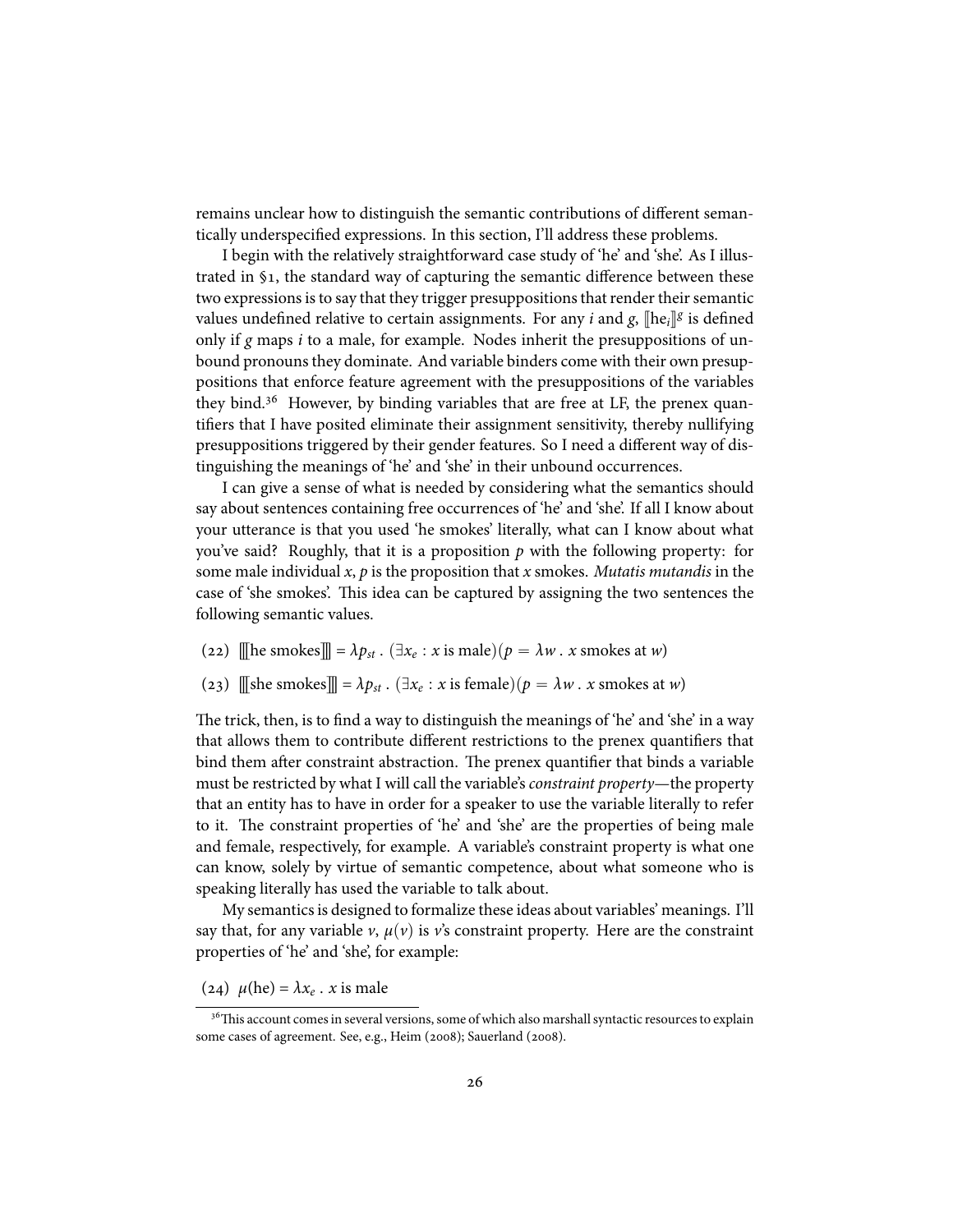(25)  $\mu$ (she) =  $\lambda x_e$ . *x* is female

Because variables' constraint properties are part of the information that one's semantic module must have in order for one to qualify as a competent speaker, I adopt the following principle that expands on the role of the lexicon as it applies to variables.

() *Variables* If *v* is a variable,  $\mu(\nu)$  is specified in the lexicon.

This is not a radical departure from the standard framework, which builds roughly the same information into each pronoun's semantic value in the form of a presupposition requirement on admissible assignment functions. I propose that this information is also stored in the variable's constraint property, which encodes part of the evidence that speakers offer to hearers when uttering an unbound occurrence of the variable, but that does not show up in the content of what speakers say with it. When I say 'he smokes', it is not part of the content of what I say that I am talking about a male; rather, this information is a clue I give my addressee in order to help them to recover my intended content.

What I need now is a compositional semantic theory that keeps track of the constraint properties of all of the variables in an expression, so that my new-andimproved Constraint Abstraction principle can install them as restrictors on the appropriate prenex quantifiers. I will accomplish this by assigning every expression a double-barreled semantic value, as follows:

(27) For every node *α* in every LF,  $[\![\alpha]\!]^{w,g} = \langle [\![\alpha]\!]_1^{w,g}, [\![\alpha]\!]_2 \rangle$ 

The two coordinates within an expression's semantic value track different information about its meaning. The first coordinate,  $[\![\alpha]\!]_1^g$ , is *α*'s semantic value according to the standard framework—a world- and assignment-relativized content. The second coordinate,  $\llbracket \alpha \rrbracket_2$ , keeps track of the constraint properties of any variables in  $\alpha$ . Constraint Abstraction, as I will define it below, puts these two values together into a single output semantic value,  $\llbracket\alpha\rrbracket^{.38}$ 

Because only variables have constraint properties, and  $\lbrack \cdot \rbrack$ <sub>2</sub> stores information about constraint properties, only variables are assigned substantive values by  $\lVert \cdot \rVert_2$ .

 $37$  My implementation is loosely inspired by Cooper's (1975; 1983) method of storing and retrieving the semantic values of object-position quantifiers, though the present account is entirely different in its theoretical aims.

<sup>&</sup>lt;sup>38</sup>That my two dimensions of meaning get reassembled in this way sets my theory apart from other recent multidimensional approaches to semantics (e.g. Potts 2005; McCready 2010; Gutzmann 2017).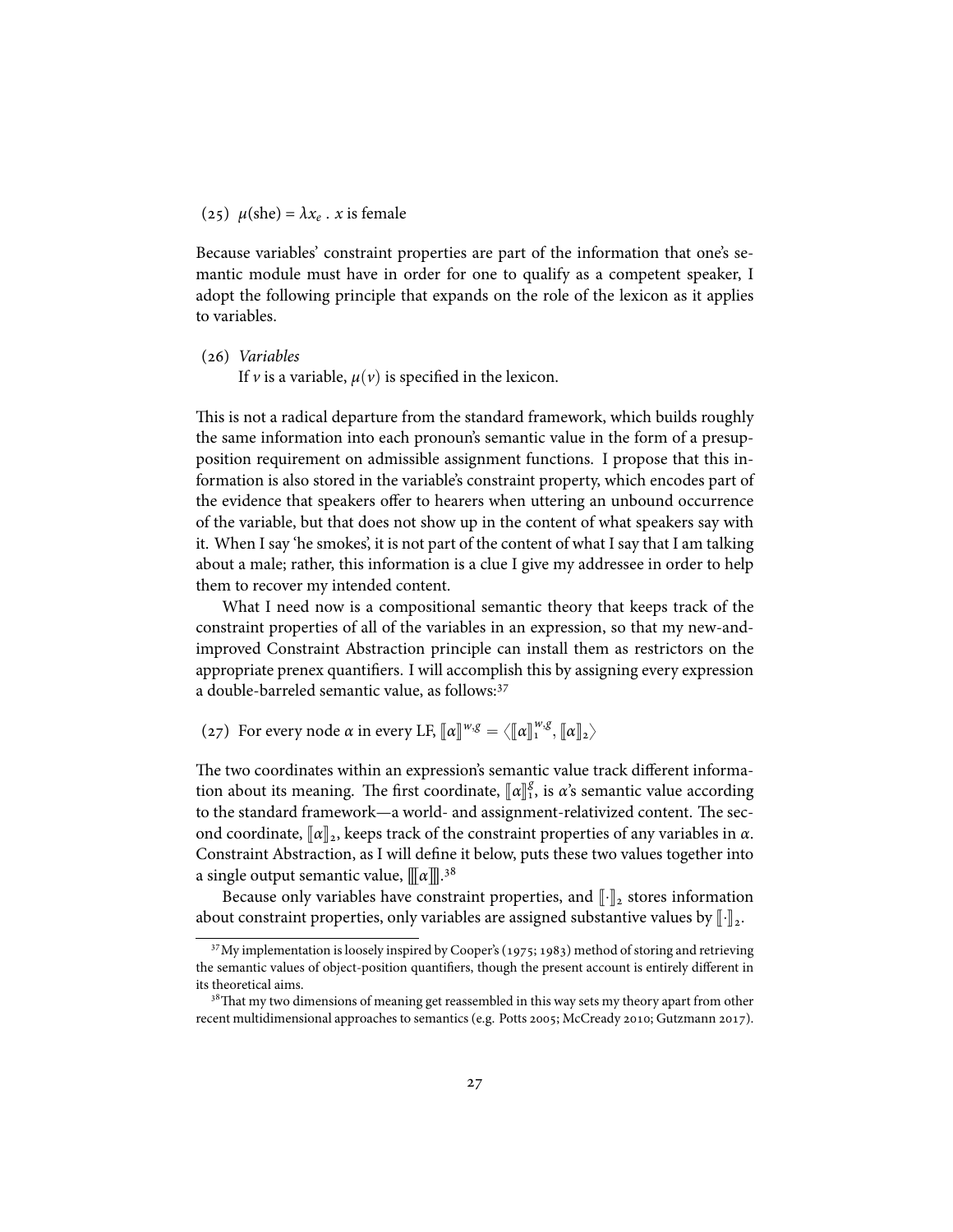- (28) For any variable *v* and numerical index *i*,  $\llbracket v_i \rrbracket_2 = \{ \langle i, \mu(v) \rangle \}$
- (29) For any non-variable lexical item  $\alpha$ ,  $\llbracket \alpha \rrbracket_2 = \emptyset$ .

On the other hand, we can stipulate that  $\llbracket \cdot \rrbracket^{w,g}$  is identical to the interpretation function of the standard framework.<sup>39</sup>

I still need an account of how my double-barreled semantic values compose. In practice, this means that I need an account of how the values of both  $\llbracket \cdot \rrbracket^{w,g}$  and  $\llbracket \cdot \rrbracket_2$ compose. Take the latter first. The value of  $\llbracket \cdot \rrbracket_2$  for each non-variable lexical item is the empty set, and its value for each variable is a singleton set containing an index– constraint pair. At any given complex node in an LF, we need  $\lVert \cdot \rVert_2$  to store the constraint properties of whatever variables the node dominates. A first stab at this could be accomplished by taking  $\llbracket \alpha \beta \rrbracket_2$  to be  $\llbracket \alpha \rrbracket_2 \cup \llbracket \beta \rrbracket_2$ . There is just one complication: if *α* contains multiple coindexed variables, we'll want  $\llbracket \alpha \rrbracket_2$  to contain just one corresponding index–constraint pair, with the coindexed variables' constraint properties conjoined. The following operation collates and combines index–constraint pairs in this way.

(30) *Definition of*  $\oplus$ 

For any numerical indices  $x^1 \dots x^n, y^1 \dots y^m$  and functions  $X^1 \dots X^n, Y^1 \dots Y^m$ , if  $\chi = {\langle x^1, X^1 \rangle \dots \langle x^n, X^n \rangle}$  and  $\gamma = {\langle y^1, Y^1 \rangle \dots \langle y^m, Y^m \rangle}$ , then  $\chi \uplus \gamma$  is defined as follows: For every  $\left\langle x^i,X^i\right\rangle \in \chi$  and  $\left\langle y^j,Y^j\right\rangle \in \gamma$ :

- if  $x^i = y^j$  and  $\exists \tau : X^i$ ,  $Y^j \in D_{\tau t}$  then  $\langle x^i, \lambda y_{\tau}$  .  $X^i(y) \wedge Y^j(y) \rangle \in \chi \uplus \gamma$
- if  $x^i \neq y^j$ , then  $\langle x^i, X^i \rangle \in \chi \oplus \gamma$  and  $\langle y^j, Y^j \rangle \in \chi \oplus \gamma$

Nothing else is in  $\chi \oplus \gamma$ .

This operation takes two sets of index–constraint pairs, checks the indices against one another, conjoins constraints that are paired with matching indices, and otherwise unions the sets. This operation is how values of  $\lbrack \cdot \rbrack$ <sub>2</sub> compose at branching nodes.

Values of  $\left[\int_1^{w,g}$  compose by exactly the same principles posited by the standard framework. This is the sense in which my account here is conservative and nondestructive: the standard framework continues to be a true theory of  $\llbracket \cdot \rrbracket^{w,g}$ . I have merely added a theory of constraint properties to make sense of the meanings of unbound variables as well. Here, for example, is a version of functional application that will work for my purposes.

**<sup>39</sup>I** stipulate that for any expression *α*,  $[\![\alpha]\!]$ <sup>*g*</sup> =  $\langle [\![\alpha]\!]$ <sup>*g*</sup><sub>1</sub>,  $[\![\alpha]\!]$ <sub>2</sub>,  $\rangle$  =  $\langle \lambda w$ . $[\![\alpha]\!]$ <sub>2</sub><sup>*w*</sup>,  $[\![\alpha]\!]$ <sub>2</sub> $\rangle$ .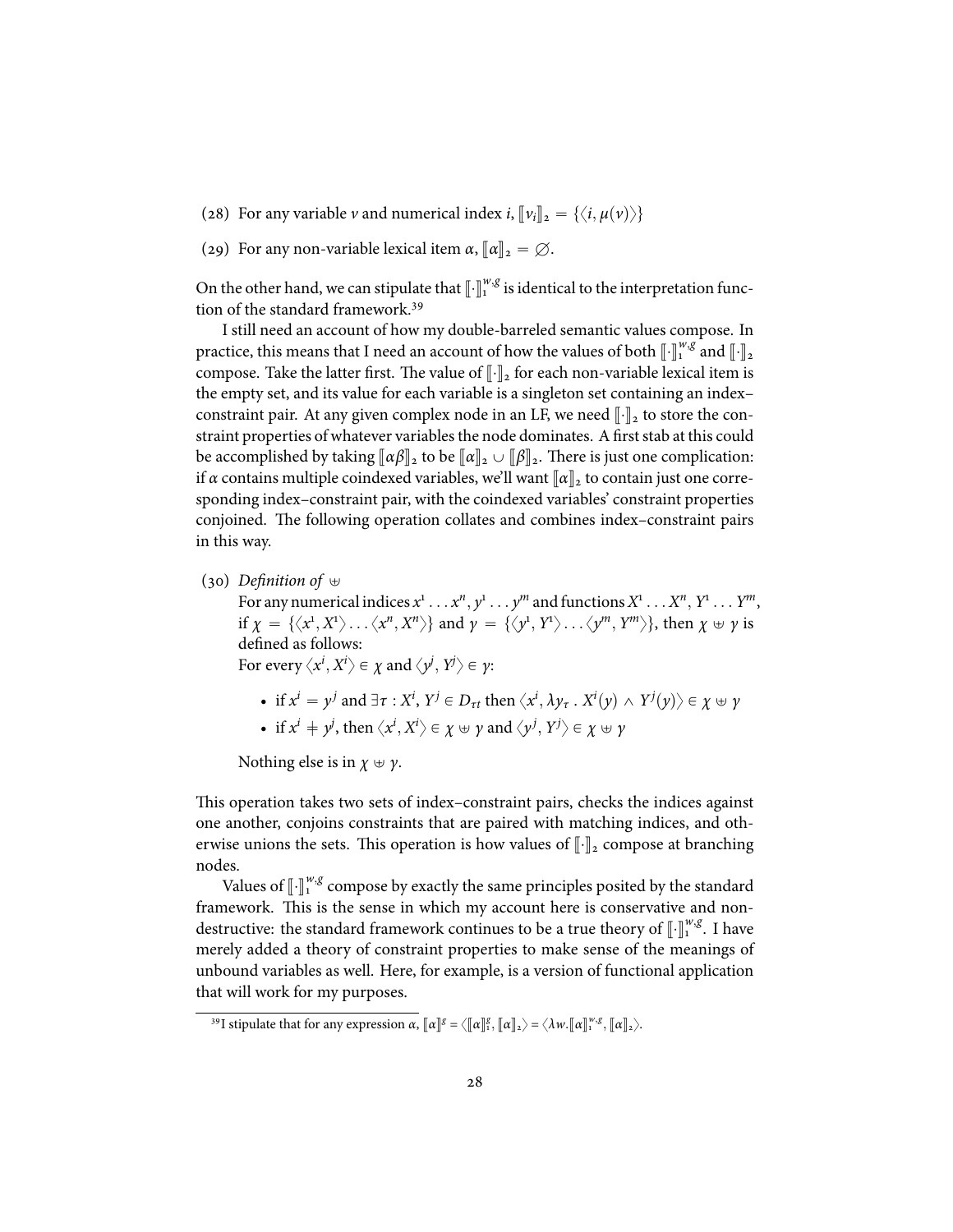() *Functional Application*

 $[\![\alpha\beta]\!]^{w,g} = \langle [\![\alpha\beta]\!]_1^{w,g}, [\![\alpha\beta]\!]_2 \rangle$ , such that:

•  $[\![\alpha\beta]\!]^{w,g} = [\![\alpha]\!]^{w,g} ([\![\beta]\!]^{w,g})$  or  $[\![\beta]\!]^{w,g} ([\![\alpha]\!]^{w,g})$  (whichever is defined); and •  $\llbracket \alpha \beta \rrbracket_2 = \llbracket \alpha \rrbracket_2 \oplus \llbracket \beta \rrbracket_2$ 

Other composition principles can be straightforwardly derived from the standard ones in analogous ways.

Lastly, here is my updated version of Constraint Abstraction, which works by combining the values of  $\llbracket \cdot \rrbracket_{\alpha}^w$  and  $\llbracket \cdot \rrbracket_2$  at a given node, in order to create an appropriate output semantic value of the kind that I outlined at the beginning of this section.

() *Constraint Abstraction* (final version) If  $[\![\alpha]\!]_2^g = \{ \langle i, f^1 \rangle \dots \langle j, f^n \rangle \}$  and  $[\![\alpha]\!]_1^g \in D_\tau$ Then  $\[\![\![\alpha]\!] \]= \lambda p_{\tau}$ .  $(\exists x^1 : f^1(x^1)) \dots (\exists x^n : f^n(x^n)) (p = [\![\alpha]\!]_1^{g^{i \to x^1} \dots j \to x^n}$ 

It is straightforward to handle a range of variables within this framework. For any variable  $\nu$ , the semantics need only include a lexical entry assigning its constraint property. In the case of some variables, the constraint property will be nearly vacuous, consisting only of a specification of the variable's semantic type. If we think of DPs as including a hidden, type-*et* domain-restrictor variable, then its constraint property can be given as follows, for example.

$$
(33) \mu(dom) = \lambda x_{et} . x
$$

Nothing beyond the semantic type of *dom* is specified by its constraint property because, so far as I can tell, the only constraints on how quantifiers may be restricted are pragmatic rather than semantic. Glanzberg  $(2016)$  makes a similar point about the degree (or standard) variables usually posited to understand gradable adjectives.

On the other hand, Glanzberg argues that some other unpronounced, semantically underspecified expressions are richly semantically constrained. He posits an experiencer parameter in the semantic representations of taste predicates like 'fun' and 'tasty', for example, and argues that it can be saturated only by individuals or groups who occupy the thematic role of an experiencer in the event being described, and whose perspective is being adopted by the speaker (Glanzberg, 2007, ). Glanzberg does not show how he thinks this idea should be implemented in a compositional semantics, but I believe his ideas could be naturally fleshed out by thinking of his experiencer parameter as a variable with a relatively rich constraint property.

<sup>&</sup>lt;sup>40</sup>Glanzberg (2016) distinguishes between "functional" and "thematic" contextual parameters, ar-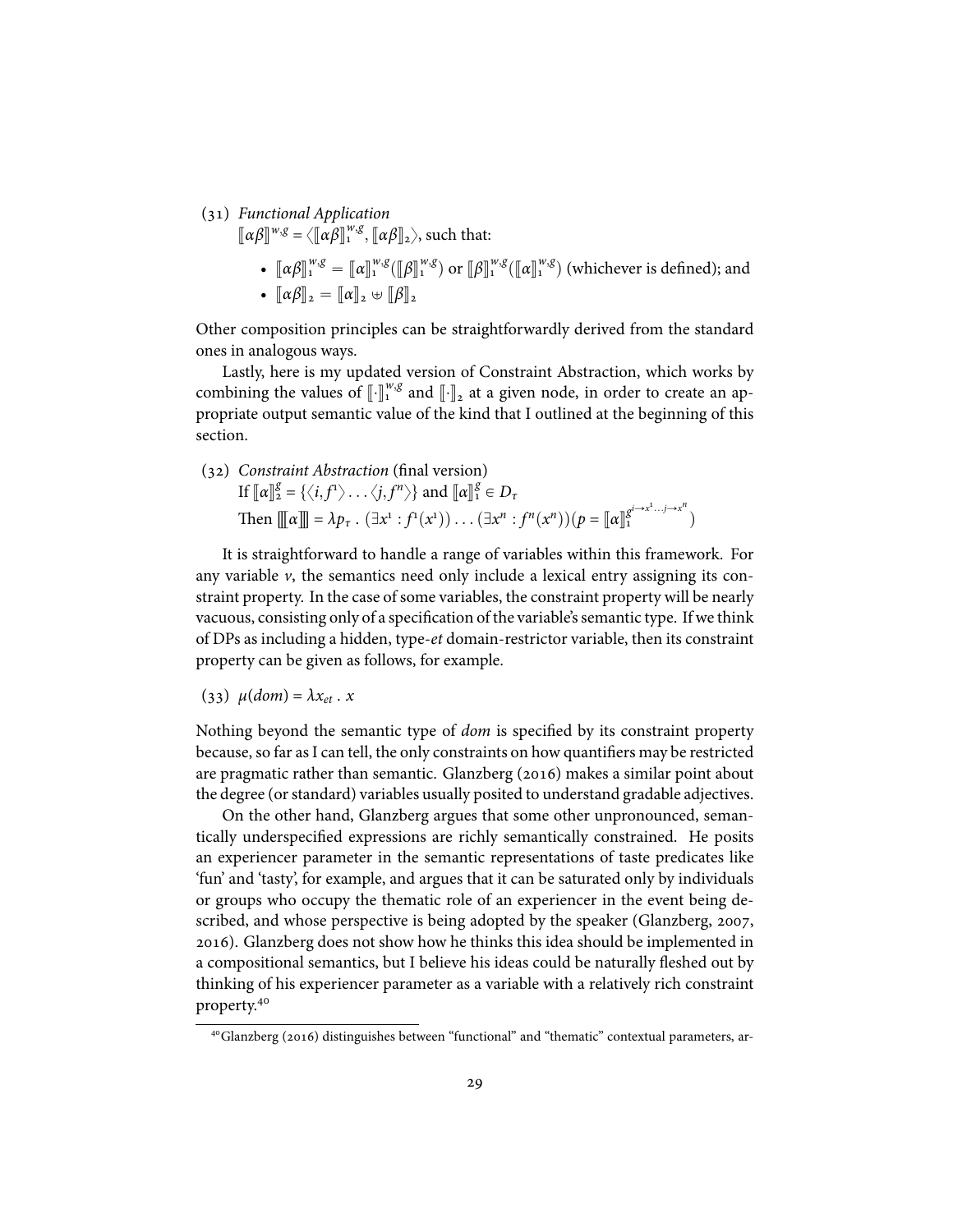### **. Indexicals**

What about other semantically underspecified expressions, such as the indexicals, 'I' and 'you', and the demonstratives, 'this' and 'that'? Following Kaplan (1989b), most philosophers take these expressions' semantic values to depend on the context parameter rather than the assignment parameter. The theory I've outlined so far posits no context parameter, and in keeping with the spirit of constraint semantics as laid out in §1, I would like to keep it that way.

My strategy will be to treat indexicals as yet more variables, much like the pronouns I've discussed so far. Although this strategy departs from the standard practice among most philosophers, Heim & Kratzer  $(1998, 244)$  treat first and secondperson pronouns as variables that are distinguished from third-person pronouns only by their *φ*-features. I'll thus be agreeing with them in one respect, while departing from their view that free variables' semantic values are assignment-dependent (and, so, indirectly context-dependent) contents.

<sup>41</sup> One reason to treat indexicals as variables is that they have bound occurrences, as in the relevant readings of the following examples.

- (i) [Each of you], believes that you, are right.
- (ii) Whenever a pianist comes to visit, we have to play duets. (Nunberg, 1993; Partee, 1989)
- (iii) Only I got a question that I understood. (Kratzer, 1998; Partee, 1989; Rullmann, 2004)

In order to be bound by the usual mechanisms, these expressions must be variables with numerical indices. An alternative view, motivated in part by the grammaticality of phrases like 'we Canadians' and 'you people', is to treat pronouns as the determiners of DPs whose nominals are often unpronounced, and which themselves may contain bound variables (Abney, 1987; Elbourne, 2005; Neale, ; Postal, ). On this view, pronouns' semantic underspecification would turn out to be a special case of domain restriction.

guing that they differ in a range of syntactic, semantic, metasemantic, and pragmatic respects, and that these differences can be traced to the fact that functional parameters are projected (or otherwise invoked) by functional expressions whereas thematic parameters are projected by lexical expressions. This might be taken as a reason not to treat all semantically underspecified expressions uniformly, as variables, as I have done here. In particular, Glanzberg repeatedly suggests that while functional parameters are like variables, his thematic parameters are more like referring expressions. However, Glanzberg's use of 'variable' is clearly narrower than mine here. As in the standard framework, I use 'variable' to mean any expression that may occur bound; my paradigmatic examples are personal pronouns. Glanzberg argues that thematic parameters, like his functional parameters, can be bound or free, and that thematic parameters work roughly like overt pronouns. Glanzberg also argues that functional parameters, unlike thematic parameters, have an "indirect metasemantics", meaning that contextual factors other than the speaker's intentions play a role in fixing their contents. I follow King  $(2013; 2014; 2017)$  in doubting that such a metasemantic distinction is warranted. In any case, the view I have advanced here places such considerations outside of semantics proper. What Glanzberg calls 'metasemantics' becomes the issue of how speakers and hearers bridge the partial and defeasible evidence provided by an expression's semantic value and what the speaker used the expression to say—a central-cognitive process that may draw on all manner of information.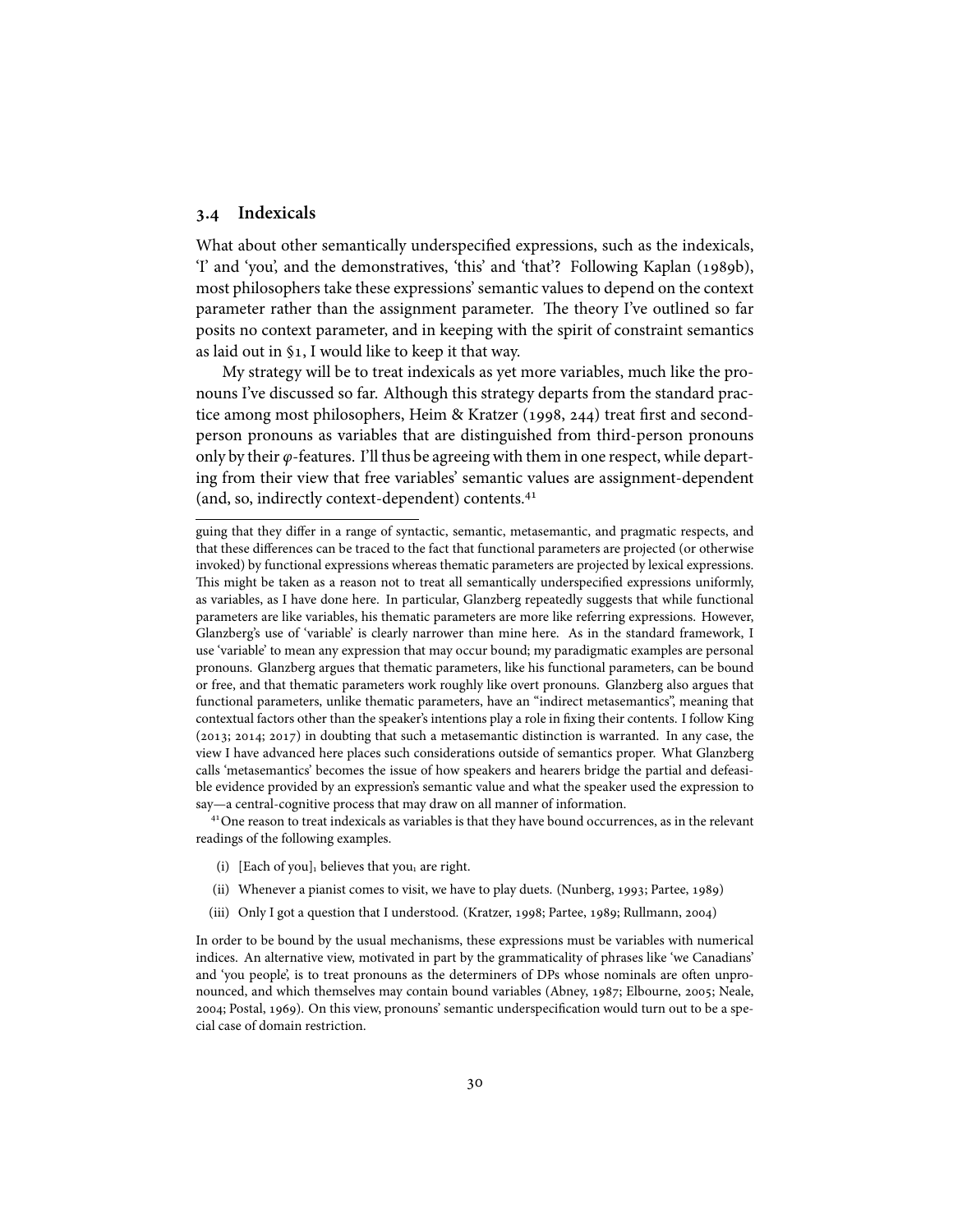On my view, indexicals and demonstratives differ semantically from other variables with respect to their constraint properties. The constraint properties of indexicals are special because they involve a kind of token-reflexivity, in the sense that they make reference to properties of "the utterance being interpreted". I can spell out the constraint properties of a variety of indexicals as follows, for example.

- (34)  $\mu(I) = \lambda x_e$ . *x* is the speaker of the utterance being interpreted
- (35)  $\mu$ (you) =  $\lambda x_e$ . *x* is the addressee of the utterance being interpreted<sup>42</sup>
- (36)  $\mu$ (today) =  $\lambda x_e$ . *x* is the day on which the utterance being interpreted was produced
- (37)  $\mu(\text{now}) = \lambda x_e$ . *x* is an interval of time during which the utterance being interpreted was produced
- (38)  $\mu$ (here) =  $\lambda x_e$ . *x* is a location in space within which the utterance being interpreted was produced

It might be objected that, by including the description, 'the utterance being interpreted', in these constraint properties, I am sneaking reference to the context of utterance, in something like Kaplan's sense, back into my semantics. But the tokenreflexive descriptions featured in indexicals' constraint properties function rather differently than the context-sensitive semantic values of Kaplan. In Kaplanian semantics, an indexical's semantic value is identical to its referent, and the context is a collection of entities that serve as the referents of indexicals. The semantic value of T, relative to a context  $c$ , is  $s$ PEAKER<sub>c</sub>, which is just the speaker themself. But, as I argued in  $\S$ 2, the semantic module lacks access to information about who the speaker is. Identifying the speaker of an utterance is a central-cognitive task that may require who-knows-what extralinguistic information. Since the semantic module can't identify the speaker on its own, it can't plug in the speaker as the semantic value of an expression.

Instead, the occurrences of 'the utterance being interpreted' in  $(34)$ – $(38)$  should be understood as attributive definite descriptions in the metalanguage in which the outputs of the semantic module are framed. When it operates, the semantic module presumes that there is a unique utterance that it is interpreting, and it uses 'the utterance being interpreted' to attributively pick out this utterance. It hands this

<sup>&</sup>lt;sup>42</sup>This entry deals only with singular 'you', and would need to be generalized in some way to handle plural senses of 'you'.

<sup>&</sup>lt;sup>43</sup> There are uses of 'here' not captured by this constraint property, such as when one points to a map and says 'I'll meet you here'. It is unclear whether it is desirable to try to unify these senses.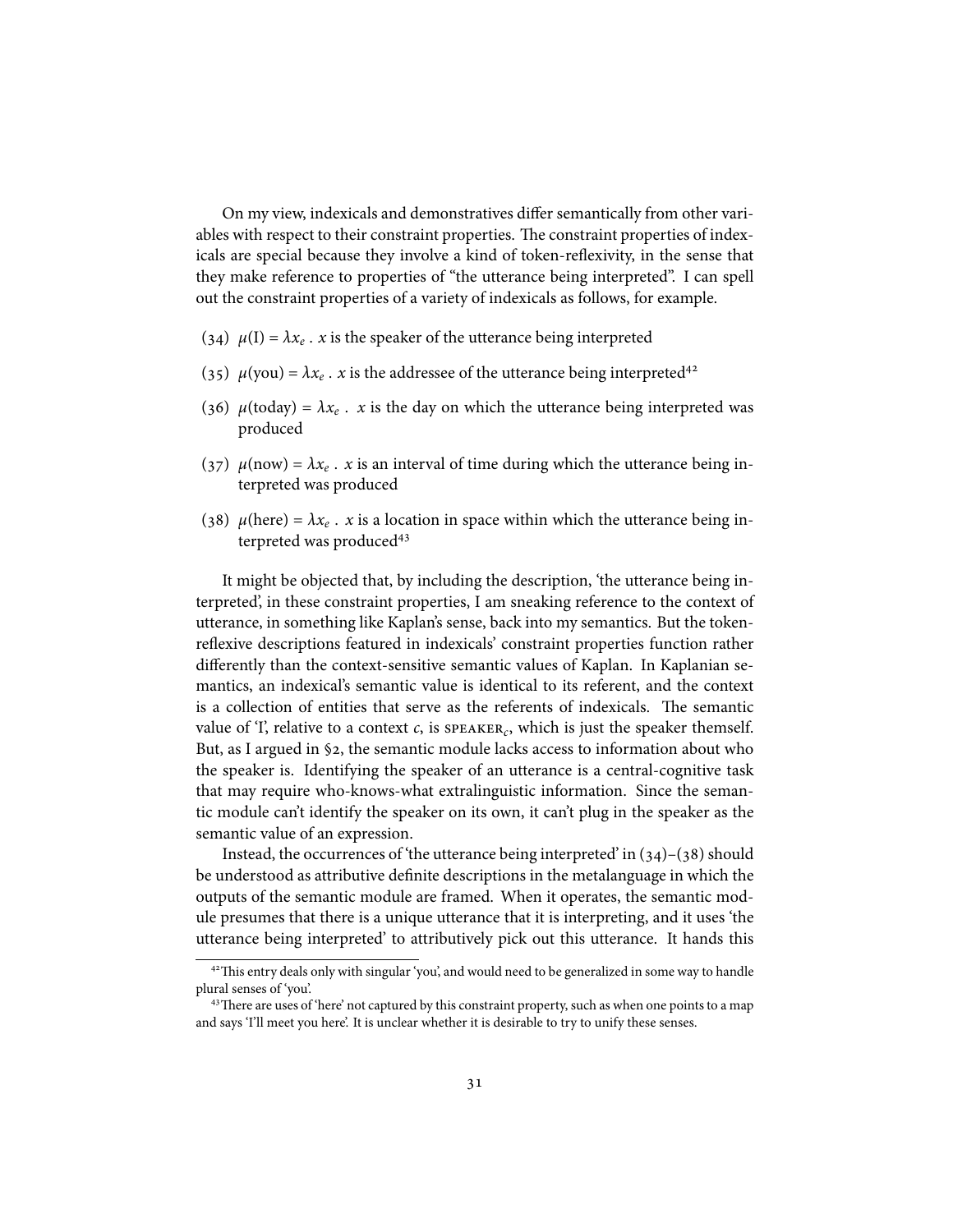description upstairs to the central system(s), one of whose jobs is to identify the description's denotation.

In some cases, the semantic module's presumption of a unique utterance that it is interpreting may turn out to be mistaken. Consider, for example, the well worn example of stones on a beach, arranged by a storm into the shape of a sentence. In this case, there is no utterance to interpret, and the agent may realize this, but the stones are sufficiently similar to the evidence usually left behind by genuine utterances that the faculty of language fires up and construes the "sentence" as having a meaning just the same. One property that the semantic module might thus misattribute is the property of standing in thus-and-such a relation to 'the utterance being interpreted' when there is, in fact, no such utterance, but only a stimulus that superficially resembles the product of an utterance. I take this phenomenon to be a genuine perceptual illusion wherein an agent's input systems persist in attributing properties to a stimulus that, the agent knows full well, the stimulus does not have.

What about the demonstratives, 'this' and 'that'? If 'this' and 'that', in their "bare" uses, are unstructured referring expressions, then their constraint properties can be given roughly as follows.

- (39)  $\mu$ (this) =  $\lambda x_e$ . *e* is "proximal" from the perspective of the speaker of the utterance being interpreted
- (40)  $\mu$ (that) =  $\lambda x_e$  . *e* is "distal" from the perspective of the speaker of the utterance being interpreted

I place 'proximal' and 'distal' in scare quotes here to signal that they are unexplicated technical terms—mere placeholders until someone comes up with a substantive account of the difference in these words' meanings. 'Distal' and 'proximal' can't be understood in purely spatial ways, for example, since we can use 'this' and 'that' to talk about abstracta. Nonetheless, there is *some* difference in the constraint properties of 'this' and 'that', and this difference seems to have *something* to do with proximity and distance in their ordinary senses. It is normally felicitous to say 'this is a nice apartment', but not 'that is a nice apartment', about an apartment in which one is sitting, for example.

## **Conclusions**

There is much more to say about how the project of this essay could be expanded, refined, and used to understand further phenomena near the semantics–pragmatics

<sup>&</sup>lt;sup>44</sup> For arguments that demonstratives ought to be thought of as variables, see Nowak ( $2016$ , MS).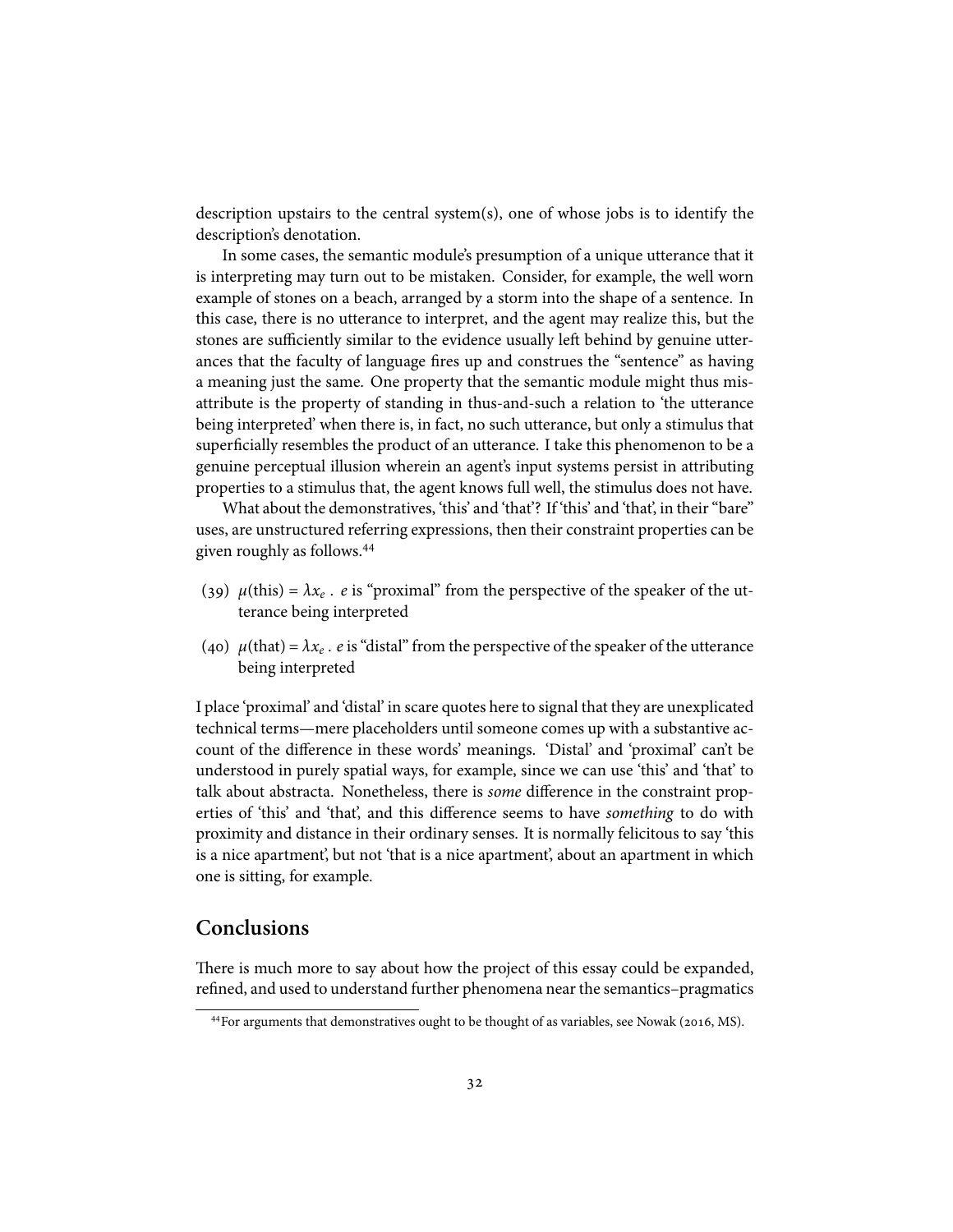interface.<sup>45</sup> But I have run out of space.

For now, I hope I have made a plausible case for the following conclusions. Compositional semantics is the project of reverse-engineering the proprietary database of a centrally inaccessible and informationally encapsulated input–output system. This system's job is to encode and decode partial and defeasible evidence of what speakers use sentences to say. Hearers must rely on central-cognitive resources to integrate this evidence with whatever else is available in order to identify what the speaker has said, as well as what they have otherwise meant. We can adopt this view without sacrificing a rigorous formal semantics. And, if we do, then the semantics– pragmatics interface turns out to be precise and grounded in underlying features of human cognitive architecture.

# **References**

- Abney, S. P. (1987). The English Noun Phrase in its Sen*tential Aspect*. PhD thesis, MIT, Cambridge, MA.
- Alonso-Ovalle, L. (2006). *Disjunction in Alternative Semantics:*. PhD thesis, University of Massachusetts, Amherst.
- Anand, P. and Nevins, A. (2004). Shifty operators in changing contexts. *Proceedings of SALT*, 14:20-37.
- Bach, K. (1987). *Thought and Reference*. Oxford University Press.
- Bach, K. (1992). Intentions and demonstrations. Anal*ysis*, 52:140-146.
- Bach, K. (2006). The excluded middle: Semantic minimalism without minimal propositions. *Philosophy and Phenomenological Research*,  $73(2):435-442$ .
- Barwise, J. and Perry, J. (1983). Situations and Attitudes. MIT Press.
- Bloom, P. (2000). How Children Learn the Meanings of *Words*. MIT Press.
- Borg, E. (2004). *Minimal Semantics*. Oxford University Press.
- Borg, E. (2012). Pursuing Meaning. Oxford University Press.
- Borg, E. (2017). Explanatory roles for minimal content. *Noûs*, Early View.
- Burge, T. (1974). Demonstrative constructions, reference, and truth. *Journal of Philosophy*, 71(7):205-223.
- Camacho, J. A. (2013). *Null Subjects*. Number 137 in Cambridge Studies in Linguistics. Cambridge, Cambridge, UK.
- Carruthers, P. (2006). The Architecture of Mind: Mas*sive Modularity and the Flexibility of Thought*. Oxford University Press.
- Carston, R. (2002). Thoughts and Utterances: The Prag*matics of Explicit Communication*. Blackwell.
- Carston, R. (2006). Relevance theory and the saying/implying distinction. In Horn, L. R. and Ward,

 $<sup>45</sup>$  For example, some have argued that all or nearly all open-class vocabulary items, including com-</sup> mon nouns and adjectives, are context-sensitive on grounds of polysemy and microlinguistic negotiability (e.g. Wilson and Carston 2007; Travis 2008; Ludlow 2014). Does this mean that they should be assigned thin semantic values that get fleshed out by central cognition? I am sympathetic to this idea, and in this respect I am sympathetic to proposals from Glanzberg  $(2014)$  and Gross  $(2005)$  to pass along the job of selecting contents for many open-class expressions to nonlinguistic systems. In the present system, this could be handled by treating, e.g., common nouns as type-*et* variables with thin constraint properties. I do not have space to articulate and defend this view here, but I plan to return to it in future work. Another topic for future work is the question of how the present system could make sense of context-shifting operators (what Kaplan (1989b) calls "monsters"), such as those posited by, e.g., Anand and Nevins (2004); Santorio (2012); Schlenker (2003). One option is to adopt a modified version of Rabern and Ball's  $(2017)$  method for formalizing monstrous contents without using context-parameter-shifting operators. Another option would be to think of monsters as constraint shifters—operators that modify variables' constraint properties.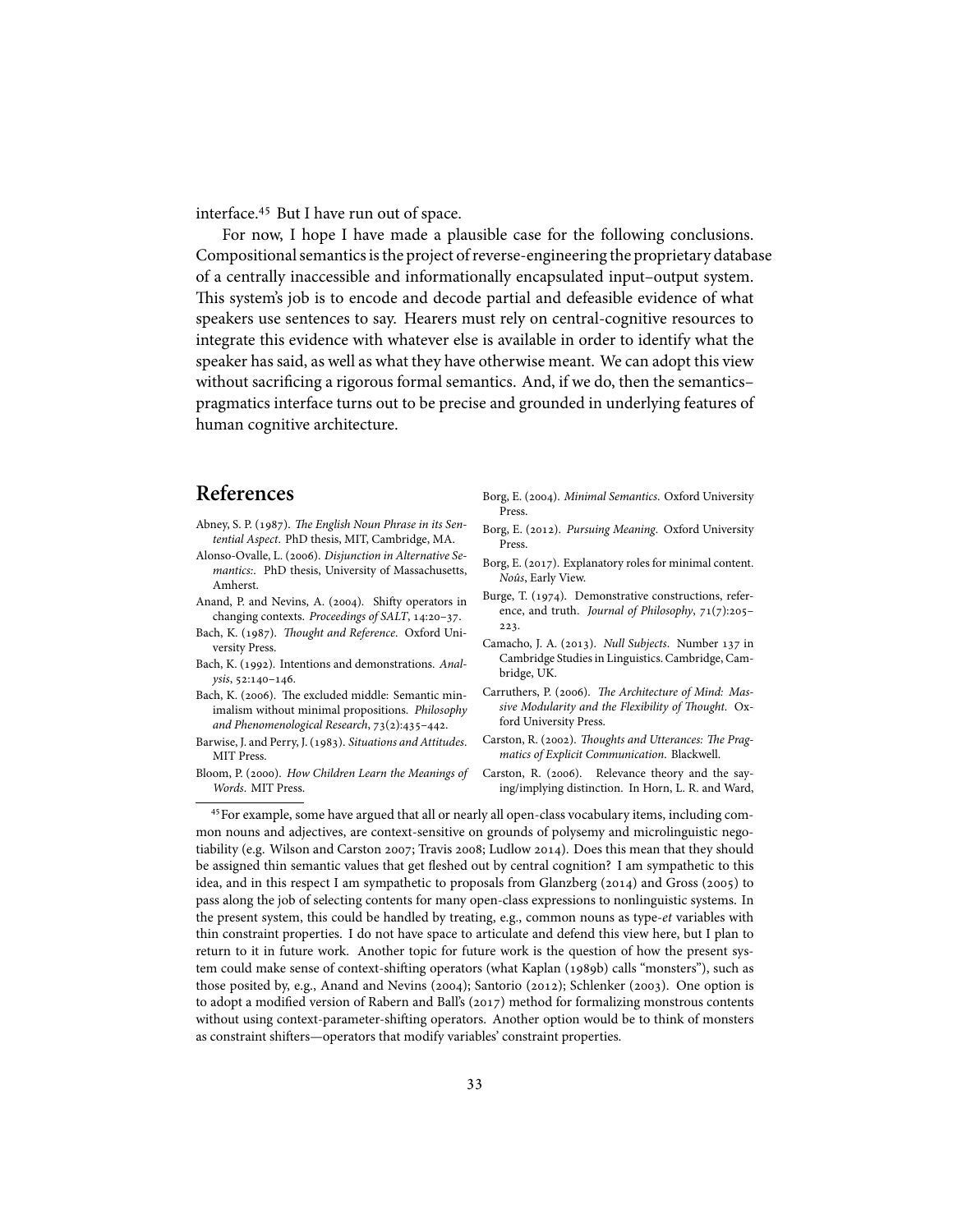G., editors, *The Handbook of Pragmatics*, chapter 28, pages 633-656. Blackwell, Oxford.

- Carston, R. (2012). Word meaning and concept expressed. *Linguistic Review*, 29(4):607-623.
- Charlow, S. (2017). A modular theory of pronouns and binding. In *Proceedings of LENLS* .
- Churchland, P. (1988). Perceptual plasticity and theoretical neutrality: A reply to jerry fodor. *Philosophy of Science*, 55:167-187.
- Ciardelli, I., Groenendijk, J., and Roelofsen, F. (2013). Inquisitive semantics: a new notion of meaning. *Language and Linguistics Compass*,  $7(9):459-476$ .
- Ciardelli, I., Roelofsen, F., and Theiler, N. (2017). Composing alternatives. *Linguistics and Philosophy*,  $40:1-36.$
- Clark, H. H. (1996). *Using Language*. Cambridge University Press, Cambridge, UK.
- Clark, H. H. and Brennan, S. E. (1991). Grounding in communication. In Resnick, L., Levine, B. M., and Teasley, S. D., editors, *Perspectives on Socially Shared* Cognition, pages 127-149. American Psychological Association.
- Clark, H. H. and Marshall, C. R. (1992). Definite reference and mutual knowledge. In Clark, H. H., editor, Arenas of Language Use, chapter 1, pages 9-59. University of Chicago Press and Center for the Study of Language and Information.
- Collins, J. A. and Olsen, I. R. (2014). Knowledge is power: How conceptual knowledge transforms visual cognitionb. *Psychonomic Bulletin and Review*, 21:843-860.
- Cooper, R. (1975). Montague's Semantic Theory and *Transformational Syntax*. PhD thesis, University of Massachusetts, Amherst, Amherst, MA.
- Cooper, R. (1983). *Quantification and Syntactic Theory*. Reidel, Dordrecht.
- Cosmides, L. and Tooby, J. (1992). Cognitive adaptations for social exchange: Has natural selection shaped how humans reason. In Barkow, J., Cosmides, L., and Tooby, J., editors, *The Adapted Mind: Evolutionary Psychology and the Generation of Culture*. Oxford University Press.
- Cumming, S. (2008). Variabilism. The Philosophical Re*view*, 117(4):525-554.
- Devitt, M. (2006). Ignorance of Language. Oxford University Press.
- Devitt, M. and Sterelny, K. (1999). Language and Real*ity: An Introduction to the Philosophy of Language*. Blackwell, Oxford, UK, second edition.
- Dunning, D. and Balcetis, E. (2013). Wishful seeing: How preferences shape visual perception. *Current Directions in Psychological Science*, 22(1):33-37.
- Elbourne, P. (2005). Situations and Individuals. MIT Press, Cambridge, MA.
- Fara, D. G. (). Names are predicates. *Philosophical*  $Review, 124(1):59-117.$
- von Fintel, K. and Gillies, A. S. (2008). Cia leaks. *Philo*sophical Review, 117(1):77-98.
- von Fintel, K. and Heim, I. (2011). Intensional *Semantics*. Ubpublished Lecture Notes, online at http://web.mit.edu/fintel/fintel-heimintensional.pdf, spring 2011 edition.
- Firestone, C. and Scholl, B. J. (2015). Cognition does not affect perception: Evaluating the evidence for 'top-down' effects. *Behavioral and Brain Sciences*, Target Article Under Comment as of 2015.
- Fodor, J. (1983). The Modularity of Mind. MIT Press, Cambridge, Mass.
- Fodor, J. A. (1989). review of 'remnants of meaning' by stephen schiffer. *Philosophy and Phenomenological Research*, 50:409-423.
- Fodor, J. A. (1998). *Concepts: Where Cognitive Science Went Wrong*. Oxford University Press.
- Fodor, J. A. (2002). Language, thought, and compositionality. *Mind and Language*, 16(1):1-15.
- Garía-Carpintero, M. (2006). Recanati on the semantics/pragmatics distinction. *CRÍTICA, Revisita His*panoamericana de Filosofia, 38(112):35-68.
- Garía-Carpintero, M. (2013). review of 'pursuing meaning' by emma borg. *Mind*, 122(486):515-521.
- Glanzberg, M. (2007). Context, content, and relativism. *Philosophical Studies*, 136(1):1-29.
- Glanzberg, M. (2014). Explanation and partiality in semantic theory. In Burgess, A. and Sherman, B., editors, Metasemantics, chapter 10, pages 259-292. Oxford University Press, Oxford, UK.
- Glanzberg, M. (2016). Not all contextual parameters are alike. *Unpublished Manuscript*.
- Grice, H. P. (1975). Logic and conversation. In Cole, P., editor, *Syntax and Semantics : Pragmatics*. Academic Press.
- Gross, S. (2005). Context-sensitive truth-theoretic accounts of semantic competence. *Mind & Language*,  $20(1):68-102.$
- Guasti, M. T. (2017). *Language Acquisition: The Growth of Grammar*. MIT Press, Cambridge, MA, second edition.
- Gutzmann, D. (2017). Use-Conditional Meaning: Stud*ies in Multidimensional Semantics*. Oxford University Press, Oxford, UK.
- Hacquard, V. and Lidz, J. (2018). Children's attitude problems: Bootstrapping verb meaning from syntax and pragmatics. *Mind & Language*, online first:– 24.
- Heck, R. (2014). Semantics and context-dependence: Towards a strawsonian account. In Sherman, B. and Burgess, A., editors, *Metasemantics: New Essays on the Foundations of Meaning*, pages 327-364. Oxford University Press, Oxford, UK.
- Heim, I. (1982). The Semantics of Definite and Indefi*nite Noun Phrases*. PhD Dissertation, University of Massachusetts at Amherst.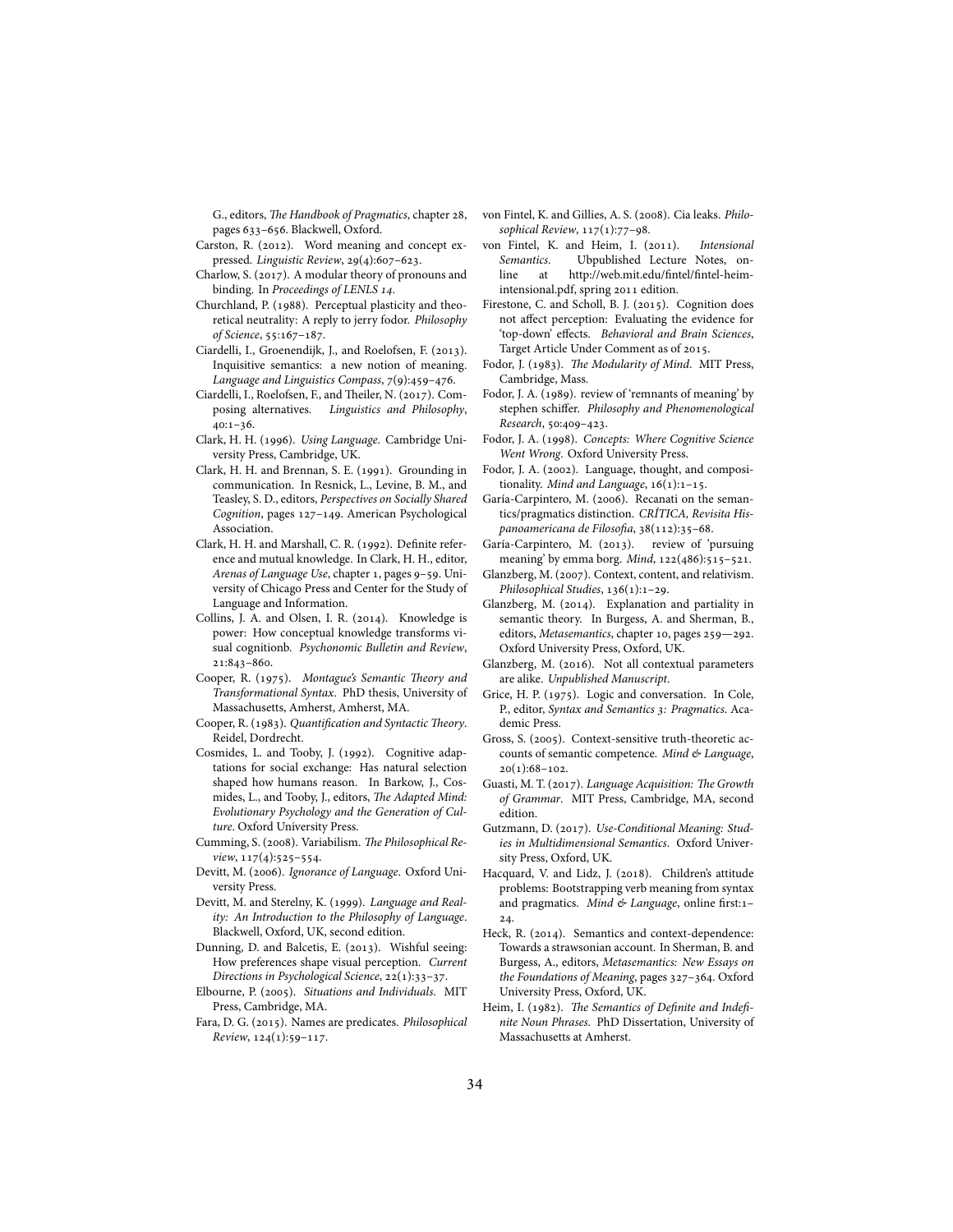- Heim, I. (1983). File change semantics and the familiarity theory of definiteness. In Bäuerle, R., Schwarze, C., and von Stechow, A., editors, *Meaning, Use and Interpretation of Language*, pages 164-. de Gruyter, Berlin.
- Heim, I. (2008). Features on bound pronouns. In Harbour, D., Adger, D., and Bejar, S., editors, *Phi-Theory: Phi-Features across Modules and Interfaces*. Oxford University Press, Oxford, UK.
- Heim, I. and Kratzer, A. (1998). Semantics in Genera*tive Grammar*. Blackwell.
- Higginbotham, J. (1988). Context, models, and meaning: A note on the data of semantics. In Kempson, R., editor, *Mental Representations: The Interface* Between Language and Reality, pages 29-48. Cambridge University Press, Cambridge, UK.
- Higginbotham, J. (1994). Priorities in the philosophy of thought. *Proceedings of the Aristotelian Society,* Supplementary Volume, 68:85-106.
- Higginbotham, J. (2002). Competence with demonstratives. *Philosophical Perspectives*, 36(16):1-16.
- Hohwy, J. (2013). The Predictive Mind. Oxford University Press, Oxford, UK.
- Hunter, J. (2013). Presuppositional semantics. *Journal of Semantics*, 30(3):381-421.
- Jacobson, P. (1999). Towards a variable-free semantics. Linguistics and Philosophy, 22(2):117-184.
- Jacobson, P. (2014). Compositional Semantics: An In*troduction to the Syntax/Semantics Interface*. Oxford University Press.
- Kamp, H. and Reyle, U. (1993). From Discourse to Logic. Kluwer, Dordrecht.
- Kaplan, D. (1989a). Afterthoughts. In Almog, J., Perry, J., and Wettstein, H., editors, *Themes from Kaplan*, pages 565-614. Oxford University Press.
- Kaplan, D. (1989b). Demonstratives. In Joseph Almog, J. P. and Wettstein, H., editors, *Themes from Kaplan*, pages 481-563. Oxford University Press.
- Katz, J. J. (1981). *Language and Other Abstract Objects*. Rowman & Littlefield, Totowa, NJ.
- King, J. C. (2013). Supplementives, the coordination account, and conflicting intentions. *Philosophical Perspectives*, 27.
- King, J. C. (2014). Speaker intentions in context. *Noûs*,  $48(2):219-237.$
- King, J. C.  $(2017)$ . Strong contextual felicity and felicitous underspecification. *Philosophy and Phenomenological Research*, online first.
- King, J. C. and Stanley, J. (2005). Semantics, pragmatics, and the role of semantic content. In Szabó, Z. G., editor, *Semantics versus Pragmatics*, pages 111-164. Oxford University Press, Oxford.
- Kratzer, A. (1998). More structural analogies between pronouns and tenses. In *SALT 8*, *MIT*.
- Kratzer, A. and Shimoyama, J. (2002). Indeterminate pronouns: The view from Japanese. In Otsu, Y.,

editor, *Proceedings of the Third Tokyo Conference on* Psycholinguistics, pages 1-25. Hituzi Syobo, Tokyo.

- Larson, R. and Segal, G. (1995). *Knowledge of Meaning*. MIT Press, Cambridge, MA.
- Lepore, E. and Ludwig, K. (2007). *Donald Davidson's Truth-Theoretic Semantics*. Oxford University Press, Oxford.
- Lepore, E. and Stone, M. (2015). *Imagination and Convention*. Oxford University Press, Oxford.
- Lewis, D. K. (1979). Scorekeeping in a language game. *Journal of Philosophical Logic*,  $8(3):339-359$ .
- Lewis, D. K. (1980). Index, context, and content. In Kanger, S. and Öhman, S., editors, *Philosophy and Grammar*, volume 143 of *Synthese Library*, pages 79-100. Springer.
- Ludlow, P. (2014). *Living Words*. Oxford University Press.
- May, R. (1985). Logical Form: Its Structure and Deriva*tion*. MIT Press, Cambridge, MA.
- McCready, E. S. (2010). Varieties of conventional implicature. *Semantics and Pragmatics*,  $3(8):1-57$ .
- Michaelson, E. (2013). *This and That: On the Semantics and Pragmatics of Highly Context-Sensitive Terms*. PhD thesis, University of California, Los Angeles.
- Montague, R. (1970). Universal grammar. *Theoria*, 36:373-398.
- Montague, R.  $(1973)$ . The proper treatment of quantification in ordinary english. In Hintikka, J., Moravcsik, J., and Suppes, P., editors, *Approaches to Natural Language*. Springer, Dordrecht.
- Neale, S. (2004). This, that, and the other. In Bezuidenhout, A. and Reimer, M., editors, *Descriptions and* Beyond, pages 68-182. Oxford University Press.
- Neale, S. (2005). Pragmatism and binding. In Szabó, Z. G., editor, *Semantics versus Pragmatics*, pages 165-285. Oxford University Press.
- Neale, S. (2007). Heavy hands, magic, and scenereading traps. *European Journal of Analytic Philoso* $phy, 3(2):77-132.$
- Neale, S. (2016). Silent reference. In Ostertag, G., editor, *Meanings and Other Things: Essays in Honor of Stephen Schiffer*, pages 229-342. Oxford University Press, Oxford.
- Newport, E. L. (1990). Maturational constraints on language learning. *Cognitive Science*, 14:11-28.
- Ninan, D. (2010). Semantics and the objects of assertion. *Linguistics and Philosophy*, 33(5):355-380.
- Nowak, E. (2016). Two Dogmas about Demonstra*tives*. PhD thesis, University of California, Berkeley, Berkeley.
- Nowak, E. (MS). No context, no content, no problem. *Unpublished Manuscript*.
- Nunberg, G. (). Indexicality and deixis. *Linguistics* and Philosophy,  $16(1):1-43$ .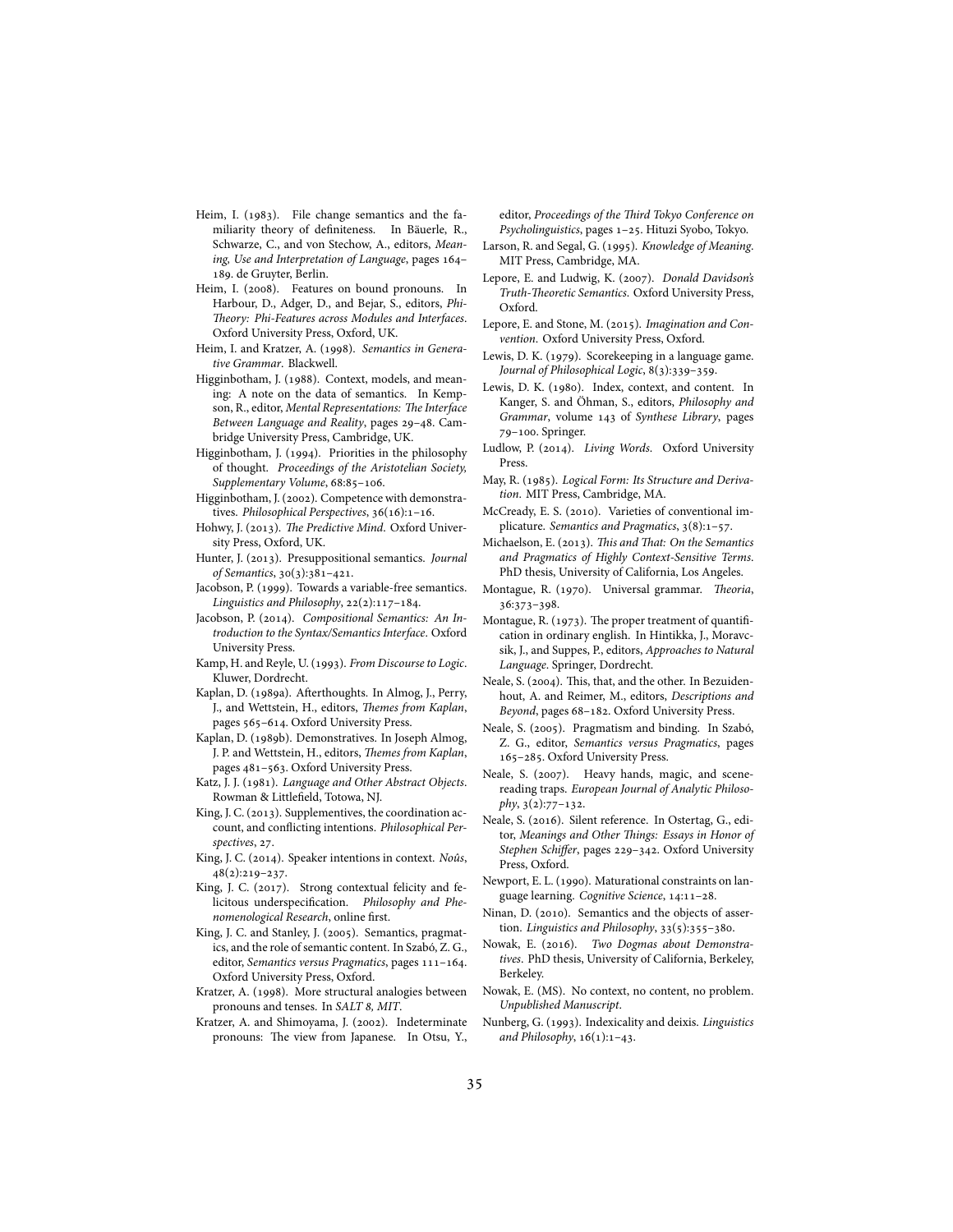- Partee, B. (1986). Noun phrase interpretation and typeshifting principles. In Groenendijk, J., de Jongh, D., and Stokhof, M., editors, *Studies in Discourse Representation Theory and the Theory of Generalized Quantifiers*, Groningen–Amsterdam Studies in Semantics, pages 115-143. Floris, Dordrecht.
- Partee, B. (1989). Binding implicit variables in quantified contexts: Parasession on language in context. In Wiltshire, C., Music, B., and Graczyk., R., editors, *Papers from the 25th Regional Meeting*, *Chicago Linguistics Society*. Chicago Linguistics Society, Chicago.
- Perry, J. (2001). *Reference and Reflexivity*. CSLI.
- Perry, J. (2009). Directing intentions. In Almog, J. and Leonardi, P., editors, *The Philosophy of David Kaplan*. Oxford University Press, Oxford.
- Pettit, D. (2002). Why knowledge is unnecessary for understanding language. *Mind*, 111(443):519-550.
- Pettit, D. (2005). Belief and understanding: A rejoinder to gross. *Mind*, 114(453):67-74.
- Pietroski, P. (2005). Events and Semantic Architecture. Oxford University Press, Oxford, UK.
- Pietroski, P. (2006). Character before content. In Thomson, J. J. and Byrne, A., editors, *Content and Modality: Themes from the Philosophy of Robert Stal*naker, chapter 3, pages 34-60. Oxford University Press, Oxford, UK.
- Pietroski, P. (2018). *Conjoining Meanings: Semantics without Truth Values*. Oxford University Press, Oxford, UK.
- Pietroski, P. M. (2008). Minimalist meaning, internalist interpretation. *Biolinguistics*, 2(4):317-341.
- Pinker, S. (1997). *How the Mind Works*. Norton, New York.
- Pinker, S. and Jackendoff, R. (2005). The faculty of language: what's special about it? *Cognition*, 95:201-236.
- Postal, P. (1969). On so-called 'pronouns' in english. In Reibel, D. A. and Schane, S. A., editors, *Modern Studies in English: Readings in Transformational Grammar*. Prentice Hall, New Jersey.
- Potts, C. (2005). *The Logic of Conventional Implicatures*. Oxford University Press.
- Prinz, J. (2006). Is the mind really modular? In Stainton, R. J., editor, *Contemporary Debates in Cognitive* Science, pages 22-36. Blackwell, Oxford, UK.
- Pylyshyn, Z. (1984). *Computation and Cognition*. MIT Press, Cambridge, MA.
- Pylyshyn, Z. (1999). Is vision continuous with cognition? the case for cognitive penetrability of vision. *Behavioral and Brain Sciences*, 22:341-423.
- Rabern, B. (2012). Against the identification of assertoric content with compositional value. *Synthese*,  $189(1):75-96.$
- Rabern, B. and Ball, D. (2017). Monsters and the theoretical role of context. *Philosophy and Phenomenological Research*, Online First.
- Recanati, F. (2004). *Literal Meaning*. Cambridge University Press, Cambridge, UK.
- Recanati, F. (2010). Truth-Conditional Pragmatics. Oxford University Press.
- Roberts, C. (2002). Demonstratives as definites. In van Deemyer, K. and Kibble, R., editors, *Informa*tion Sharing, pages 1-48. CSLI.
- Roberts, C. (2003). Uniqueness in definite noun phrases. Linguistics and Philosophy, 26:287-350.
- Roberts, C. (2005). Pronouns as definites. In Reimer, M. and Bezuidenhout, A., editors, *Descriptions and* Beyond, pages 503-543. Oxford University Press, Oxford, UK.
- Roberts, C. (2012). Information structure in discourse: Toward an integrated formal theory of pragmatics. *Semantics and Pragmatics*, 5:1-69.
- Rullmann, H. (2004). First and second person pronouns as bound variables. *Linguistic Inquiry*,  $35(1):159-168.$
- Santorio, P. (2012). Reference and monstrosity. *Philo*sophical Review, 121(3):359-406.
- Sauerland, U. (2008). On the semantic markedness of phi-features. In Harbour, D., Adger, D., and Bejar, S., editors, *Phi-Theory: Phi-Features across Modules* and Interfaces, pages 57-82. Mouton de Gruyter, Oxford, UK.
- Schiffer, S. (1994). A paradox of meaning. *Noûs*, 28:279-324.
- Schiffer, S. (2003). The Things We Mean. Oxford University Press.
- Schlenker, P. (2003). A plea for monsters. *Linguistics and Philosophy*, 26(1):29-120.
- Schoubye, A. (2016). Type-ambiguous names. *Mind*, forthcoming.
- Soames, S. (1984). Linguistics and psychology. *Linguis*tics and Philosophy, 7:155-79.
- Soames, S. (1985). Semantics and psychology. In Katz, J. J., editor, *The Philosophy of Linguistics*, pages 204-. Oxford University Press, Oxford, UK.
- Sperber, D. and Wilson, D. (1995). Relevance: Commu*nication and Cognition*. Blackwell, Oxford, edition.
- Sperber, D. and Wilson, D. (2002). Pragmatics, modularity, and mindreading. Mind and Language, 17:3-23.
- Stalnaker, R. (1973). Presuppositions. *Journal of Philo*sophical Logic, 2:447-457.
- Stalnaker, R. (1978). Assertion. In Cole, P., editor, *Syntax and Semantics 9*, pages 315-332. Academic Press, New York.
- Stalnaker, R. (2014). *Context*. Context and Content. Oxford University Press, Oxford.